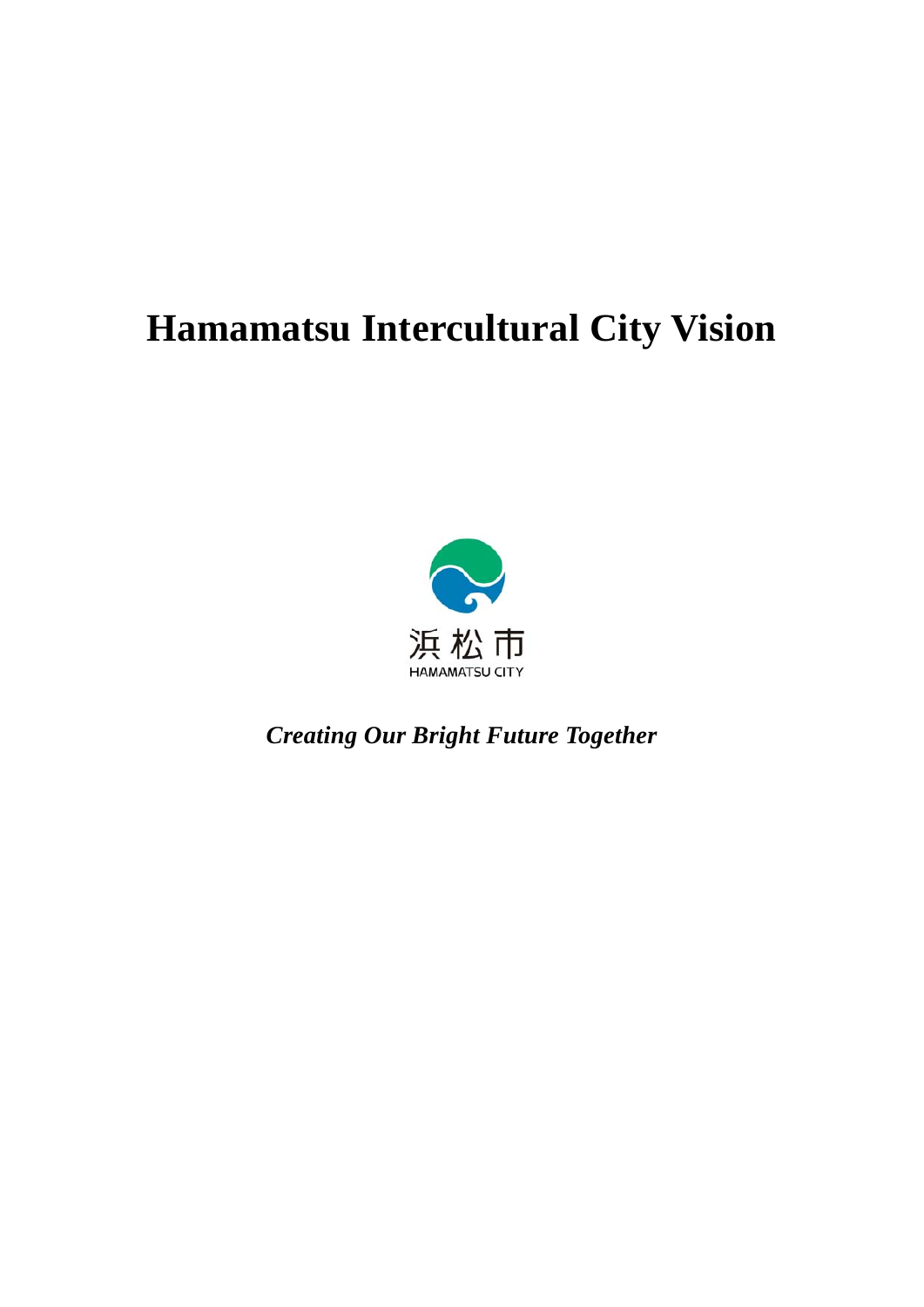| Chapter One Formulating the Vision $\cdots$ $\cdots$ $\cdots$ $\cdots$ $\cdots$ $\cdots$                                                        | $\mathbf{1}$   |
|-------------------------------------------------------------------------------------------------------------------------------------------------|----------------|
| 1. Purpose of formulating the vision $\cdots$ $\cdots$ $\cdots$ $\cdots$ $\cdots$ $\cdots$                                                      | $\mathbf{1}$   |
| 2. Positioning the vision and the planning period $\cdot \cdot \cdot \cdot \cdot \cdot \cdot \cdot \cdot$                                       | $\overline{2}$ |
| Environmental Analyses $\cdots$<br>Chapter Two                                                                                                  | $\overline{4}$ |
| 1. Changes in the socio-economic environment $\cdots \cdots \cdots \cdots$                                                                      | $\overline{4}$ |
| 2. Hamamatsu City today and past initiatives $\cdots \cdots \cdots \cdots$                                                                      | $\overline{7}$ |
|                                                                                                                                                 | 13             |
| 4. Major challenges and future directions $\cdots$                                                                                              | 15             |
| Chapter Three Realizing an Intercultural City $\cdots$ $\cdots$ $\cdots$ $\cdots$                                                               | 17             |
| 1. The vision's goals for the future $\cdots \cdots \cdots \cdots \cdots$                                                                       | 17             |
| 2. Promotion principle and system $\cdot \cdot \cdot \cdot \cdot \cdot \cdot \cdot \cdot \cdot \cdot \cdot \cdot \cdot \cdot \cdot \cdot \cdot$ | 19             |
| 3. Policy chart and priority fields $\cdots$                                                                                                    | 21             |
| Implementation Plan $\cdots$<br><b>Chapter Four</b>                                                                                             | 24             |
| 1. City built jointly by everyone, hand in hand (Collaboration) $\cdot \cdot \cdot$                                                             | 24             |
| 2. City developed by making the most of its diversity (Creation) $\cdot \cdot \cdot$                                                            | 28             |
| 3. City where everyone can live comfortably (Comfort) $\cdot \cdot \cdot \cdot \cdot \cdot$                                                     | 32             |
| 4. List of initiatives and performance indicators $\cdots \cdots \cdots \cdots$                                                                 | 36             |
| $\langle$ Glossary $> \cdot$                                                                                                                    | 40             |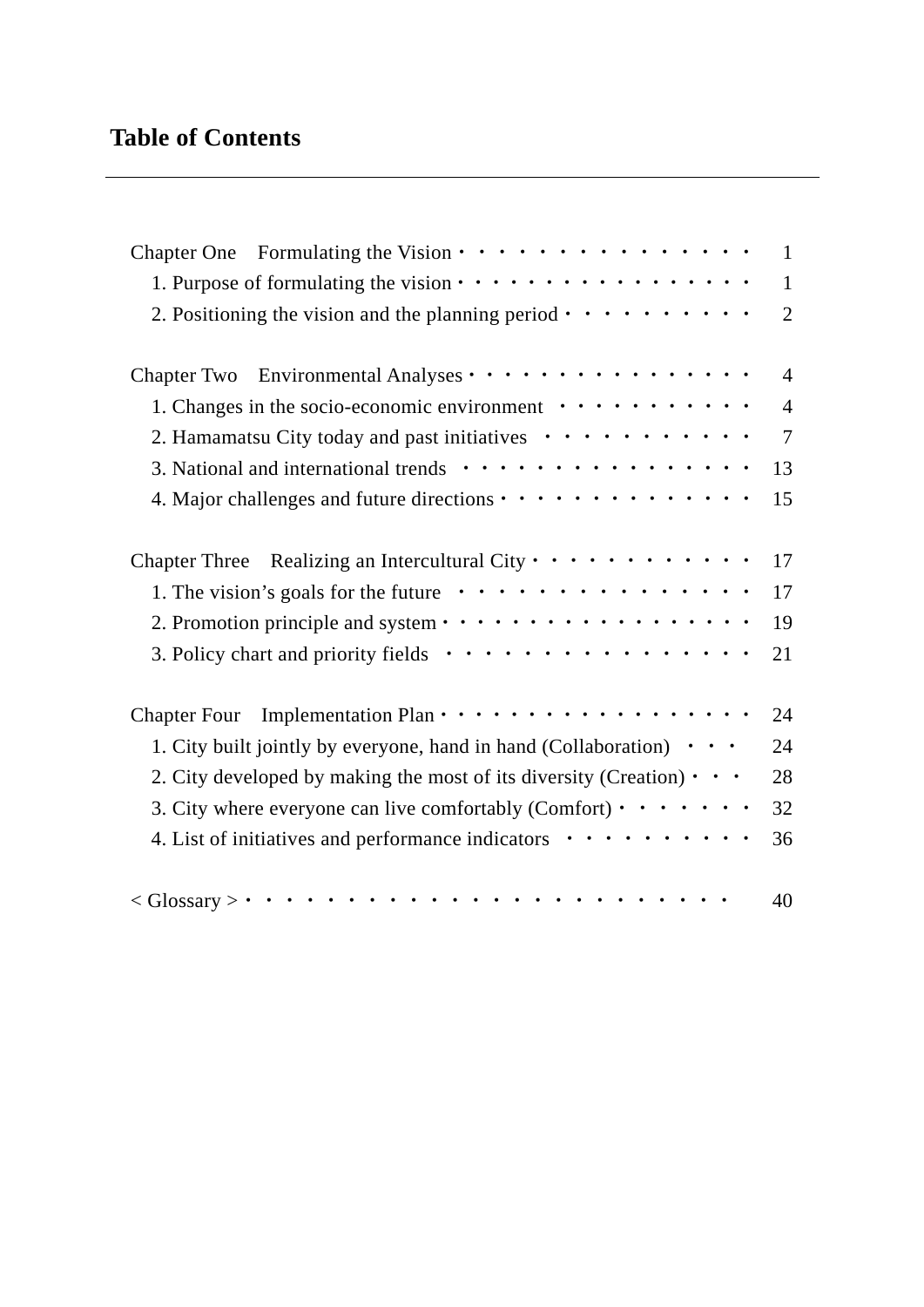## **Chapter One: Formulating the Vision**

## **1. Purpose of Formulating the Vision**

In 2001, the Hamamatsu Global City Vision (revised in 2007) was formulated by Hamamatsu City as a guide to our internationalization policy and promoted in the disciplines of *Coexistence*, *Exchange and Cooperation*, and *Promotion*. The policies of Coexistence have especially made stable progress in every policy supporting the coexistence of Japanese and foreign residents with the concurrent operation of the Multicultural Center and Foreign Resident Study Support Center.

Meanwhile, as we look back on the socio-economic environment subsequent to 2007, the accelerating speed of globalization has been accompanied by increasing environmental instability that involves citizens such as the global financial crisis of 2008 and the Great East Japan Earthquake of 2011. It is in times like this, that there is a call to build a community in which everyone, regardless of nationality, can live in peace.

It is in times like this that in regions such as Europe, new ideas are attracting attention. The existence of foreigners and other residents with diverse cultural backgrounds are being regarded as sources of city vitality. Residents with diverse cultures are indeed the source of creativity that is important in realizing the *Creative City* that Hamamatsu aims to be.

The "Hamamatsu City Comprehensive Plan" outlines the future of Hamamatsu City as a *Creative City built on civil collaboration, shining into the future*. To achieve this goal, we propose a new "Hamamatsu Intercultural City" Vision", built on the three pillars *Collaboration*, *Creation*, and *Comfort*.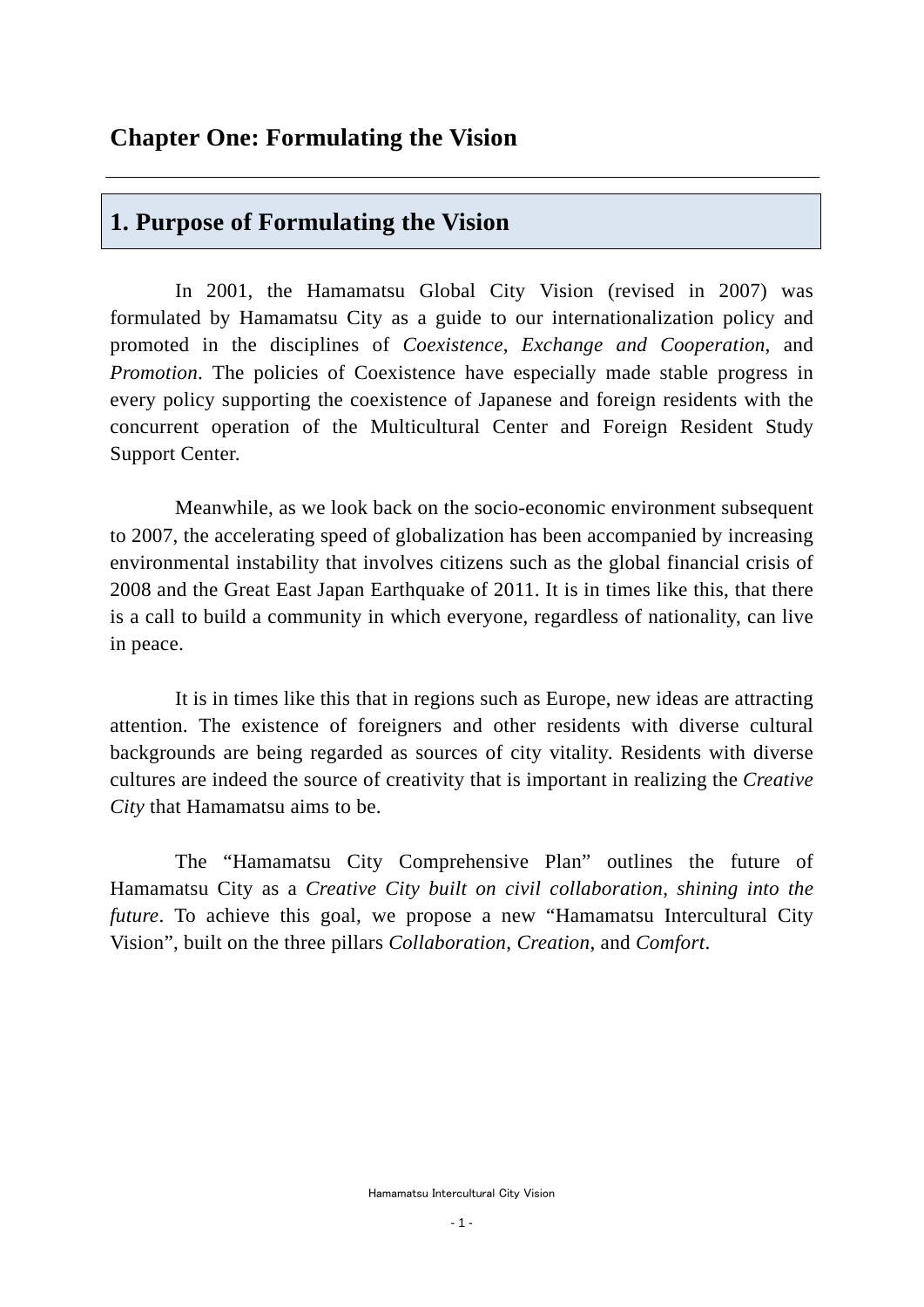## **2. Positioning the Vision and the Planning Period**

## **(1) Positioning the vision**

In March 2011, Hamamatsu City drew up the  $2<sup>nd</sup>$  Hamamatsu City Comprehensive Plan with an outline for the city as a *Creative City built on civil collaboration, shining into the future*. The Intercultural City Vision is a sectoral plan taken from the Hamamatsu City comprehensive plan, also, there is a plan which promotes the notion *Pride for the Homeland, Flowing with Vitality*, which is one of the seven major strategies within the *Urban Management Strategies*.

Hamamatsu City has various plans related to intercultural integration. The Intercultural City Vision does not only promote the upper level plans, but also integrates and promotes individual plans in other areas.

\*Sectors such as International Exchange and Cooperation, included in the previous Hamamatsu Global Vision, will be considered separately from now on as part of the City's international strategy.

## **< The 2ndHamamatsuCity Comprehensive Plan >**

 **Urban Management Strategies – main strategies – number seven – Pride for the Homeland, Flowing with Vitality** 

#### **Basic Policy**

Through the great deeds of our ancestors, Hamamatsu has prospered as a city based on the manufacturing industry. As a result, it is home to companies who have launched out into the world, not to mention individuals who have experienced living abroad as they embarked in vigorous business activities. It is also home to many foreign citizens who support the development of the regional economy. Living in this environment, one can say that Hamamatsu is a city that can provide many opportunities for our citizens to be exposed to and feel closer to diverse cultures of the world.

In order to make the most of these features, it is necessary for Japanese and foreign residents to recognize each other's cultures and customs to build a city together in which everyone can take an active part of the community. As such, all residents, regardless of nationality, will come together in an intercultural society to fully exert the powers that they have within the regional economy and community. (Edited)

#### **Leading Project**

Realizing an intercultural society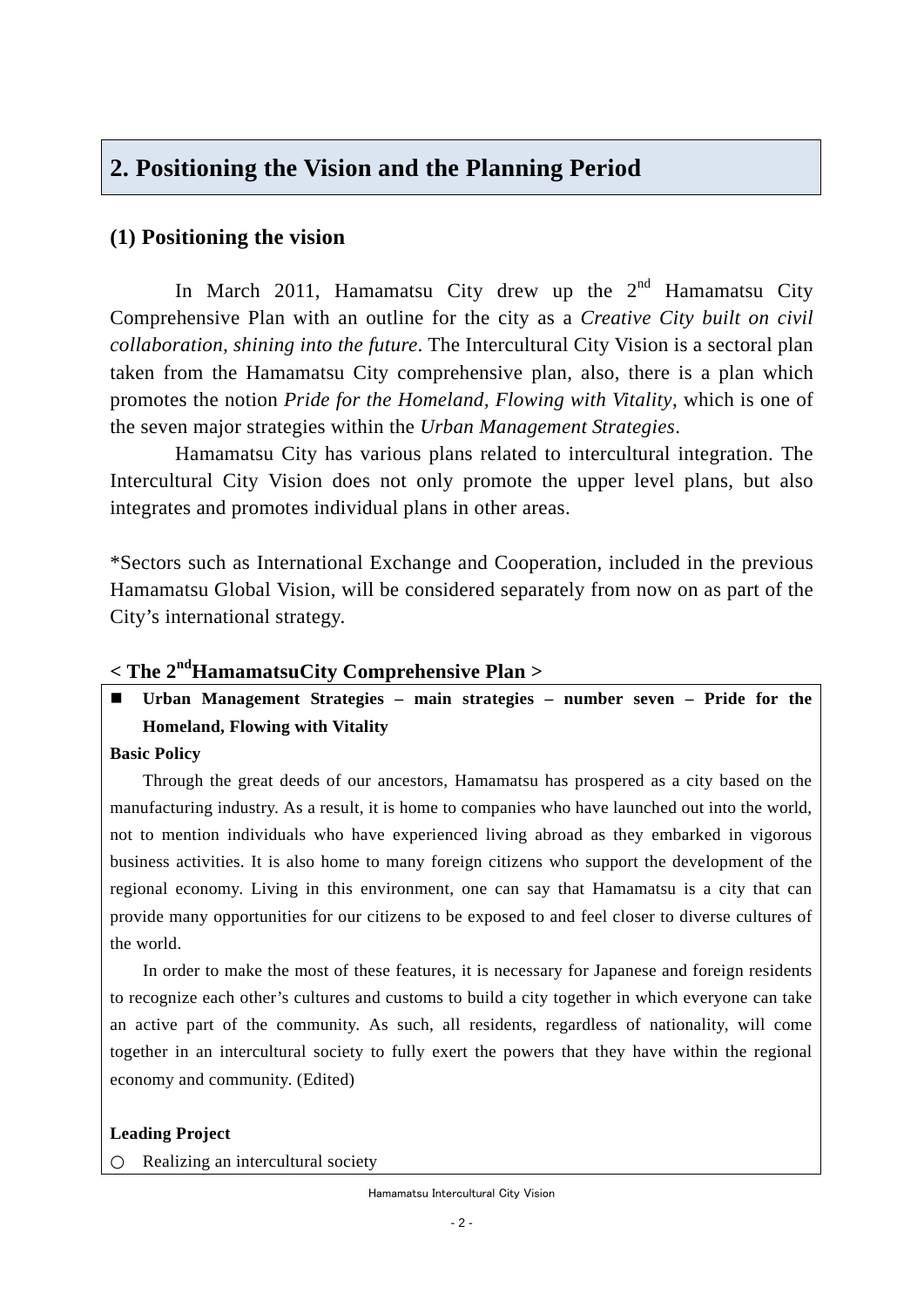With respect to the education of children, our mission is to ensure that they will become the foundation for an intercultural community by promoting school education that fosters a global perspective and providing learning support for foreign resident children. Japanese language education and consultations regarding daily life will also be provided to adult foreign residents, while communication between Japanese and foreign residents will be promoted so that they share the same community rules. This will lead to mutual acceptance and further the realization of an intercultural society in which everyone can participate in city planning.

### **Urban Management Strategies – Sectoral Plan – Urban Management Main Policy**

Building a global community in tune with the world (International Affairs Division)

As Japanese and foreign residents deepen their understanding and respect for each other's culture and values, we aim to become an intercultural society based on respect for rights and fulfillment of obligation that everyone is comfortable living in. Making the most of our city's characteristics, we aim to take on a valuable role in the world to become a place where exchanges between people and of information are on a world-class level. Furthermore, we will promote international exchange where citizens are the key players and collaboration with other cities in Japan and abroad, while we transmit a wide range of our city activities to the world.

### **(2) Planning Period**

The planning period will be a total of five years, from 2013 to 2017. However, sections directly concerning initiatives (Chapter Four: Implementation) will be reviewed each year and revisions added when necessary.



Implementation will be reassessed each year on a rolling basis.

Hamamatsu Intercultural City Vision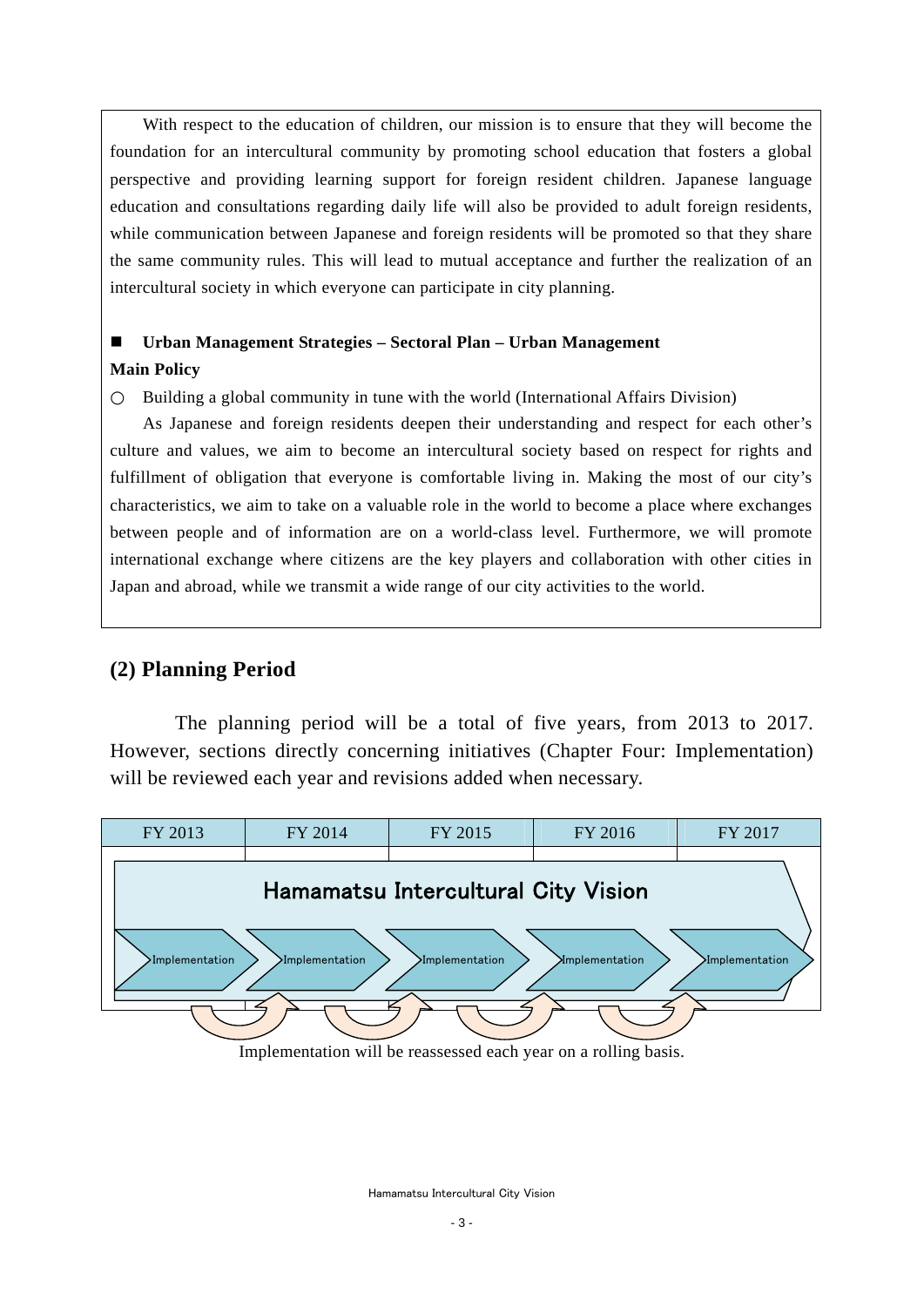## **Chapter Two: Environmental Analyses**

After reflecting on the situation involving intercultural integration, we looked at major issues and future directions to consider when formulating the vision.

## **1. Changes in the Socio-economic Environment**

In the five years since the last Hamamatsu Global City Vision was drawn in 2007, we have seen the following major changes in the socio-economic environment.

#### **(1) Progress of globalization**

The momentum at which globalization where people, commodities, capital, and information cross borders back and forth with enormous vitality knows no limit. Telecommunication technologies continue to advance, and now that Social Networking Services<sup>\*</sup> is a household term, it is even easier for people to be in touch with the whole world. In addition to that, the opening of the Mt. FujiShizuokaAirport and the Shin-Tomei Expressway, physical transportation is becoming more convenient by the day.

Today, more than 214 million people out of the Earth's entire population live in a country other than the one they were born in.<sup>1</sup> In this age of advancing globalization and economic liberalization, international migration is expected to further increase, and it is predicted that it will no longer be unusual for people with diverse cultural backgrounds to live together in one community.

#### **(2) Aging population and population decline**

Japan's total fertility rate has continued to decline since 1973 and is now experiencing an aging population unprecedented by any other country in the world. By 2060, Japan's population is estimated to reduce to 86.74 million, of which 39.9% will be over 65 years old. $^{2}$ 

In 2012, the Japanese government issued an interim regulatory report based on a review conference to discuss an intercultural society including foreign

1

<sup>\*</sup> See Glossary for words indicated with an asterisk.

<sup>1</sup> United Nations Population Fund (2011): State of the World's Population in 2011

Hamamatsu Intercultural City Vision <sup>2</sup> National Institute of Population and Social Security Research: Population Projections of Japan (estimation of January 2012)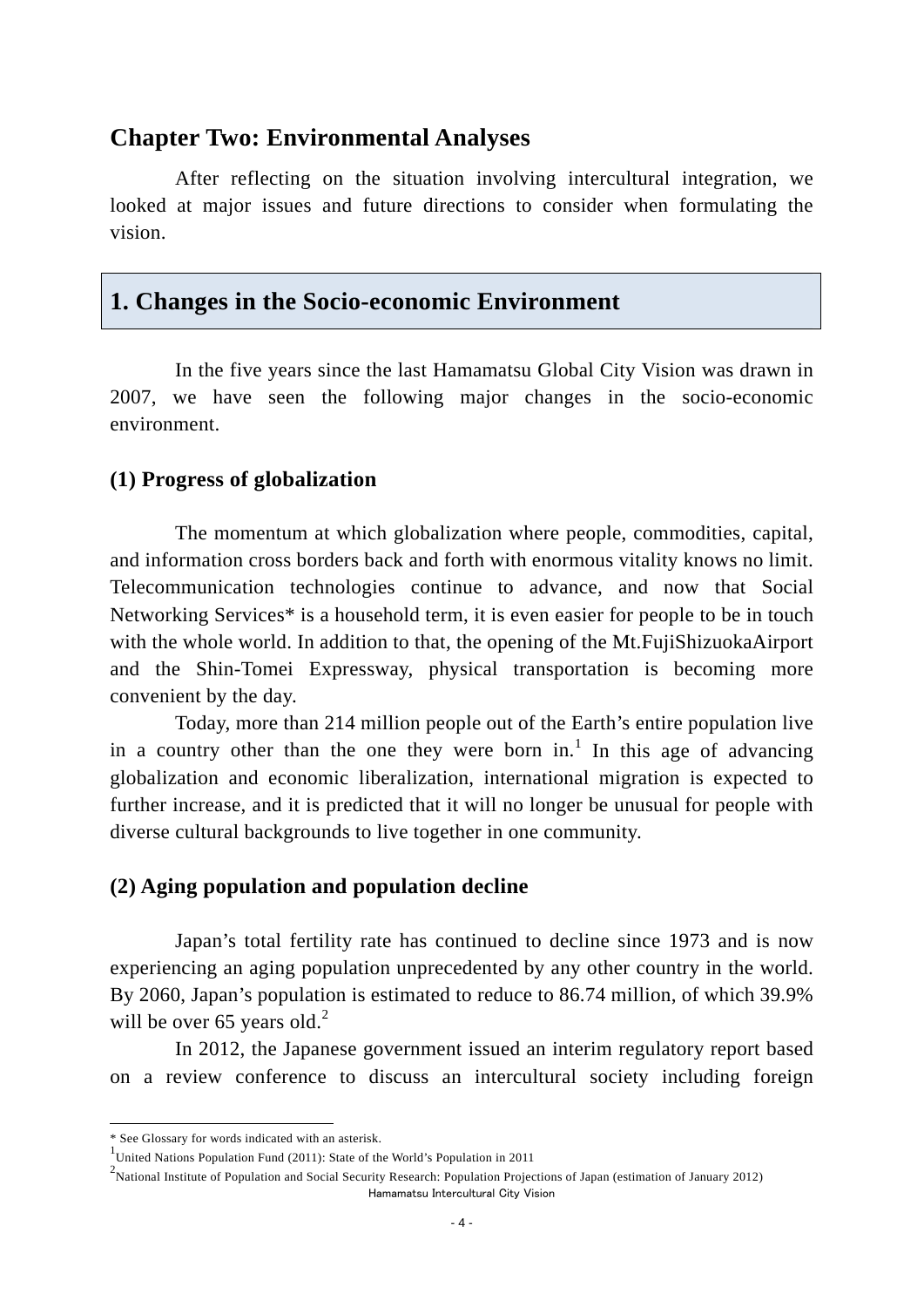residents. The report stated that there was a necessity to broadly deliberate and debate the best practices regarding acceptance of migrants in Japan, which shall reflect national consensus and future vision. We need to continue to pay close attention to future trends.

### **(3) Changes in industry and employment structure**

As globalization progresses, economic activity has seen optimization of international work division and production bases for low cost and better efficiency. In addition, global competition in technological development has accelerated more than ever.

 The historical rise in the Japanese yen has caused concern for deindustrialization due to domestic manufacturing being transferred overseas. While cross-border competition becomes fierce, it is now necessary to enhance competitiveness on a regional level.

Furthermore, the importance of securing global human resources\* is growing on the corporate level and international competition over high-quality human resources is on the rise.

#### **(4) Wavering safe and secure society**

The global financial crisis that began in fall 2008 triggered a rapid reduction of employment. This especially affected foreign residents of the Hamamatsu area, as many of them were not permanent full time employees. Although the number of jobs has increased since then and there are prospects for recovery, direct employment has not increased greatly. An unstable situation continues for the livelihood of foreign residents.

Meanwhile, the Great East Japan Earthquake of March 2011 caused tremendous damage. Many lives and properties were lost. Implementation of tsunami measures and disaster prevention has become a major priority for Hamamatsu City, where the development of a crisis management system and improvement of disaster prevention capabilities in the community are called for in preparation for a possible Tokai earthquake and other disasters that are predicted.

To build a community in which all residents can feel safe and secure, it is vital to steadily work together with the national government and relevant organizations as well as corporations etc.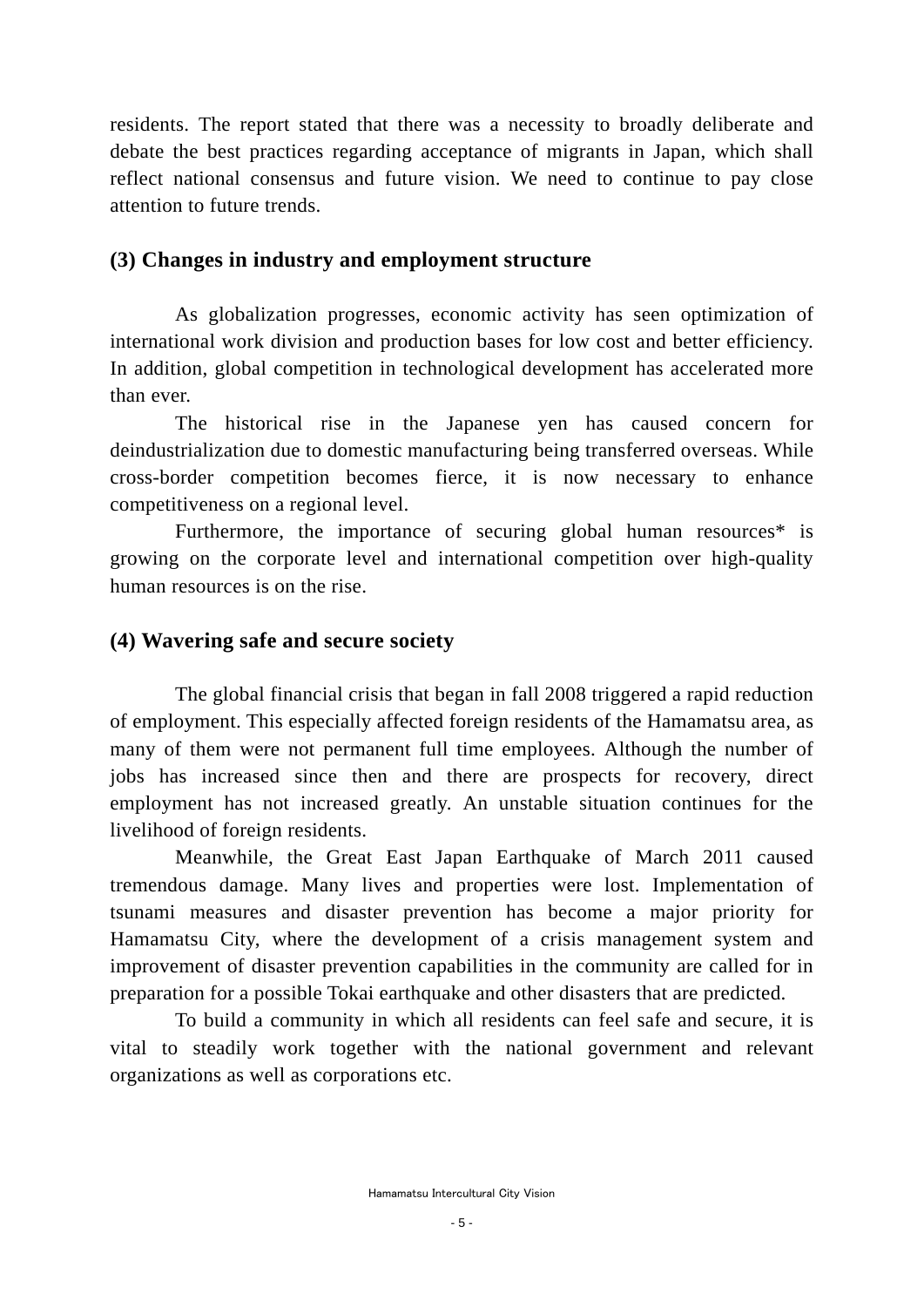#### **(5) Civic collaboration**

As social issues and needs become more diverse and complicated, there is an even bigger need for governments, as well as NPOs and other civilian groups to cooperate and collaborate so that they can provide effective and efficient public services. In 2010, with the government's announcement of the *new public*  declaration etc, today, various groups are displaying their various concepts of *new public* and this has been attracting attention.

In the field of intercultural integration, since there is a need to continue to respond to circumstances flexibly, it is essential to proceed with initiatives through civic collaboration.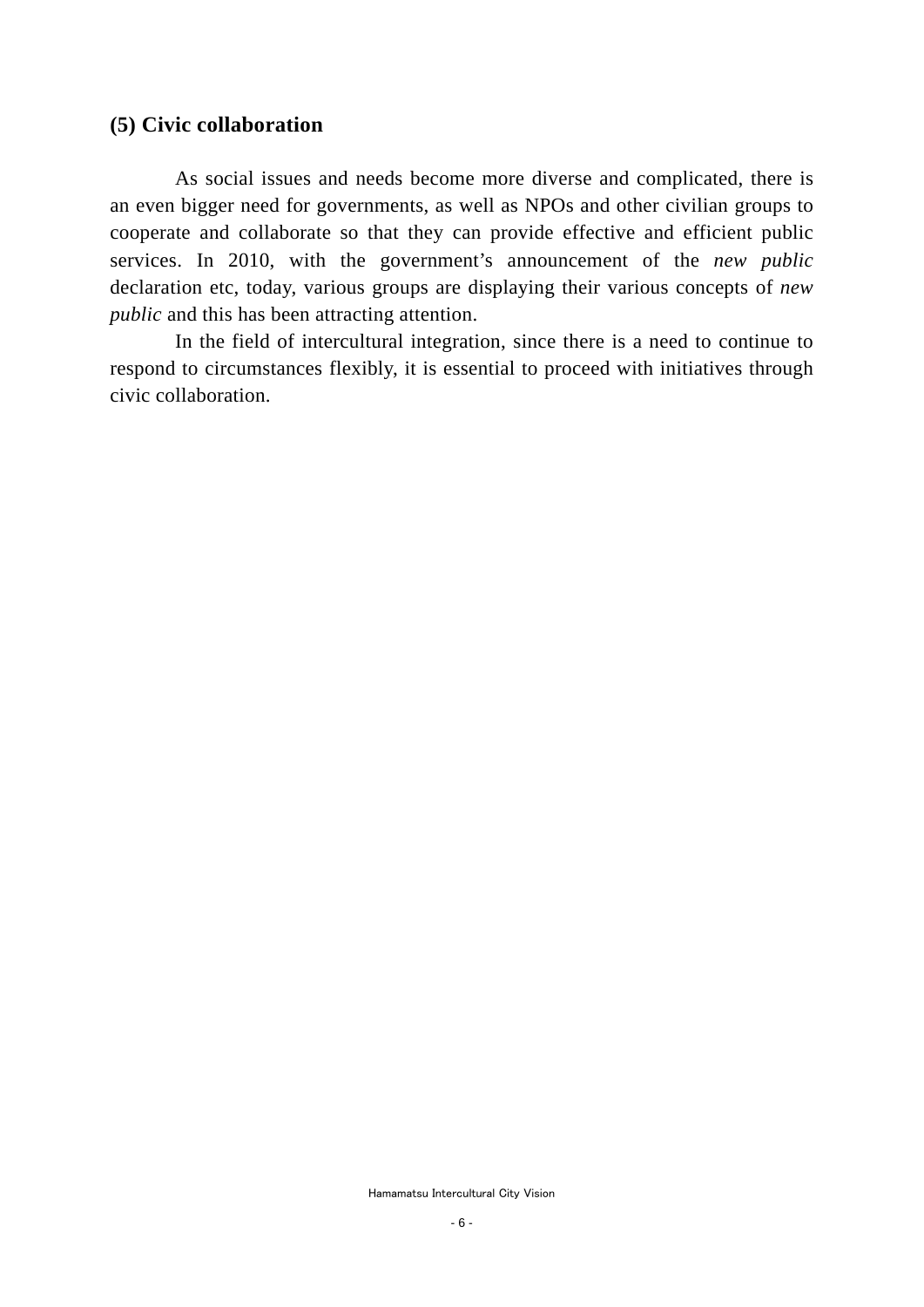## **2. Hamamatsu City Today and Past Initiatives**

Now we take a look at the current intercultural situation in Hamamatsu City today.

## **(1) Foreign residents of Hamamatsu City**

The number of foreign residents living in Hamamatsu City on April 1, 2012 was  $25,138$ .<sup>3</sup> This is  $3.1\%$  of the total population,  $816,848$ . By nationality, Brazil had the largest representation with 12,268, followed by The Philippines with 3,013, China with 3,010, and Peru with a total of 2,035.

It is a special characteristic that Latin Americans make up 60% of the foreign population and in particular, Hamamatsu has the largest number of Brazilians in Japan.

Following the amendment of the Immigration Control and Refugee Recognition Act in 1990, the number of Latin Americans of Japanese decent and their families increased rapidly. However, with the recession of 2008, the number of these foreign residents in Hamamatsu City which had been on the rise, started to decrease.

On the other hand, one of the features of Hamamatsu is that it has many technical trainees and exchange students from China, Indonesia and other Asian countries, as well as permanent residents and settlers from The Philippines and Vietnam. With the declining number of residents from Latin America, the increase in Asians has helped to further diversity.

Of the foreign residents in Hamamatsu, 51.3% are permanent residents, making up the majority. 19.6% are permanent settlers, making up the second largest group. Others are long-term residents such as residents with Japanese spouse or special permanent resident statuses. Long-term residents make up 83.4% of all foreign residents. According to a survey conducted by Hamamatsu City in 2010 on Latin American foreigners in the city, 78.2% had lived in Japan for a total of more than nine years, suggesting a trend towards long-term settlement by foreign residents.

### **(2) Initiatives towards intercultural integration taken so far**

1

 $3$ Based on alien registration in the city. The alien registration system was abolished in July 2012. Foreign residents are now subject to resident registration.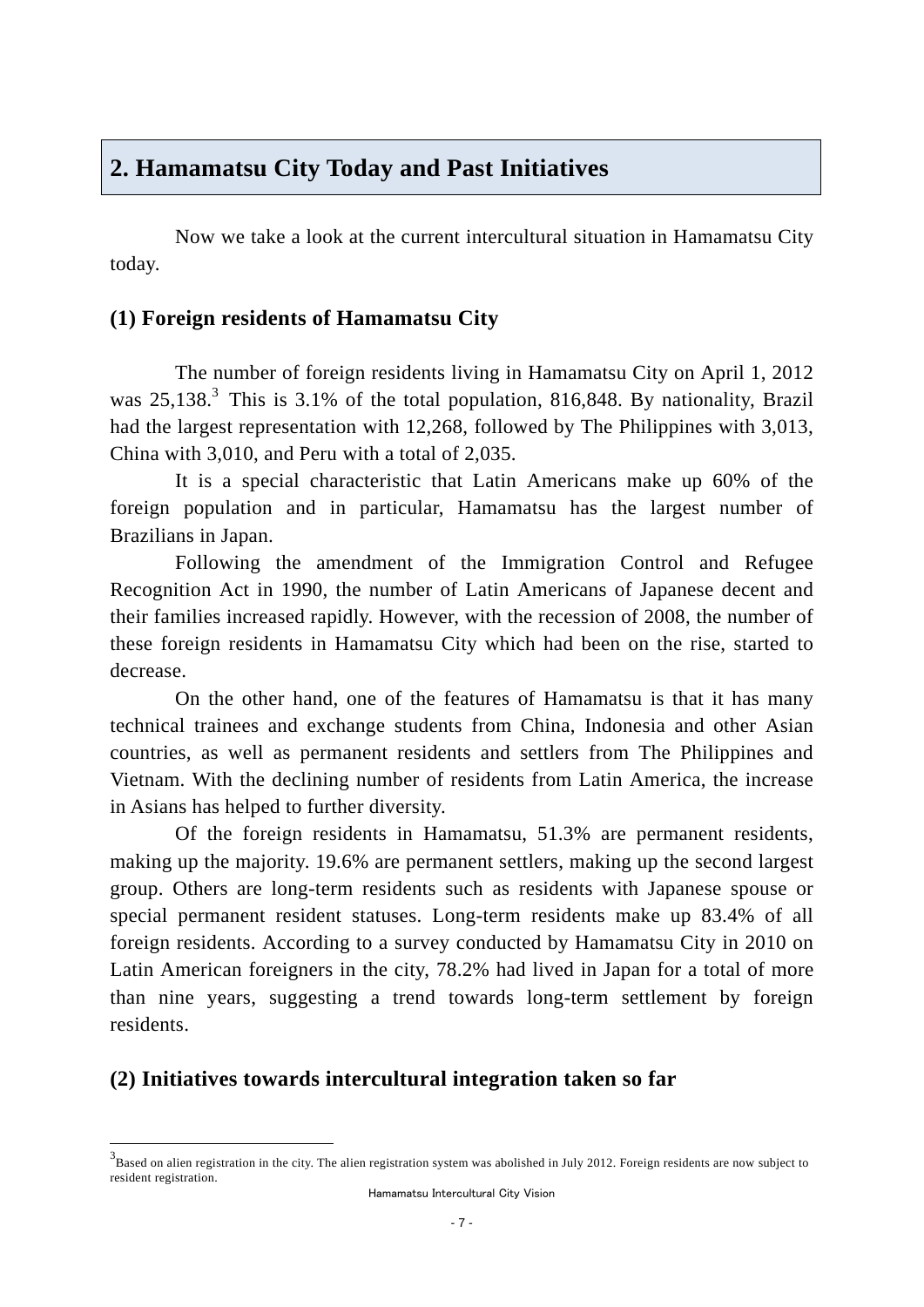Recognizing foreign residents in the community as a strong force to support the local economy and as important partners in city planning, Hamamatsu City has actively promoted intercultural integration policies. The initiatives are explained below.

#### **Hamamatsu Multicultural Center**

 To promote an intercultural society where everyone can live in peace, multicultural coordinators\* and specialist staff are dispatched to the center to implement various projects. Lifestyle consultations in multiple languages, Community Co-existence Model Project in cooperation with neighborhood associations etc, projects promoting education for international understanding, social work training\* for intercultural integration, mental health consultation \*, one-stop consultations in collaboration with related agencies dealing with various issues faced by foreign residents and a wide variety of other projects have been implemented.

#### **Hamamatsu Foreign Resident Study Support Center**

This center was opened in January 2010 aiming to become a national model to promote intercultural integration. It is a base for study support for foreign resident adults and children to have access to and study all about the Japanese language and culture. The center also provides training for Japanese language volunteers and intercultural experience courses about Japanese culture. Portuguese lessons are also available for locals who are interested in supporting foreign residents.

#### **Foreign Residents Council**

Foreign residents, who are also members of the community, make up the Foreign Residents Council. The council researches and discusses issues about civic life and promotes intercultural integration. There are eight foreign resident members chosen from public applicants, one educator and one expert. Their opinions will be reflected in government decisions. The purpose for this council is for foreign residents to excel in initiatives that concern the foreign resident community.

#### **Education Support for Foreign Resident Children**

 As part of educational support to assist foreign resident children attending public schools, Hamamatsu City dispatches Japanese language instructors and other school subject instructors, as well as school assistants and study supporters to help with interpreting and translating. Classes in Japanese and native languages are held, and staff who are fluent in that particular language and have guidance experience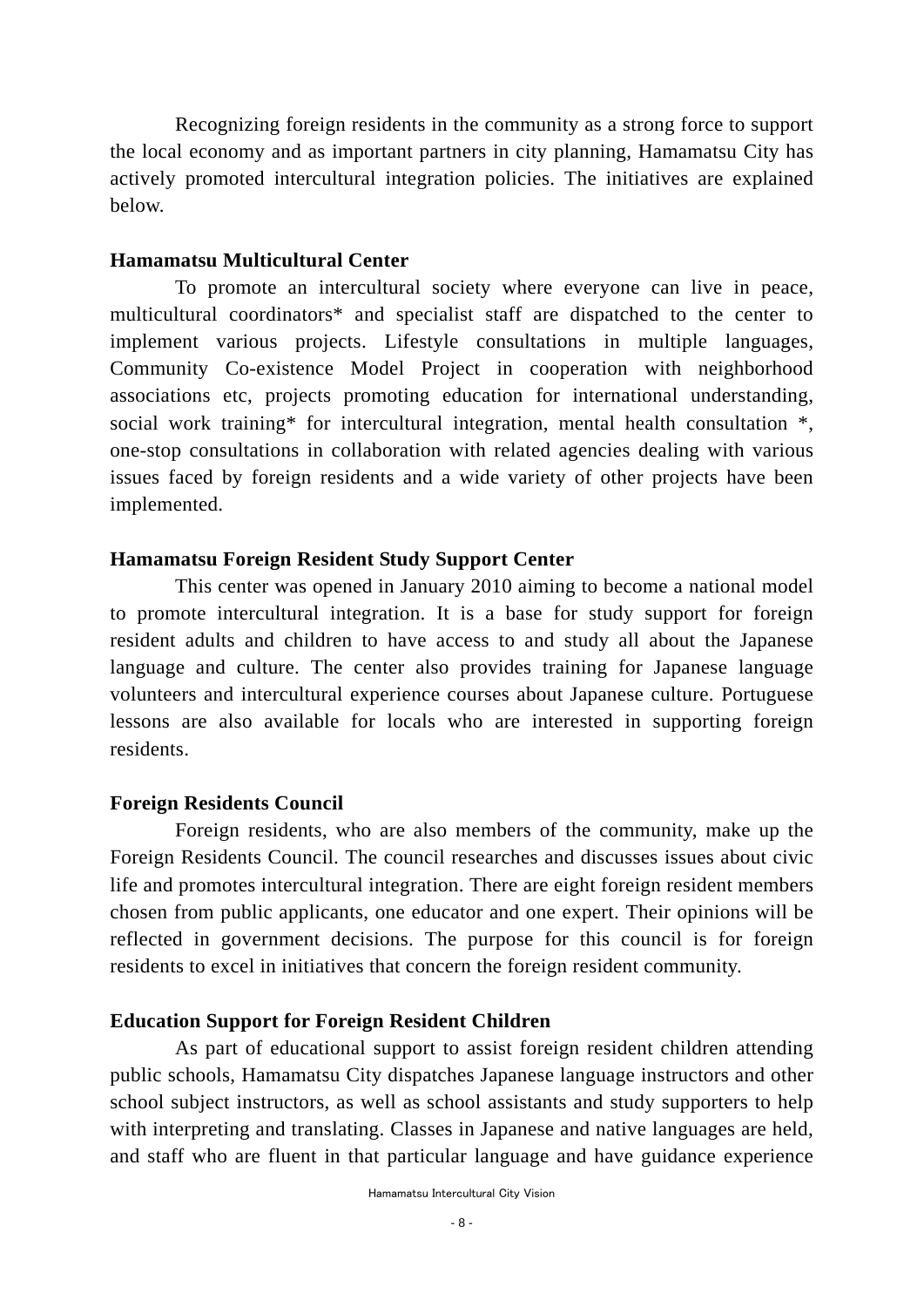are available for consultations and to school visits.

 Also, there are four foreign schools in Hamamatsu City that are accredited by the national governments of Latin American countries<sup>4</sup> and together with other public schools, are of great importance to the education of foreign resident students. As such, the city dispatches Japanese language teachers to assist foreign resident children with their Japanese studies and provides aid for textbook purchases for foreign resident children attending the foreign schools. The city also supports foreign schools accredited by the prefecture by providing student grants for foreign resident students.

Hamamatsu City also takes the issue of children not attending schools very seriously and started a three-year program in 2011 entitled "Zero School Refusal in Foreign Resident Children".

## **(3) Current status involving foreign residents**

The following is a summary of the situation and issues involving foreign residents, based on a survey conducted by Hamamatsu City in 2010 regarding Latin American residents and Japanese residents.

## ◆ Current Situation

The characteristics of results are outlined below.

## **Labor**

- In employment, 46.5% of respondents were in non-direct employment (dispatch, contract etc). Although this is a large figure, the ratio of direct employment has increased since the last survey in 2006.
- As for job description, manufacturing (transportation vehicles such as automobiles and bikes) has the largest figure at 45.4%. However this trend can be seen in other occupations as well.

## **Medical, Health and Welfare**

- Nearly 20% (18.9% to be exact) do not have national health insurance. However, this is an improvement over 2006 where the figure was 32%.
- Nearly 40% (38.7%) are not registered for the national pension plan. However, this is an improvement over 2006 where the figure was 65%.

## **Community and Disaster Prevention**

Overall Japanese language ability is increasing, but the number of people who can read kanji (Chinese characters) only accounts for 38.9%, which are still

 4 As of May 1, 2012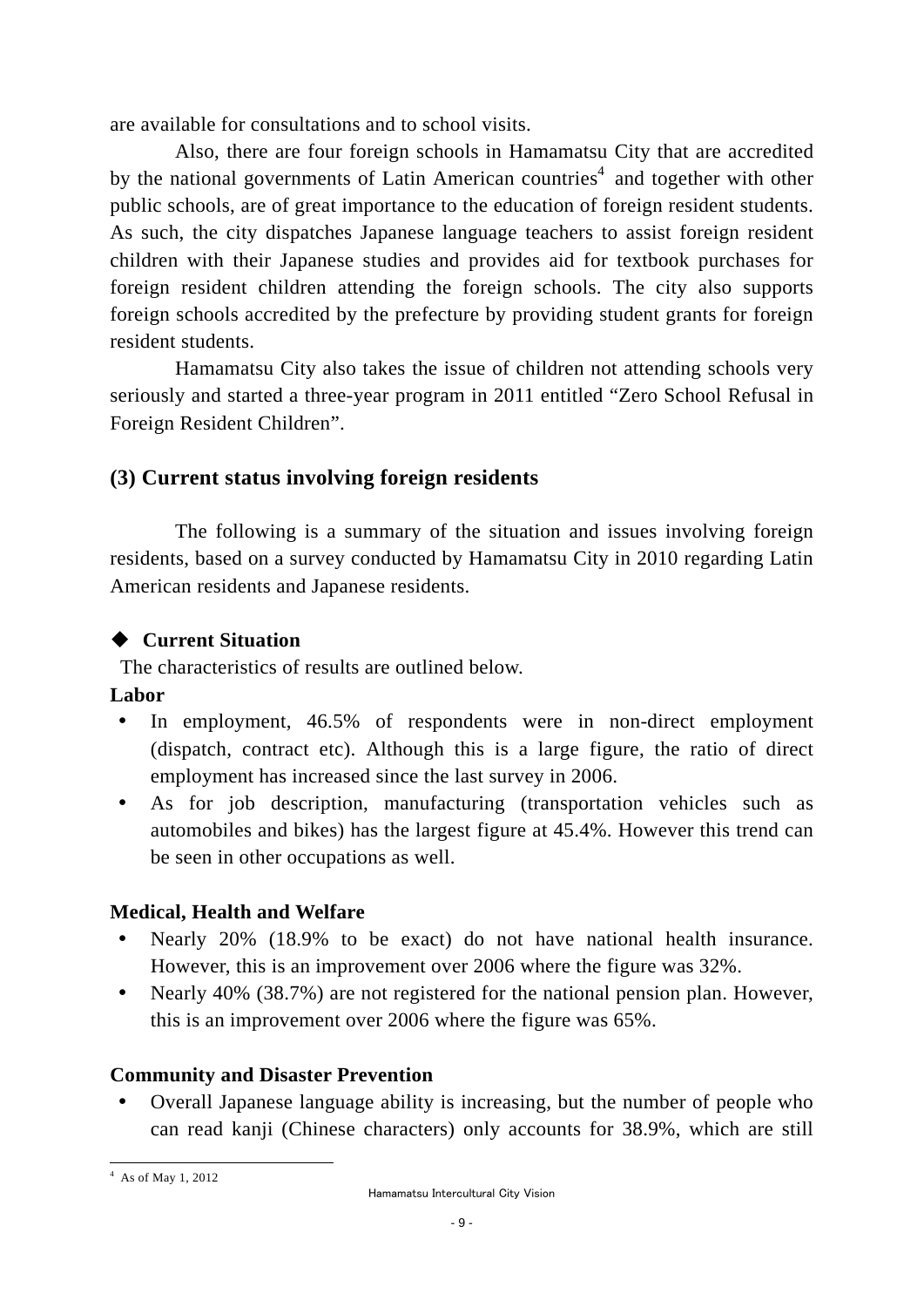less than half.

- As for housing situations, the largest group live in "private apartment houses" which accounts for 40.3%. This is followed by 30% of people living in "public" housing", 16.1% living in "their own houses", and 10.5% living in "company" housing or apartment houses rented by companies."
- According to the survey subject to foreign residents, 88.1% of them answered "I associate with Japanese neighbors closely" or "I associate with Japanese neighbors at the level of greeting each other." According to the survey subject to Japanese neighbors, 30% of them selected similar answers concerning association with foreign resident neighbors.
- The ratio of foreign residents who joined neighbors' associations remains at 36.1%.
- As for preparation for disaster, 57.9% of foreign residents answered "I have not made any special preparations for it," and 42.9% answered "I do not know where the evacuation site is."

According to the Hamamatsu City Board of Education, situations of foreign residents in education are as follows.

## **Education**

- As of May 1, 2012, the number of foreign resident students registered at public elementary schools and junior high schools in Hamamatsu City is 1,447.
- Among foreign resident students, the number of Japanese-born students has increased. In April 2012, approximately 52% of foreign resident first graders had been born in Japan.
- y High school education continuance rate of foreign resident students is approximately  $83\%$ <sup>5</sup>. Compared to Japanese students, the ratio of foreign resident students going to part-time high schools is higher.
- Recently, the number of children with Asian nationalities has increased, and various types of assistance are required.

## **Issues Surfaced**

1

As for the employment pattern, signs of change are recognized, but the ratio of

<sup>&</sup>lt;sup>5</sup> High school education continuance rate of students who graduated from public junior high schools within Hamamatsu City at the end of 2011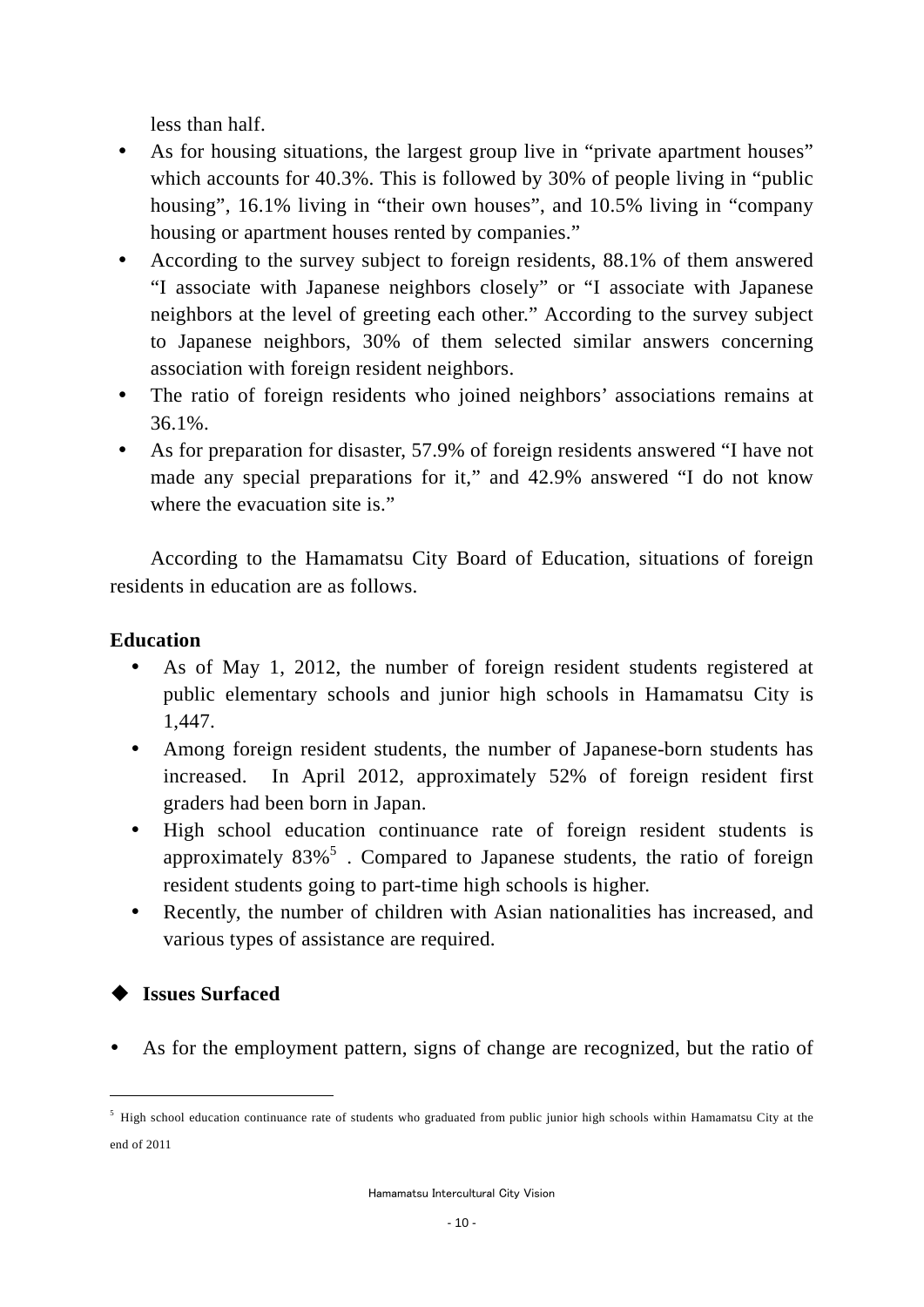indirect employment is still high. Also, foreign residents are often hired under fixed-term hiring contracts, so their unstable working and living conditions still continue.

- The ratio of foreign residents who are not covered by health insurance is improving but is still high. Issues are pointed out regarding unpaid medical expenses, unpaid national health insurance premiums, and outstanding amounts in local taxes. It can be said that these issues are a result of the unstable hiring environment in which foreign residents are placed, as well as people's insufficient understanding of systems including cultural and language differences.
- Looking at the ratio of participation in neighbors' associations and association with one's neighbors, it is hard to say that foreign residents fit into the community. There are some regional issues on how to take out garbage, noise, and how to use parking spaces, which arise from cultural and language differences.
- One cannot say that foreign residents are sufficiently prepared for disasters. An investigation into actual conditions was implemented before the Great East Japan Earthquake, and there is still a lack of awareness concerning disaster prevention (disaster prevention education) among foreign residents.
- In the education field, the number of foreign resident children born and raised in Japan is increasing as foreign residents tend to settle down in Japan. Their nationalities are becoming more diverse. Their parents' unstable livelihood influences the children's educational environment.

To realize an intercultural society, it is necessary to resolve these issues. Together with steadily promoting initiatives as a city, it is necessary to make proposals to the national and prefectural government for improvement in order to resolve issues caused by national law or systems.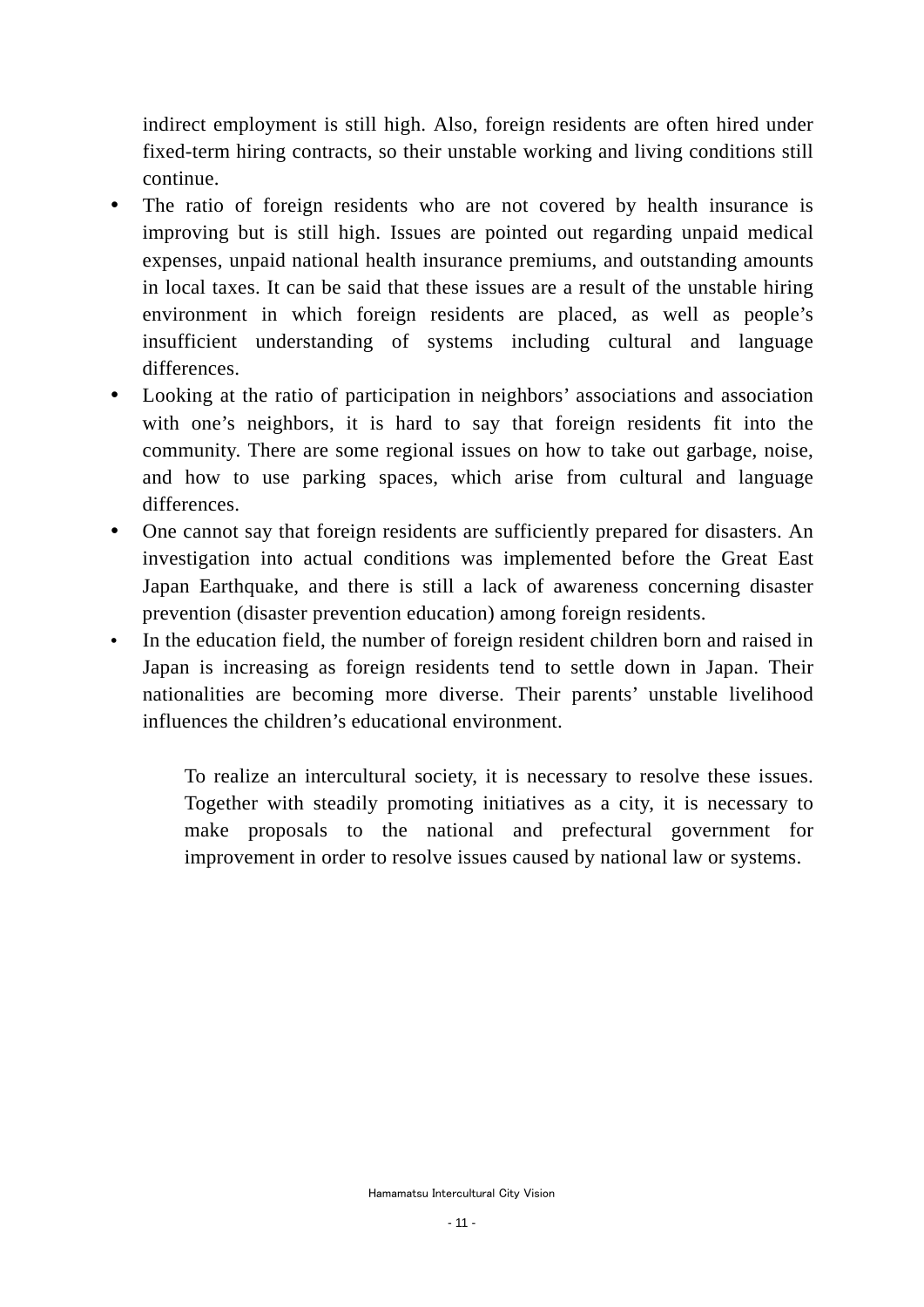## **From the Foreign Residents Council**

The Foreign Residents Council mentioned earlier submitted a proposal in May 2012 based on what they have discussed to date.

<Outline of Our Proposal> 1. Reinforcing the Structure for Disaster Prevention Proposal 1: Japanese and foreign residents work together to improve disaster prevention Proposal 2: Maintain various information providing systems 2. School Refusal in Foreign Resident Children Proposal 1: Create a framework in which all children are expected to attend school Proposal 2: Raise the awareness of caregivers regarding the education of their children 3. Participation and Collaboration with the Community Proposal 1: Promote mutual understanding between Japanese and foreign residents Proposal 2: Aim to build a community that foreign residents can easily understand 4. Making the Most of Diversity in City Development Proposal 1: Designate opportunities where residents with different backgrounds can share their cultures with one another Proposal 2: Make use of residents with diversified cultures as human resources

In addition to the above, it was suggested as the first step for exchange, it is necessary to have initiatives close to home such as creating opportunities for foreign residents and Japanese residents to meet face to face or to greet one another, and on the premise of community participation, stable employment opportunities were also a vital issue.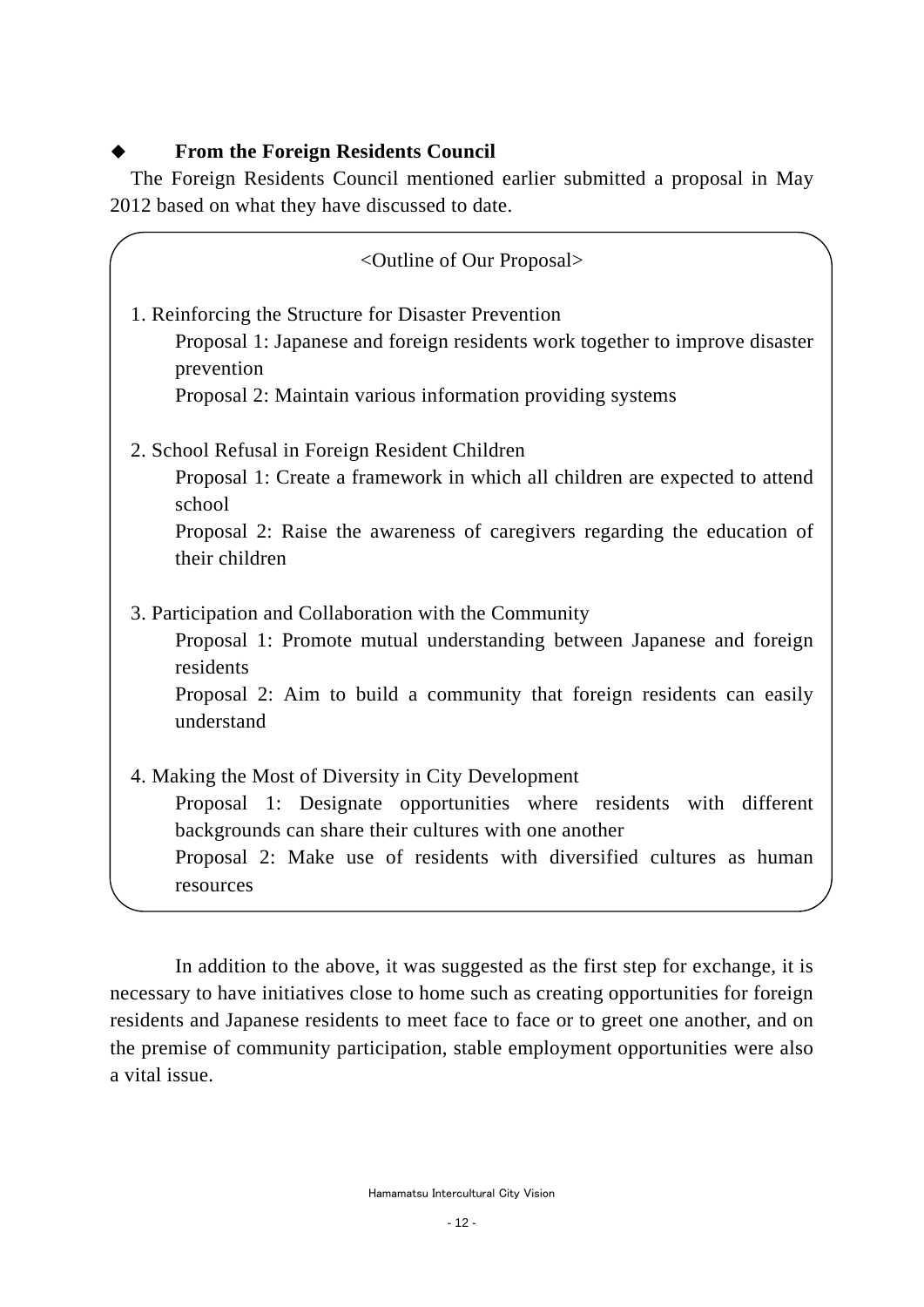## **3. National and International Trends**

Now we look at trends in intercultural integration in cities across the country, national trends and trends overseas.

## **(1) Trends in cities across the nation**

Since the 1970s, policies were implemented for foreign residents mainly by municipalities where many so-called *old comers*, foreign residents from Asian countries who had been residing in Japan, lived. Later in the 1990's, the number of so-called *new comers*, foreign residents, including Latin Americans, started to increase resulting in the occurrence of various regional issues arising from cultural and custom differences.

In the midst of this, in 2001, the Council of Municipalities with Large Migrant Populations was established due to the initiative of Hamamatsu City. The council has actively tackled various emerging problems in regions while exchanging information between cities regarding policies and lifestyle circumstances related to foreign residents. As of today, 29 cities nationwide have joined this council.

Stemming from the "Hamamatsu Declaration" in 2001, the Council continues to present suggestions to the national and prefectural governments as well as organizations concerned, relating to the many issues experienced by foreign residents which arise from laws and systems.

## **(2) National trends**

At the national level, the "Study Group of Promotion of Multicultural Coexistence" was created by the Ministry of Internal Affairs and Communications in March 2006.Based on this report, the Ministry established "The Multicultural Community Promotion Plan" in the same month, asking municipalities to create guidelines and plans related to the promotion of intercultural integration. In December 2006, "Comprehensive Measures for Foreigners as Citizens" was made by the governmental "Liaison Conference of Concerned Ministries and Agencies on Foreign Workers Issues."

In January 2009, the "Office for Promoting Measures for Foreign Residents" was established in the Cabinet Office. In fiscal 2010, "Basic Guideline of Measures for Japanese-descended Residents" and "Action Plan" was made.

In May 2012, "Review Session for Realization of 'Society where Japanese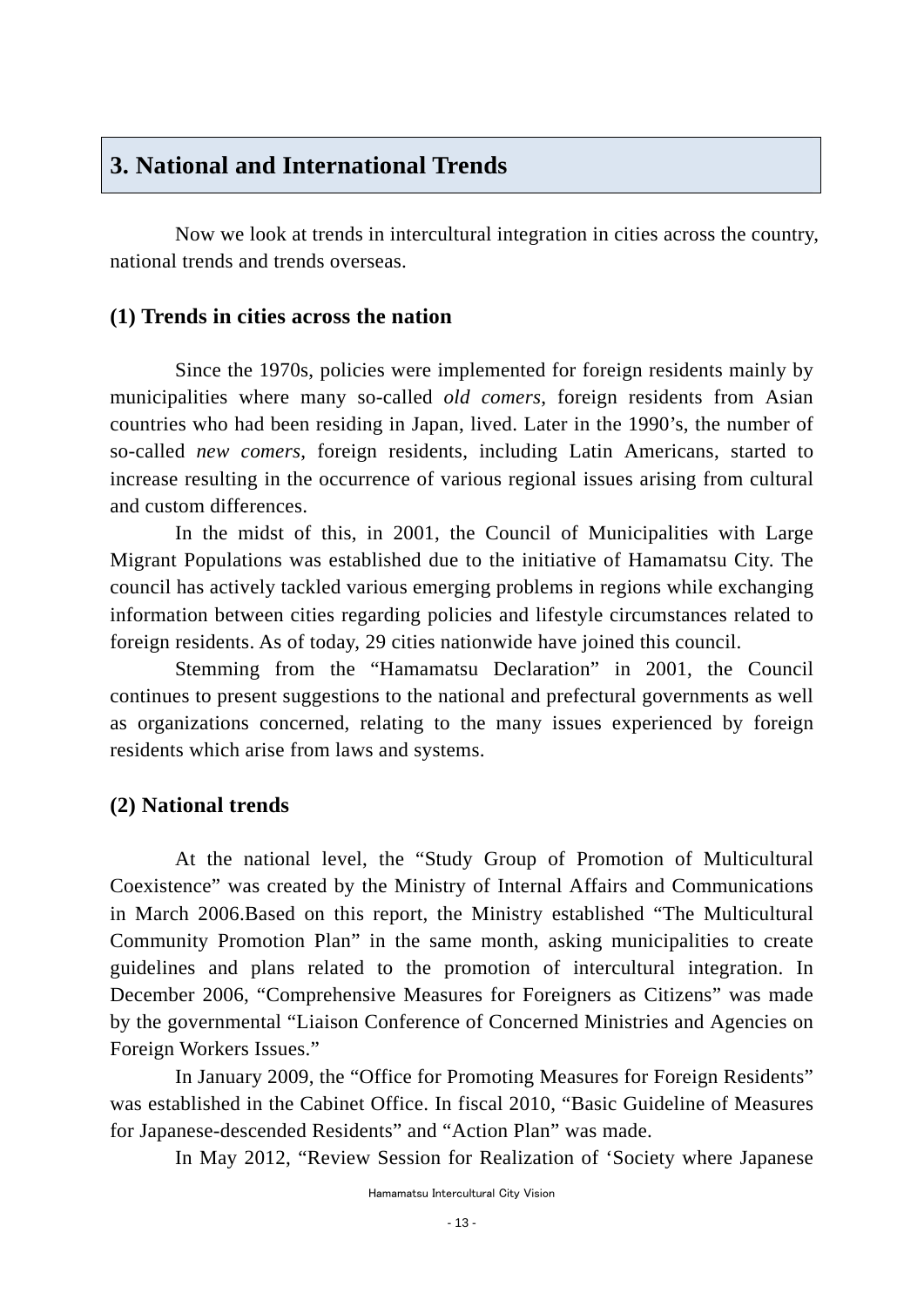and Non-Japanese can Live in Comfort'" consisting of vice ministers related to the Cabinet Secretariat was established. In August, "Aiming for Realization of Society in which Japanese and Non-Japanese can Live in Comfort (Intermediate Arrangement)" was made by the above session. According to the report, it is important to promote intercultural integration more comprehensively and systematically by harmonizing "Policy of Society in which Japanese and Non-Japanese can Live in Comfort" and "Immigration Control Measures" and focusing on it as a "pillar" of policy for foreign residents.

#### **(3) International trends**

When looking at other countries, even in countries that were not traditional immigrant countries such as in North America or Oceania, integration policies for foreign residents have undergone changes.

In Western Europe, there was a large movement of migrant laborers being accepted and settling in the 1970s and 80s. The Assimilationist Policy was a policy that required immigrants to fully integrate themselves into the accepting community. Multiculturalism on the other hand respected and allowed immigrant groups to hold on to their identity. Regardless of the type of policy, by the 1990s, unemployment rates for first and second generation migrants, education, getting along with migrant communities and other problems became issues, leading to the reassessment of immigration policies. Since the year 2000, incidents of terrorism and rioting involving migrants have pushed immigration policies in many countries into the spotlight.

Under these circumstances, a new urban policy called the Intercultural Policy has been gaining attention. By focusing on dialogue and exchanges between groups with different cultural backgrounds, isolation and segregation can be prevented. Cultural diversity brought by migrants and minorities is not seen as a threat, but rather as an opportunity for vitality and innovation – a source of creativity and growth.

In connection with this policy, there is a program led by the Council of Europe called the Intercultural City Program with 21 European member cities, under which specific practices are presently being conducted.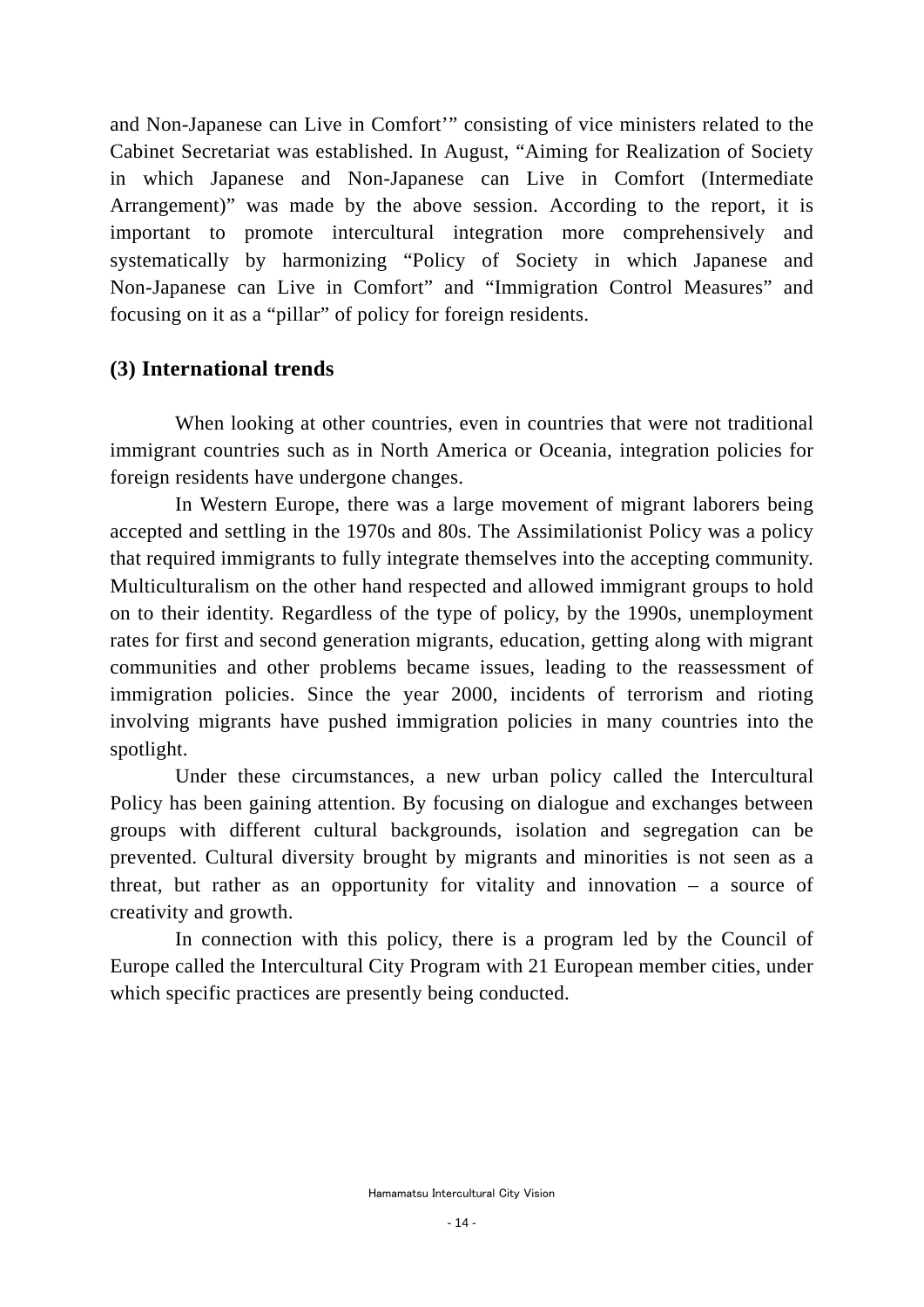## **4. Major Challenges and Future Directions**

#### **(1) Major challenges**

1

Based on the content discussed previously, our vision will focus on the following three major challenges.

#### **Stability and independence in the daily life of foreign residents**

After the global financial crisis of 2008 and amidst continuing unstable economic conditions, the stability of livelihood for foreign residents, especially with employment, is a major challenge for the community. It is necessary to build a community in which everyone can feel safe and secure.

#### **Fostering a generation to be the future leaders of Hamamatsu**

With settlement increasing, children with international roots <sup>6</sup> in Hamamatsu will grow up to be part of the generation in charge of the City's future. For this reason, it is necessary to create an environment in which children can use their abilities so that they can support their community in the future. More than 20 years have passed since the foreign population from South America started to increase, and children who were born into the second generation are already becoming adults. It is essential to support their self-activation and fulfillment. Also this globalization is not exclusive to foreign residents: it is equally important to foster internationally minded Japanese children raised in Hamamatsu as well.

#### **Social participation by foreign residents as members of the community**

To isolate and segregate foreign residents will not bring about ideal results for the community. It is important to provide information in multiple languages, offer opportunities for foreigners to learn Japanese and Japanese customs, to offer communication support, and to increase opportunities for exchange between Japanese and foreign residents. In addition, in order to reduce problems in community, it is necessary to deepen mutual understanding of regional lifestyle rules. It is necessary to create an environment where all citizens can fulfill their obligations and enjoy their rights so that foreign residents too can take part in community development as leaders of the community.

Hamamatsu Intercultural City Vision In addition to children of foreign nationality, children who have Japanese nationality but have one parent of foreign nationality, children with Japanese nationality who lived abroad for a long time and then returned to Japan, and children who acquired Japanese nationality will all be regarded as "children with international roots" in this vision.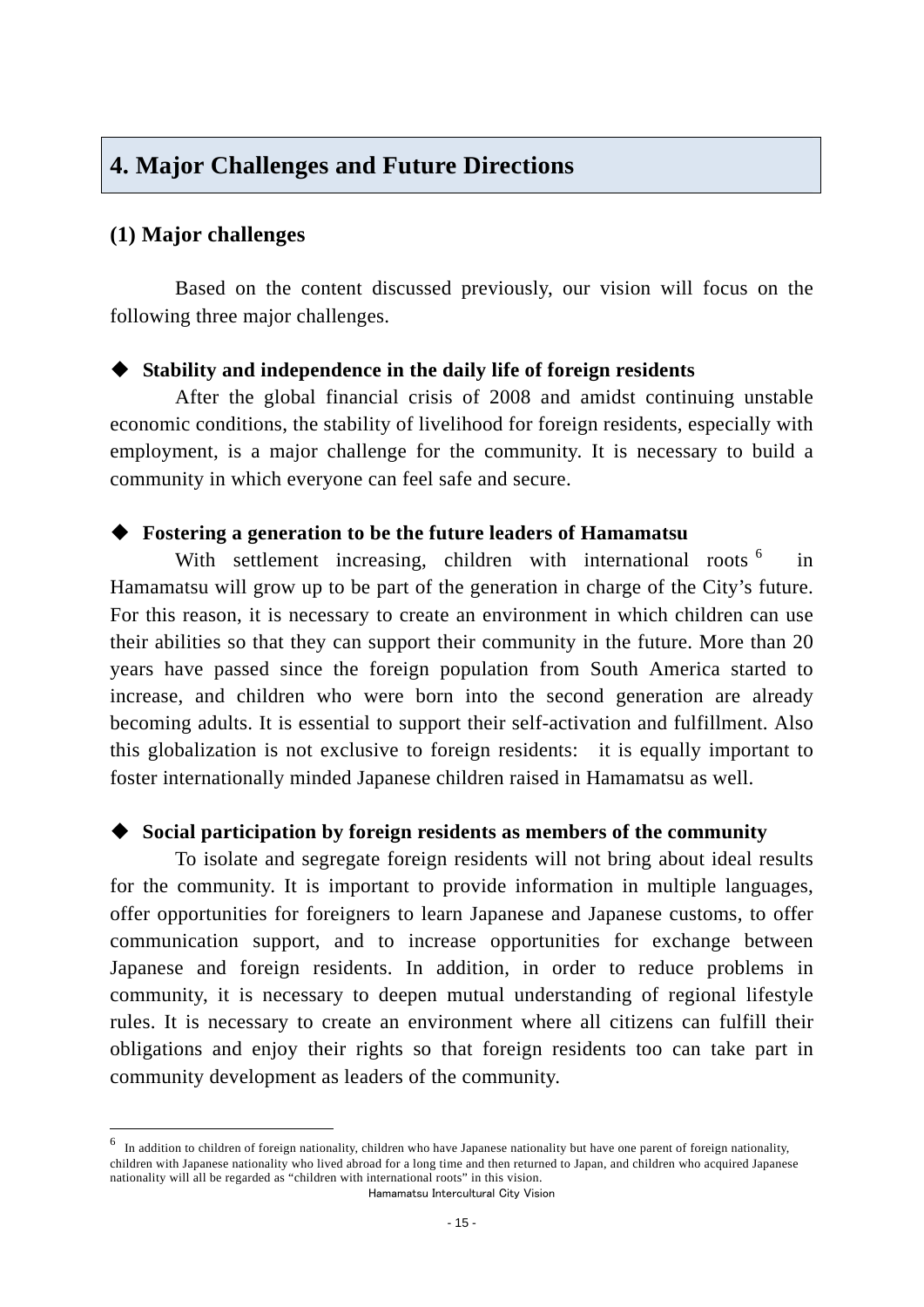#### **(2) Vision direction**

While responding to major issues, the following three points have been established as a direction of focus towards the future of intercultural integration that is not simply measured by the *support* to date, but by how actively the citizens' diversity is made use of in city planning.

#### **A city built by Japanese and foreign residents together**

No intercultural city planning will proceed without discussion and exchanges between the people of the city who come from different cultures. For this purpose, as a first step, it is important to promote initiatives close to home, such as involving all stakeholders from within Hamamatsu to organize an intercultural promotion system, to deepen understanding towards each others' cultures and to increase opportunities for exchange, and so on. Within the community also, it is important to develop face-to-face relationships between Japanese and foreign residents.

## **A city developed by making the most of diversity as the city's source of vitality**

In order to prosper as an attractive city, it is extremely important to foster the next generation to be responsible for Hamamatsu's future. This includes children with international roots. In addition, the diverse cultures that foreign residents have are a potential source of city vitality. Based on this idea, we aim at creating new cultures by making the most of the city's diversity and revitalizing the community. To engage and proceed in these initiatives, it is important to build relationships with intercultural integration cities in Japan and abroad, and learn from each other.

#### **A city where everyone can live peacefully**

The livelihood of foreign residents is still not stable, there are still challenges remaining which should be resolved. Creating a community where one can live in peace of mind is necessary. This must be done by steadily implementing various support projects. Also, in order for intercultural integration, together with becoming proficient in Japanese, as it is the language of everyday life, it is necessary to abide by basic rules of the community. Based on respect for rights and fulfillment of obligation, it is necessary to proceed with more specific support in order to promote coexistence in the region.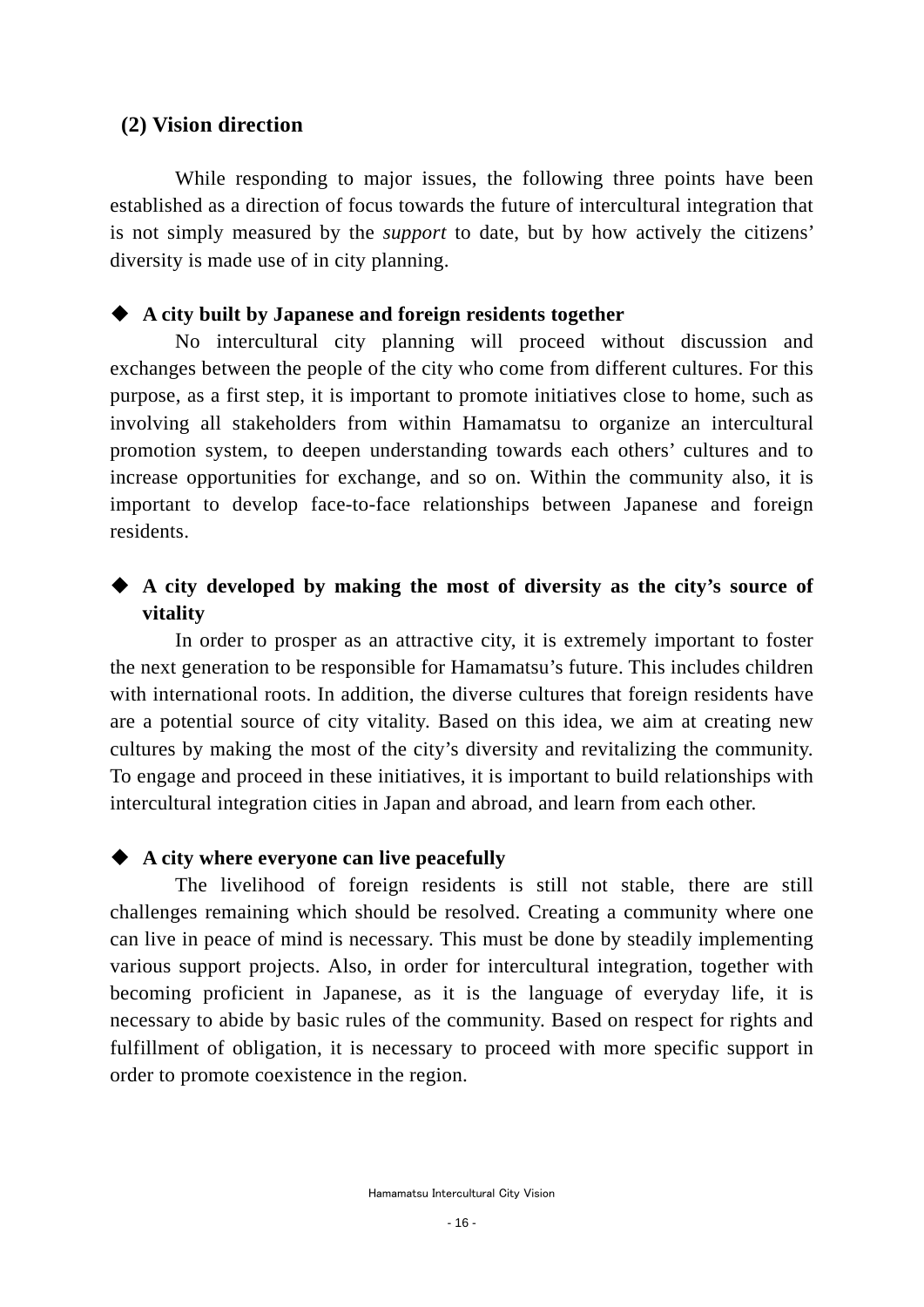## **Chapter Three: Realizing an Intercultural City**

## **1. The Vision's Goals for the Future**

The City's future vision is as stated below.

## An Intercultural City built together

Where Creativity and Development Continues

Based on mutual understanding and respect

In 2001, the Council of Municipalities with a Large Migrant Population adopted the Hamamatsu Declaration,<sup>7</sup> which called for policies on the premise of building a multicultural community.

The progression of foreign settlement means that foreign residents live together in the same area as local residents. They are a major force supporting the local economy as they are important partners in creating a new regional culture based on the coexistence of diverse cultures and in city planning. Based on this recognition, it is essential to establish a system and rules for coexistence to build a safe and comfortable community, in cooperation with the consensus of all residents.

We, the 13 municipalities, with the participation and cooperation of all Japanese and foreign residents, will work in close cooperation to promote the formulation of a truly harmonious society based on respect for rights and fulfillment of obligations, essences that are indispensable to healthy urban life, through understanding and respect for the cultures and values of one another. (Translation of excerpt)

Ten years have passed since the adoption. Permanent residency by foreigners has steadily progressed and the role played by foreign residents as members of the community is becoming increasingly important. This Hamamatsu Declaration (2001) has a common focus with the Intercultural Policy touched on in Chapter Two in that *foreign residents are important partners in city planning*, the *coexistence of diverse cultures will create a new regional culture*, and the necessity to *respect rights and fulfill obligations*.

1

Hamamatsu Intercultural City Vision <sup>7</sup> Hamamatsu Declaration and Proposal (Japanese only)http://www.shujutoshi.jp/siryo/index.htm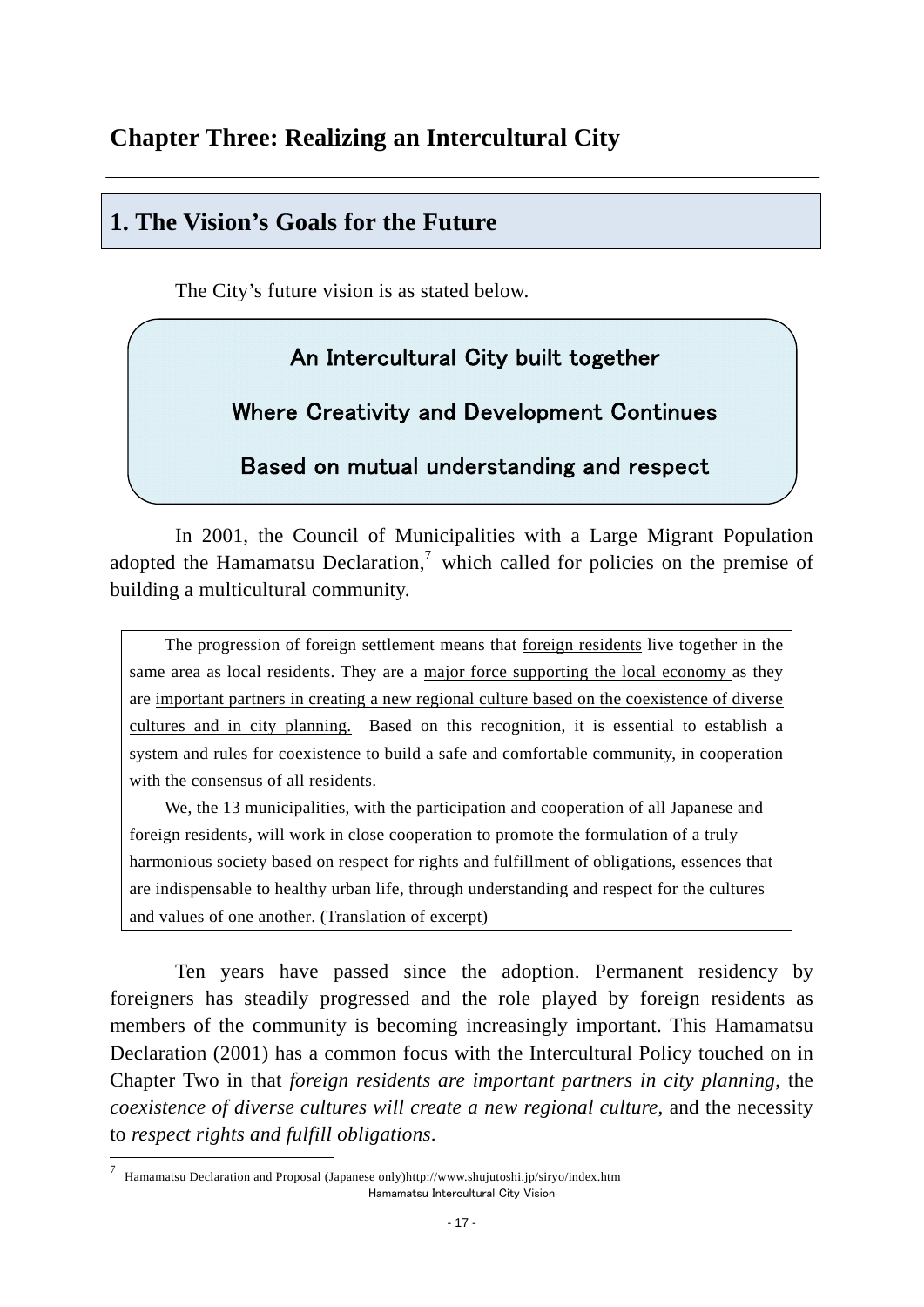However, initiatives related to intercultural integration had a tendency to be centered on *supporting foreign residents*. From now on, there is a demand for measures to actively make use of citizens' diversity in city development, in addition to past initiatives.

Hamamatsu's Comprehensive Plan sees the future of Hamamatsu City as a *Creative City built by civil collaboration and shining into the future*. The existence of citizens who have diverse cultures is now the center of attention as an element in fostering a new culture and building a creative city. This vision, which is a sectoral plan under the comprehensive plan, aims to realize the creative city that is Hamamatsu, making use of its diversity through initiatives relating to intercultural integration.

To make our future vision a reality, we will continue to promote policies based on the three directions mentioned above.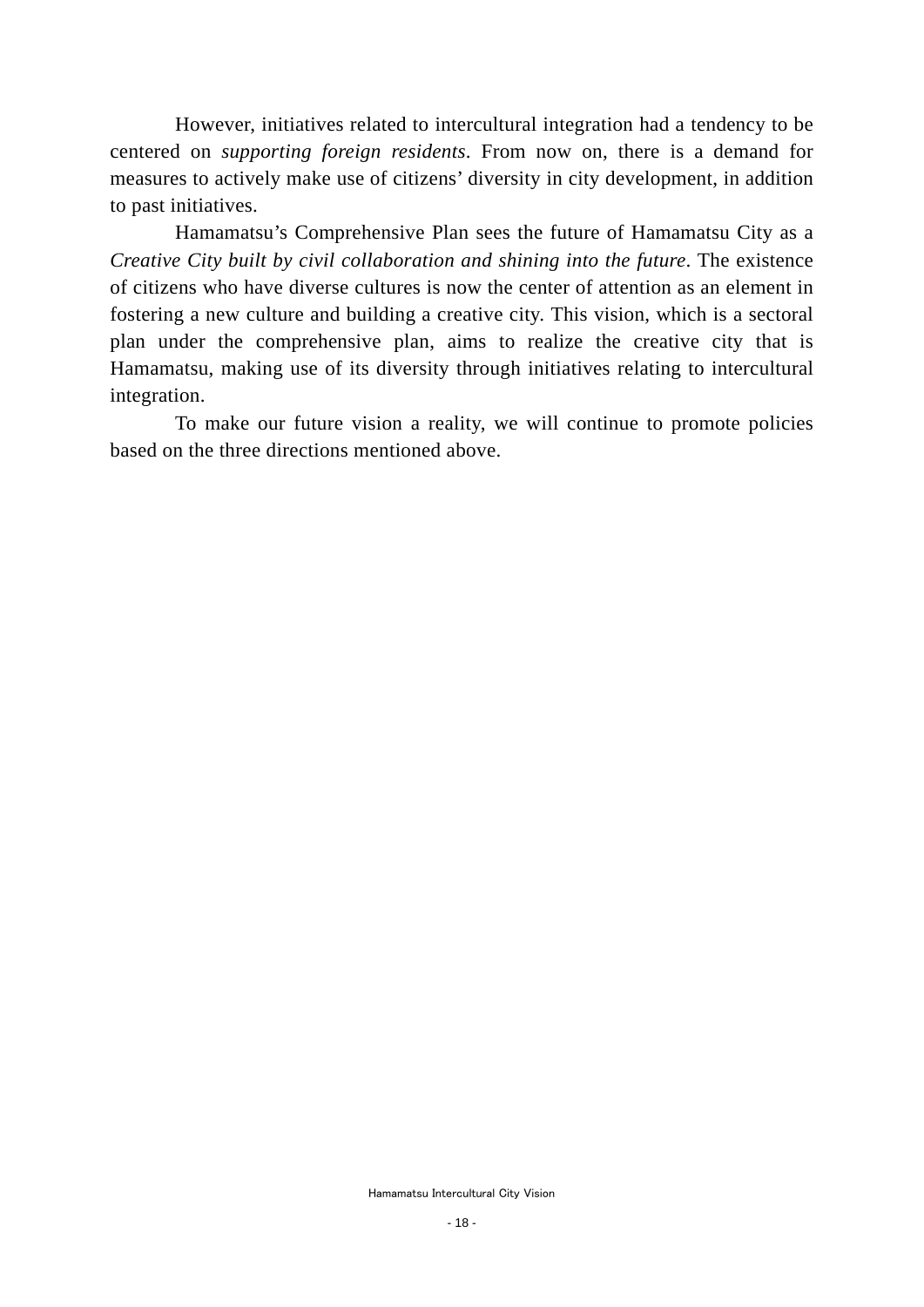## **2. Promotion Principle and System**

### **(1) Promotion principle**

To implement this vision, not just the city administration, but cooperation by various organizations is emphasized, and activities are promoted by paying attention to the following points, based on the intercultural integration promotion through partnership.

#### **All Hamamatsu collaboration structure**

It is important for all actors, including administrative agencies, citizens who are the central players of regional development, companies hiring foreign workers, and citizens' groups endeavoring in intercultural integration to make the most of their own characteristics and fulfill their roles, in order to realize a society of intercultural integration. All Hamamatsu promotes activities in which various organizations cooperate with each other through the "Hamamatsu City Intercultural Integration Promotion Council" in which various organizations and agencies involved in promotion of intercultural integration participate.

#### **Civic collaboration**

Many organizations and individuals are working on intercultural integration in Hamamatsu City. It is important that not only the government but also citizens' organizations, volunteers, neighbors' associations and foreign resident communities co-operate hand-in-hand and concentrate their intellectual abilities to further policy making.

#### **Cooperation with intercultural cities both home and abroad**

It is necessary to continue to cooperate with cities in Japan, including cities participating in the Council of Municipalities with a Large Migrant Population, and also to further research and practice into issues and policy. To implement policies from an international perspective, we will cooperate with intercultural cities overseas including cities that participate in the Intercultural City Programme in Europe.

#### **(2) Promotion system and progress management**

Progress of our vision will be reported in the Hamamatsu City Intercultural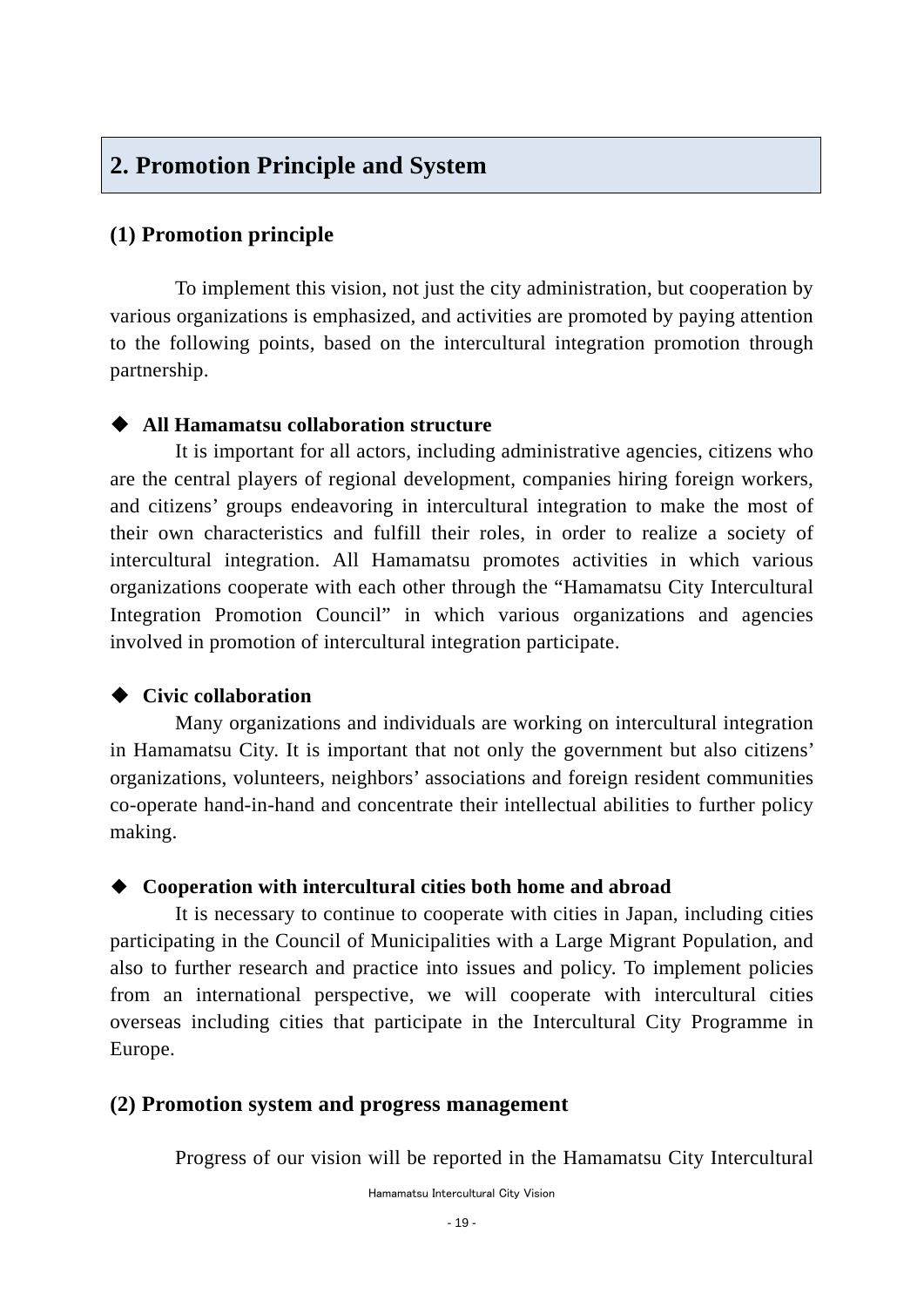Integration Promotion Council and the Hamamatsu City Foreign Residents Council, and will be announced to the public.

As for "Chapter Four: Implementation" of the vision, the content will be reviewed and necessary corrections will be added after going through the above process every year.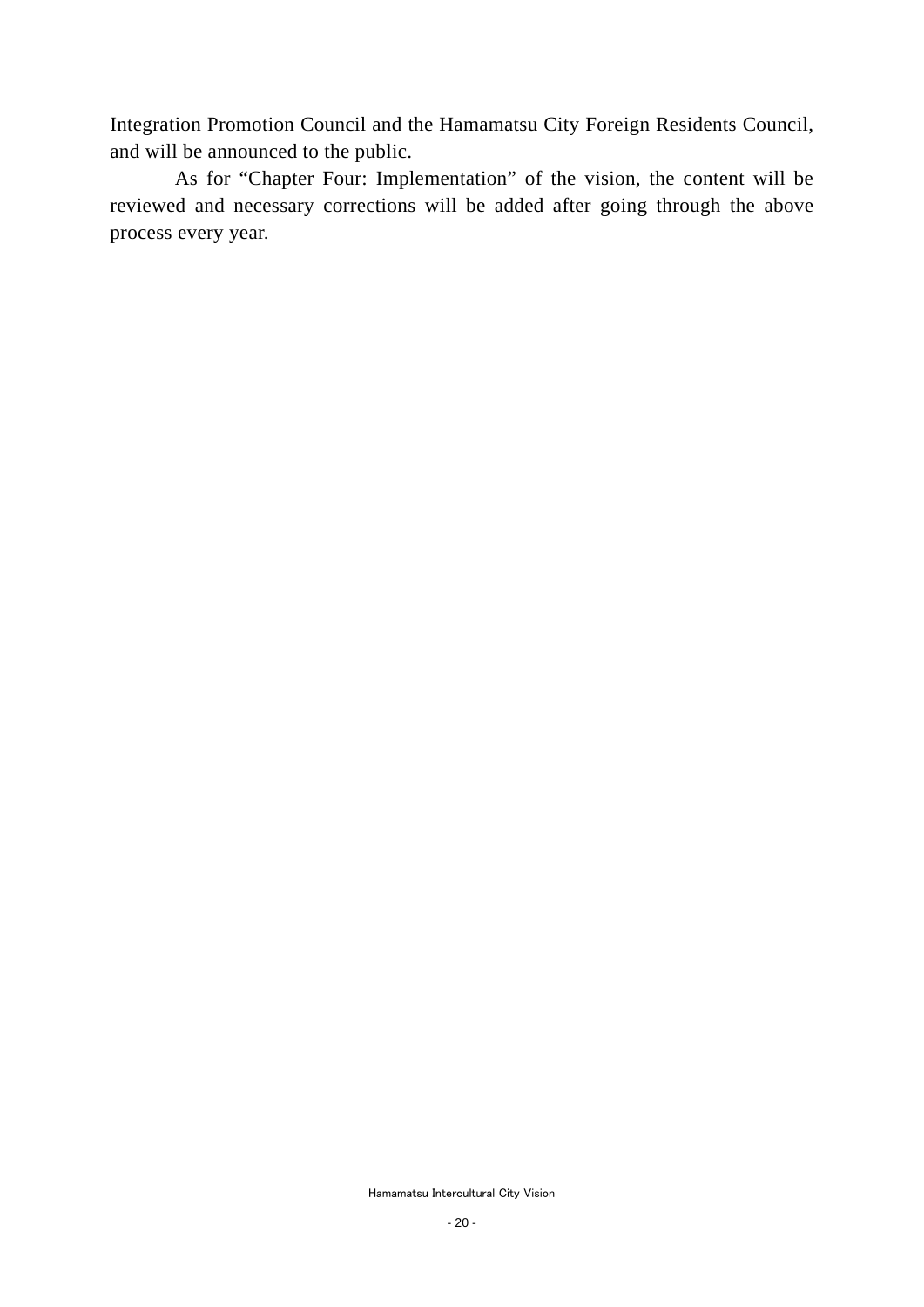## **3. Policy Chart and Priority Fields**

The policy chart and priority fields of the vision are set as follows.

## **(1) Policy chart**

Policies are organized in forms corresponding to the previously mentioned targets.

 A city built by Japanese and foreign residents together Policy 1. A City built jointly by everyone, hand in hand *(Collaboration)* We aim to work together to create a community active with dialogue and exchange between residents of diverse cultures. In this sector we will undertake initiatives in promoting an all Hamamatsu approach, education for understanding each other, creating opportunities for exchange and foreign resident participation in city planning. Vision Direction

A city developed by making the most of diversity as the city's source of vitality Vision Direction

Policy 2. A City developed by making the most of its diversity*(Creation)*

We aim to be a community where Japanese and foreign residents alike can use their abilities and create new values with diverse cultures integrated. In this sector we will nurture education for the next generation with initiatives in activating the community and creating a culture making the most of diversity. We also promote cooperation with cities in Japan and abroad.

| Vision Direction                      | A city where everyone can live peacefully |
|---------------------------------------|-------------------------------------------|
| $\mathbf{R}$ is a set of $\mathbf{R}$ | $\alpha$ 11 $\alpha$ $\alpha$ $\beta$     |

## Policy 3. A City where everyone can live comfortably *(Comfort)*

We aim to be a community where everyone can live in peace and comfort. In this sector we will undertake initiatives such as disaster prevention, communication support, support in solving local challenges, medical, health and welfare issues, and housing.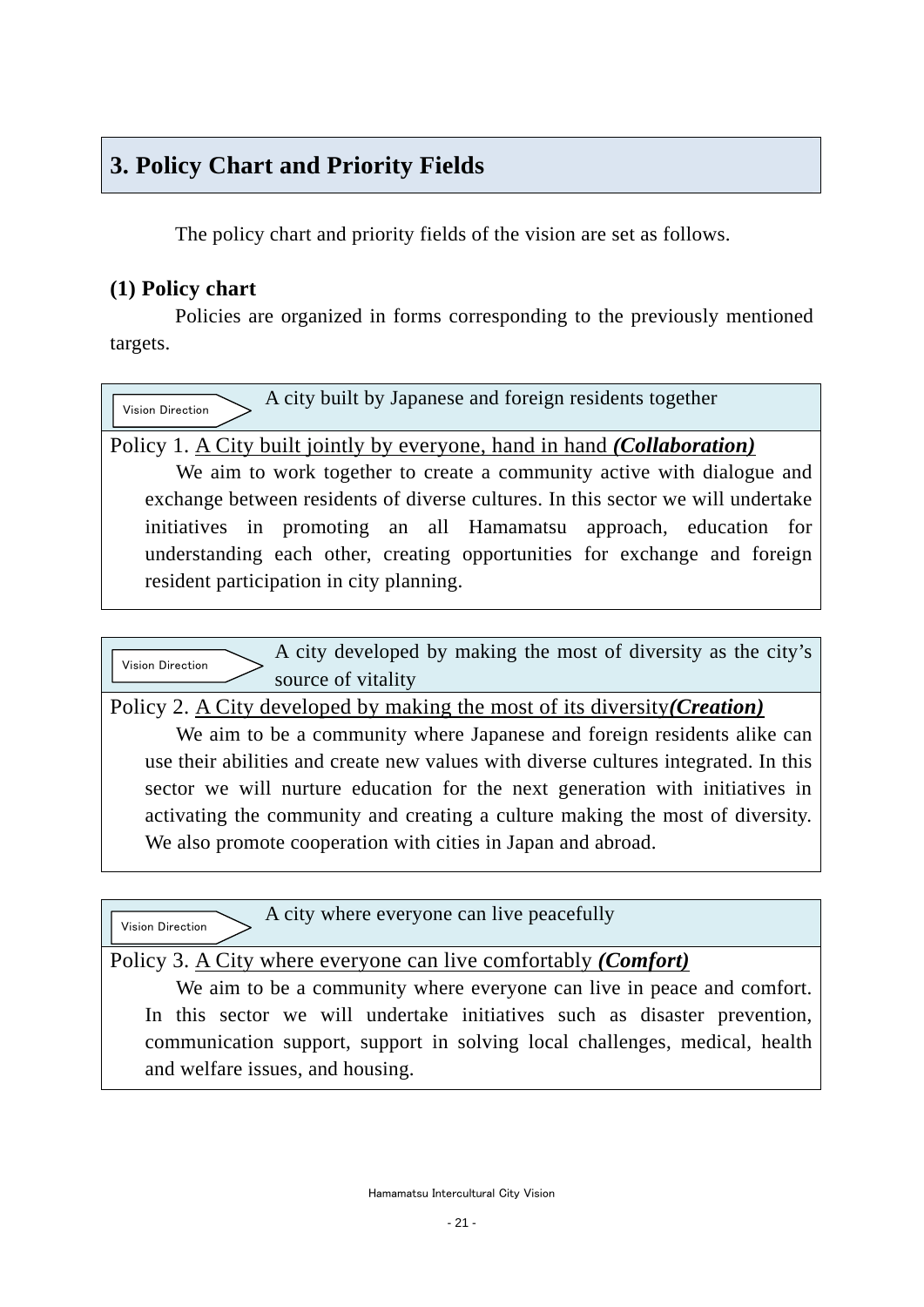## **(2) Priority fields**

Based on the aforementioned major issues, "education for children who are responsible for our future" and "disaster prevention for a safe and secure life" can be pointed out as highly urgent issues, and "city-planning making the most of diversity" as an important initiative for the future. These items will be positioned as policies of priority and will be carefully implemented.

### 1. Education for children who are the people responsible for our future

In the midst of increasing foreign resident settlement, cultivating the next generation to bear the future of Hamamatsu City will be very important. We will implement support of education for children with international roots including cultivating international sensibility of children to carry on our global society and promoting a strategy to eliminate school refusal of foreign resident children.

#### 2. Disaster prevention for residents to live safely in peace of mind

After the Great East Japan Earthquake, strengthening disaster prevention policies has become one of the most important issues in the city. Efforts for disaster prevention are also very important from the perspective of intercultural integration. We will strive for establishing a disaster prevention system and improving the regional disaster preventive ability based on experience from the Great East Japan Earthquake etc.

### 3. Making the most of diversity in city development

With the progression of globalization, cultural diversity and networks of foreign residents can be important regional resources. We will proactively make the most of diversity and implement activities so that Japanese residents and foreign residents will be able to create a new culture and transmit information, aimed at community activation.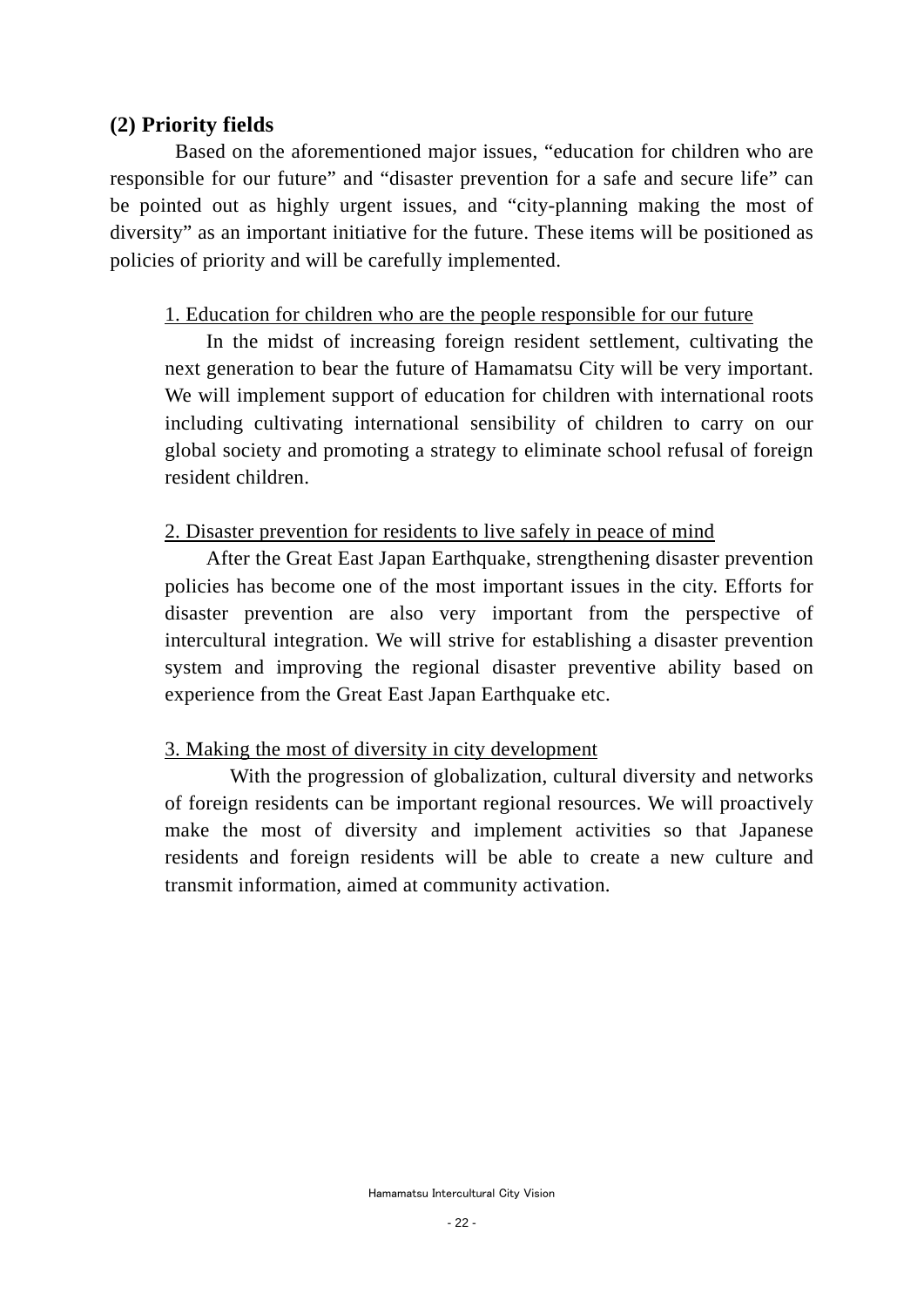(Policy Chart Map) Each activity is described in Chapter Four.

| (Direction of Policies)                          |                                                                                   | (Initiatives)                                                                                                      |
|--------------------------------------------------|-----------------------------------------------------------------------------------|--------------------------------------------------------------------------------------------------------------------|
| 1. A City built jointly by                       | (1) Promotion of Initiatives by Various Stakeholders in the<br>City               | OPromotion of initiatives by various stakeholders on the intercultural<br>integration promotion council            |
| everyone, hand in hand<br>(collaboration)        |                                                                                   | OPromotion of cooperation with citizen groups and volunteers who are<br>engaged in intercultural initiatives, etc. |
|                                                  | (2) Education for Mutual Understanding                                            | OImplementation of international understanding education                                                           |
|                                                  |                                                                                   | OEducation with a focus on universal design and human rights                                                       |
|                                                  | (3) Creation of Exchange Opportunities                                            | OHolding of various exchange events                                                                                |
|                                                  |                                                                                   | OCreation of mechanisms to promote exchange in community                                                           |
|                                                  | (4) Promotion of Foreign Residents' Participation in<br><b>Community Building</b> | OPromotion of participation in local communities such as neighborhood<br>associations                              |
|                                                  |                                                                                   | OStrengthening of partnership with foreign resident communities                                                    |
| 2. A City developed by<br>making the most of its | (1) Cultivation of Future Generations                                             | OCultivation of internationally minded children                                                                    |
| diversity (Creation)                             |                                                                                   | OEducation support for children with international roots                                                           |
|                                                  |                                                                                   | OEmpowerment of youths who have passed school age (ability<br>development, self-fulfillment support)               |
|                                                  | (2) Creation of Culture by Making the Most of Diversity                           | OExpansion of opportunities for foreign residents' cultural and artistic<br>activities                             |
|                                                  |                                                                                   | OUtilization of diversity to promote exchange and transmit culture                                                 |
|                                                  | (3) Making the Most of Diversity in City Activation                               | OCreation of an environment in which everyone can exhibit their<br>abilities                                       |
|                                                  |                                                                                   | OUtilization of diversity to transmit information                                                                  |
|                                                  |                                                                                   | OUtilization of global talent to promote industry                                                                  |
|                                                  | (4) Promotion of Intercity Cooperation                                            | OResolving issues through Council of Municipalities with a Large<br><b>Migrant Population</b>                      |
|                                                  |                                                                                   | OSharing of understanding and knowhow through partnership with<br>cities both home and abroad                      |
| 3. A City where everyone<br>can live comfortably | (1) Disaster Prevention Measures                                                  | OCreation of systems for disaster prevention                                                                       |
| (Comfort)                                        |                                                                                   | OImprovement of disaster prevention capabilities of communities                                                    |
|                                                  |                                                                                   | OMaintenance of various information providing systems                                                              |
|                                                  | (2) Communication Support                                                         | OJapanese language study support for living in the community                                                       |
|                                                  |                                                                                   | OInformation in multiple languages and usage of "Simple Japanese"                                                  |
|                                                  |                                                                                   | OTraining and placement of interpreters and consultants                                                            |
|                                                  | (3) Community Support                                                             | OInformation sharing and support aimed at resolving issues in<br>communities                                       |
|                                                  |                                                                                   | OPromotion of understanding of local rules                                                                         |
|                                                  | (4) Social Security for Comfortable Living                                        | OHealth services, welfare                                                                                          |
|                                                  |                                                                                   | OEmployment, residence, etc.                                                                                       |

Hamamatsu Intercultural City Vision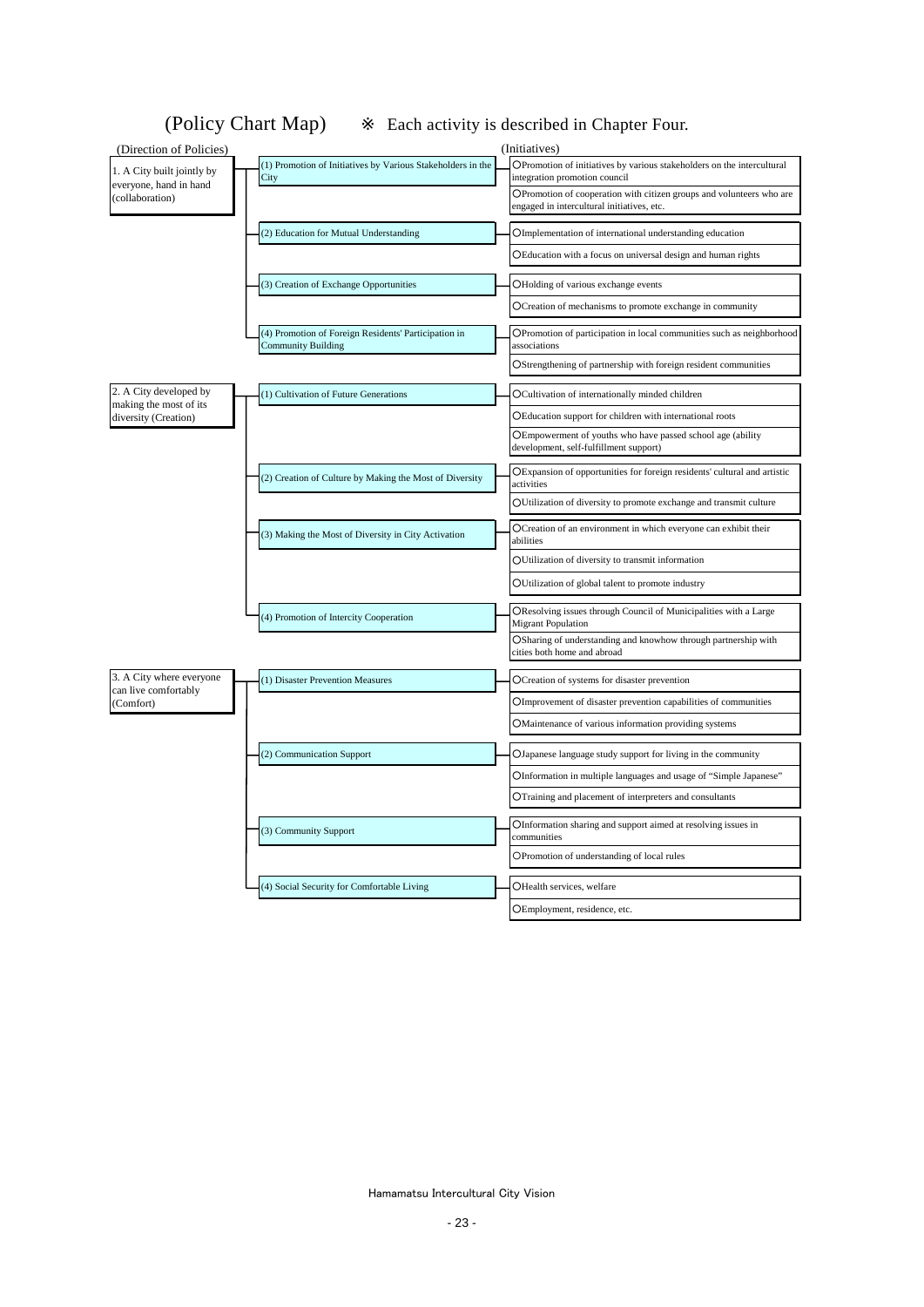## **1. City built jointly by everyone, hand in hand (Collaboration)**

No multicultural city planning will proceed without discussion and exchanges between the people of the city who come from different cultures. For this purpose, as a first step, it is important to promote initiatives close to home, such as involving all stakeholders from within Hamamatsu to organize an intercultural promotion system, to deepen understanding towards each others' cultures and to increase opportunities for exchange, and so on. Within the community also, it is important to develop face-to-face relationships between Japanese and foreign residents.

## **In this field, through cooperation, we aim to create a community where exchange and dialogue take place between citizens of diverse cultural backgrounds.**

As the "promotion of initiatives by various stakeholders in the city" we will promote activities by various organizations via the Hamamatsu City Intercultural Integration Promotion Council and collaboration with citizens' organizations and volunteers involved in intercultural integration. Also, as "education for mutual understanding", we will implement international understanding education and

enlightenment activities from the perspective of universal design and human rights. Also, as "the creation of exchange opportunities," we will hold various exchange events and create a mechanism for promoting regional exchanges. Further, as "the promotion of foreign residents' participation in city-planning", we will promote participation in local communities such as neighbors' associations and strengthen cooperation with foreign resident communities.



Related Plans: UU Plan II (The Second Hamamatsu City Universal Design Plan) Hamamatsu City Human Rights Policy Promotion Action Plan

## **(1) Promotion of initiatives by various stakeholders in the city**

Hamamatsu Intercultural City Vision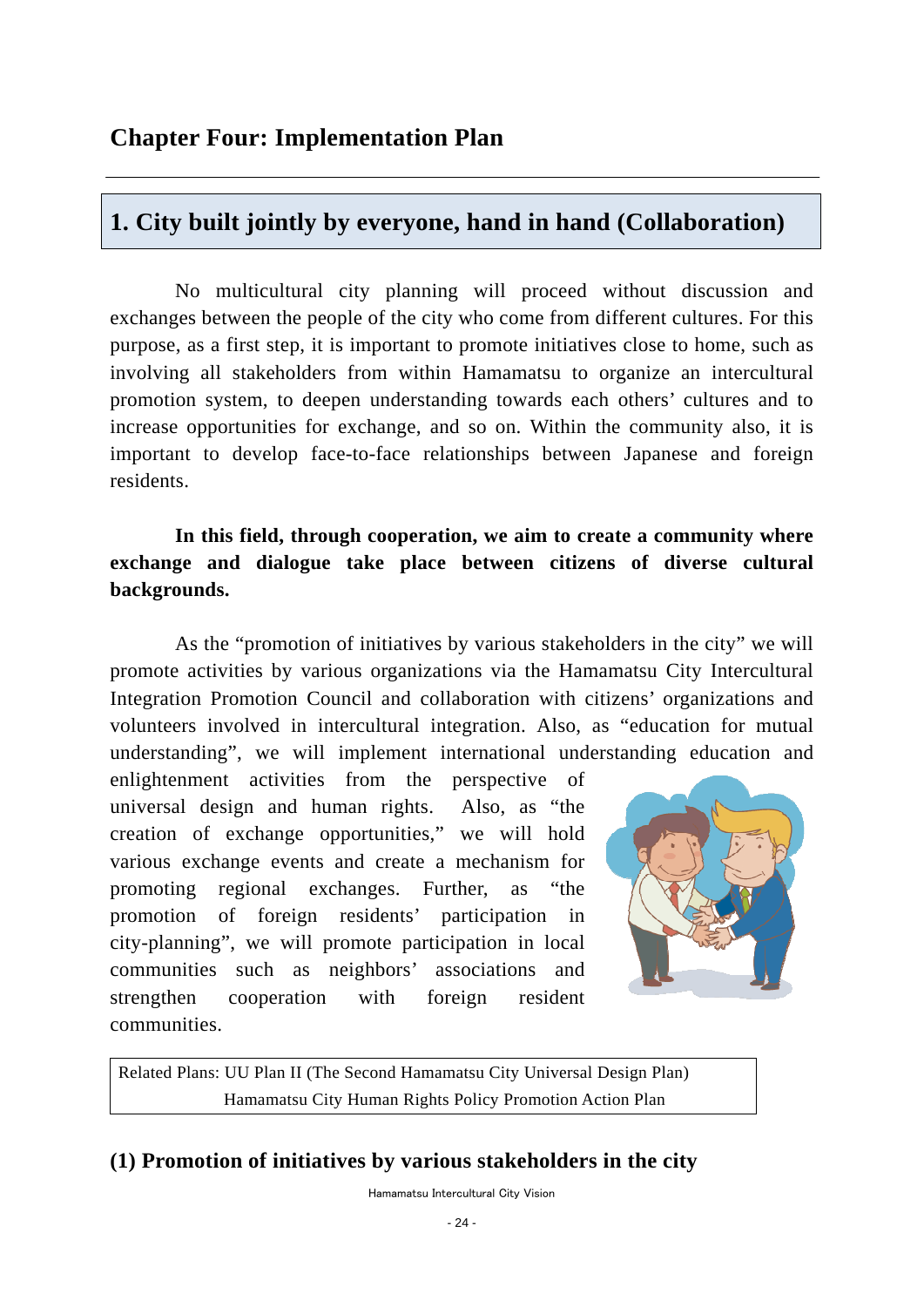In order for the realization of an intercultural society, the city cannot act alone, it is necessary for the promotion of initiatives which receive support from various stakeholders in the city, including concerned institutions, various groups and citizens. We will promote activities by various organizations via the Hamamatsu City Intercultural Integration Promotion Council and collaboration with related citizens' organization and volunteers.

Promotion of initiatives by various stakeholders on the intercultural integration promotion council

**The Hamamatsu City Intercultural Integration Promotion Council is held** to promote intercultural integration in cooperation with national and prefectural organizations and various organizations in the city. This council also manages the progress of this vision.

Promotion of cooperation with citizen groups and volunteers who are engaged in intercultural initiatives

To promote cooperation with citizen groups and volunteers who are engaged in intercultural initiatives, **a network with a core of Hamamatsu Intercultural Center (Formerly Multicultural Center, hereinafter Intercultural Center)/ Hamamatsu Foreign Resident Study Support Center** will be strengthened. **Collaboration with universities and companies in the city** will be also strengthened.

### **(2) Education for mutual understanding**

Understanding each other is important to build an intercultural society. Therefore, we will implement education for international understanding for the purpose of increasing understanding of different cultures. Perspectives of universal design and human rights are very important for understanding cultural diversity, and we will implement related enlightenment activities.

Implementation of international understanding education

We will dispatch personnel who are either foreign residents living in the community or Japanese citizens who have experience of living abroad, to **lifelong learning classes as an instructor of education for international understanding.**  We will also promote **registration of volunteers who introduce their own cultures** in cooperation with Hamamatsu Foundation for International Communications and Exchanges in order to promote foreign residents' activities for international understanding.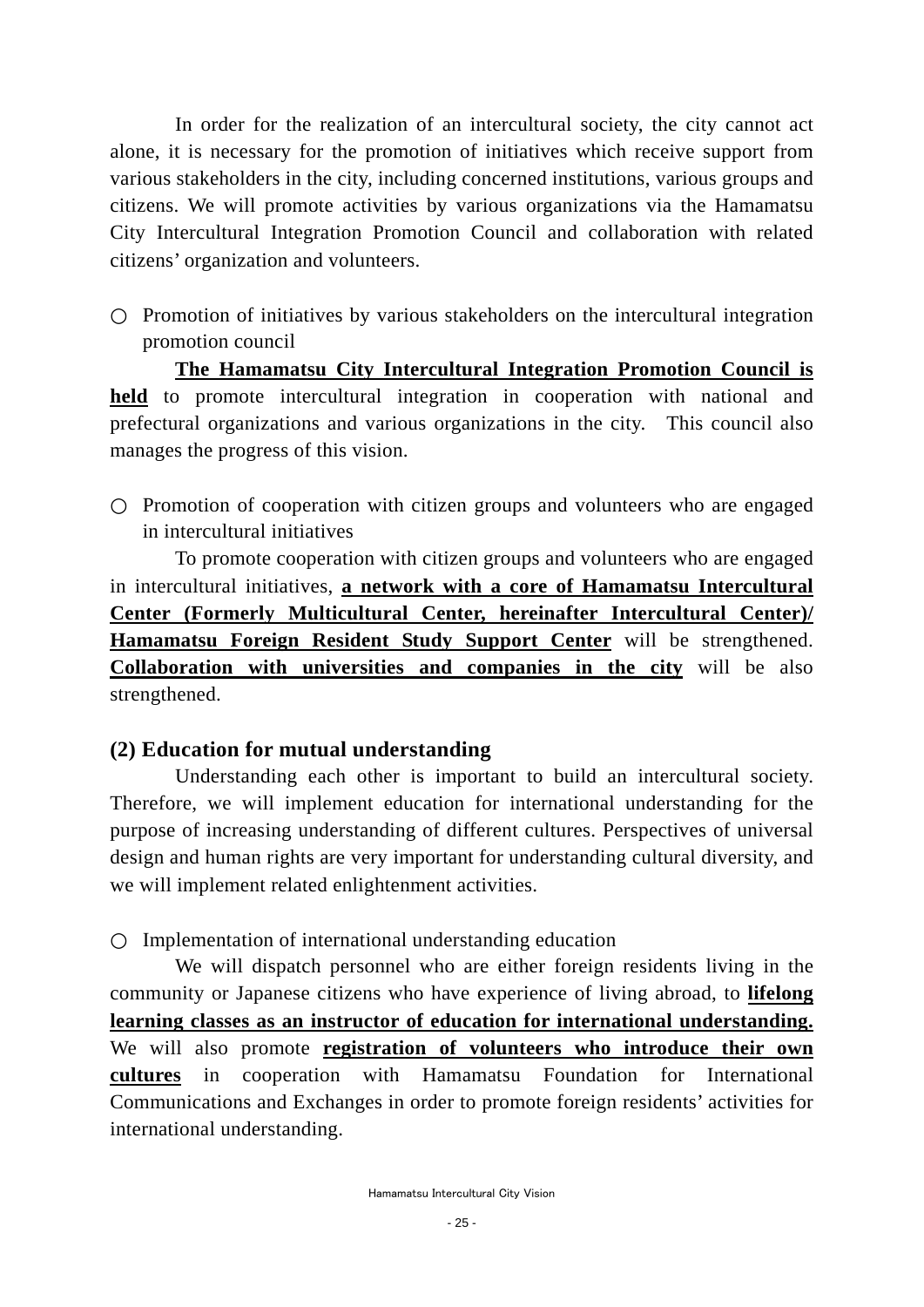Education with a focus on universal design and human rights

We will incorporate content related to the understanding of various cultures through **training/courses and creation of enlightenment materials/education**  with relation to universal design. In addition, we intend to create a city that does not tolerate discrimination arising from different nationalities or cultures, through incorporating content related to the understanding of various cultures through **training/courses and creation of enlightenment materials/education with relation to human rights**,

### **(3) Creation of exchange opportunities**

We will implement various types of exchange events as opportunities for promoting exchange between citizens with different cultural backgrounds. Also, we will establish a mechanism for promoting regional exchanges close to home.

#### Holding of various exchange events

We will **hold various types of exchange events based at the Hamamatsu Intercultural Center and Hamamatsu Foreign Resident Study Support Center**  in order to create opportunities for citizens to engage in exchange with one another. We will also **promote exchange events in cooperation with Hamamatsu Foundation for International Communications and Exchanges and citizens' organizations.**

Creation of mechanisms to promote exchange in the community

We will **assist regional organizations including neighbors' associations in activating exchanges** by dispatching a coordinator from the Hamamatsu Intercultural Center. We will also **provide support for implementing projects related to intercultural integration at collaboration centers, etc. by dispatching coordinators.**

#### **(4) Promotion of foreign resident participation in community building**

It is expected that foreign residents, members of local communities, will be responsible for community building. To deepen involvement between foreign residents and the community, we will encourage foreign residents to participate in the local community including neighbors' associations. We will also strengthen cooperation with foreign communities so as to promote voluntary activities by foreign residents.

Promotion of participation in local communities such as neighborhood associations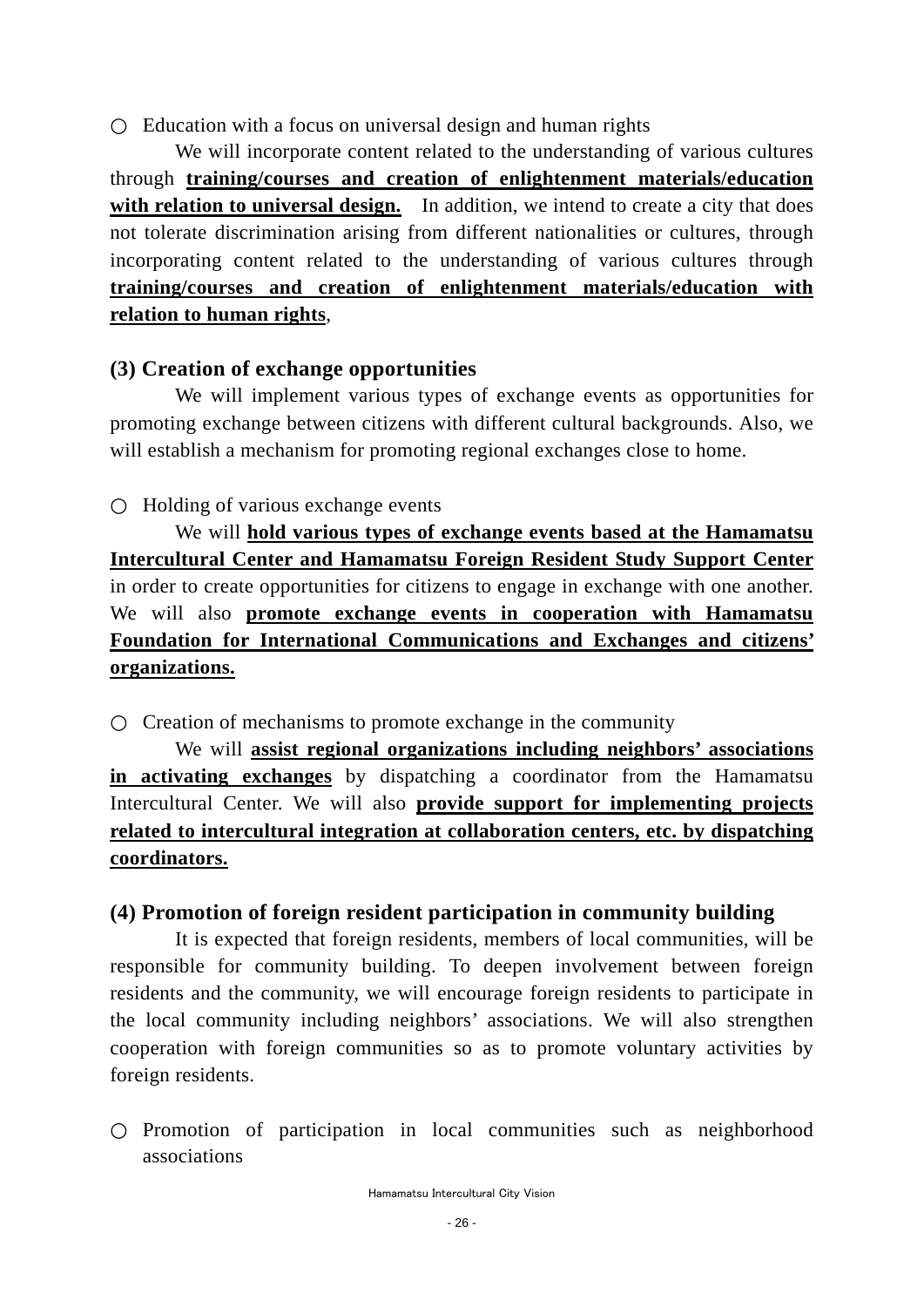We will provide assistance such as **translation of rules and materials related to neighbors' associations** so as to develop an environment for foreign residents to participate in neighbors' associations. Depending on regional needs, we will dispatch coordinators from the Hamamatsu Intercultural Center and **implement a Community Co-existence Model Project** to solve issues.

Strengthening of partnership with foreign resident communities

We will provide assistance to **voluntary group activities** by foreign residents from the Hamamatsu Intercultural Center as a base. While strengthening the network with the Hamamatsu Intercultural Center and Hamamatsu Foreign Resident Study Support Center as the core, we will promote **cooperation between the foreign community organizations and other citizens' organizations.**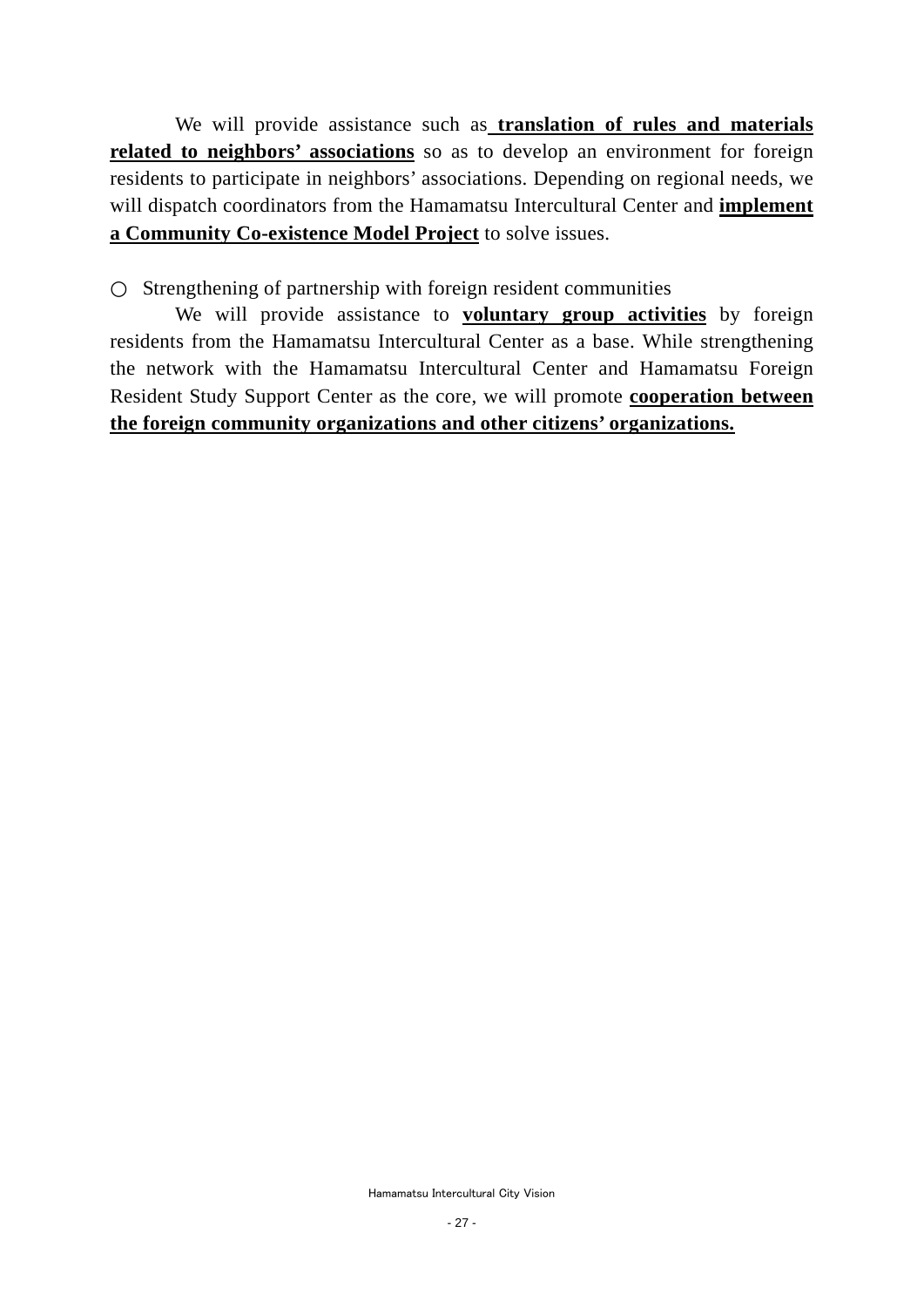## **2. City developed by making the most of its diversity (Creation)**

In order to prosper as an attractive city, it is extremely important to foster the next generation to be responsible for Hamamatsu's future. This includes children with international roots. In addition, the diverse cultures that foreign residents have are a potential source of city vitality. Based on this idea, we aim at creating new cultures by making the most of the city's diversity and revitalizing the community. To engage and proceed in these initiatives, it is important to build relationships with intercultural integration cities in Japan and abroad, and learn from each other.

## **In this field, we will aim to make the city where any Japanese and foreign residents can demonstrate his/her ability and new value will be created by incorporating various cultures.**

As measures for "cultivation of future generation," we will cultivate international sensibility in children, provide educational support to children with international roots, and implement empowerment (capability development/assistance in self-realization) in the youth who are beyond school age. As a policy for "creation of culture by making the most of diversity", we will strive for expanding opportunities of cultural and artistic activities by foreign residents, promoting exchanges, and initiating transmission of culture. As policies for "making the most of diversity in city activation" we will work on creating an environment so that anyone can demonstrate his/her ability, transmitting information, and industrial

development making use of global human resources.\* As policies for "promotion of intercity cooperation," we will solve problems through the Council of Municipalities with Large Migrant Populations and share knowledge and know-how for promoting "making the most of diversity in city development" through cooperation with cities inside and outside Japan.



Related Plans: Hamamatsu City Next Generation Cultivation Assistance (Later Stage) Action Plan Hamamatsu City Education Master Plan Basic Policy for Promoting "Creative City, Hamamatsu" (From April 2013) Hamamatsu City Culture Promotion Vision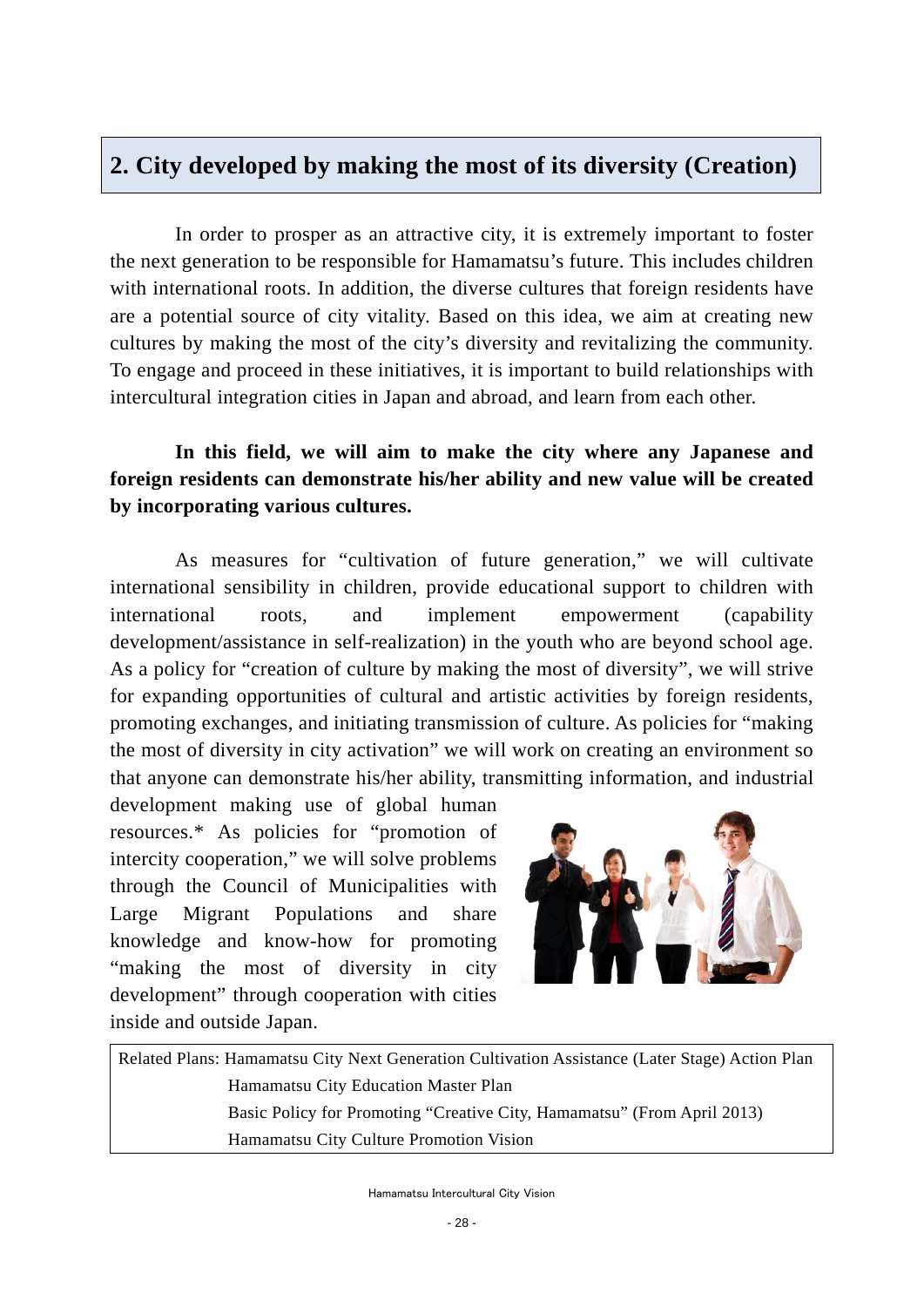#### **(1) Cultivation of future generations(priority)**

With the progression of globalization, cultivating the next generation that will bear the future of Hamamatsu is very important. Therefore, we will cultivate international sensibility in children. We will also provide educational assistance to children with international roots. In addition, we will implement empowerment (capability development/assistance in self-realization) in the youths who have passed school age.

Cultivating internationally minded children

We will **reinforce education for international understanding** that is to learn and experience different cultures by dispatching foreign residents in the community or Japanese citizens who have lived abroad to schools. We will also implement a project to improve **English-language ability** so as to help children's understanding of different cultures and improve their communication abilities.

Education support for children with international roots

We will implement an **education support promotion project for foreign resident children** who study at public elementary schools and junior high schools by dispatching bilingual supporting staff\* or Japanese-language study supporting staff to schools. We will also implement support catered for diverse educational environment for children with international roots by **implementing the "Zero School Refusal in Foreign Resident Children" Project.**

Empowerment of youths who have passed school age (ability development, self-fulfillment support)

20 years have passed since the revision of the Immigration Control Law, and the number of foreign settlers has increased. Under these situations, the number of young foreign residents who were born and raised in Hamamatsu or in Japan is increasing. We will **support such young foreign residents' independent activities, and implement relearning classes** for young foreign residents who could not study enough during their school years, or, who could not proceed to higher education, so that they can study again.

### **(2) Creation of culture by making the most of diversity (priority)**

A new culture is created when people with various cultural backgrounds exchange. To do so, it is necessary to expand opportunities for cultural and artistic activities by citizens with various cultural backgrounds. Then we will implement promotion of exchange which makes the most of diversity and transmit culture.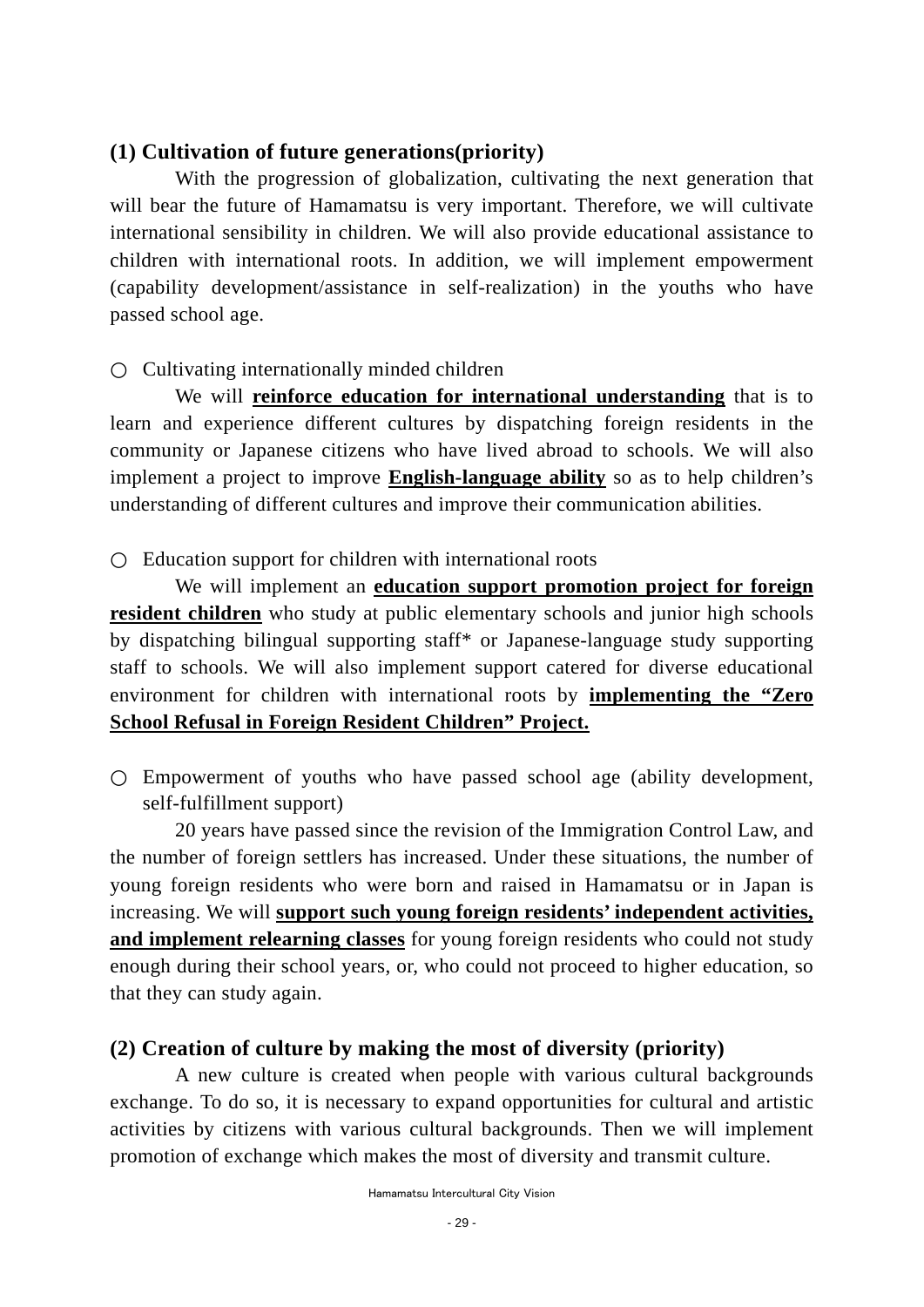Expansion of opportunities for foreign residents' cultural and artistic activities

We will **reinforce information provision of cultural programs in the city** through the multilingual website for foreign residents, "CANAL HAMAMATSU" in order to increase opportunities for cultural and artistic activities by foreign residents. Also, we will strengthen cooperation with related departments and organizations to **promote foreign resident participation in cultural and sports events etc.**

Utilization of diversity to promote exchange and transmit culture

Aiming for deepening understanding of intercultural integration and providing an opportunity for exchange, we will actively hold programs of intercultural integration through implementing the **Hamamatsu Intercultural MONTH** etc. (tentative name). Also, aiming for creating a new culture through exchanges between different cultures, we will implement **art projects** to which various cultures in Hamamatsu City are applied while deepening cooperation with specialized agencies such as the Japan Foundation and NPOs in the city etc.

## **(3) Making the most of diversity in city activation (priority)**

We will implement activities that will lead to community activation by regarding city diversity as a strong point. We will also create an environment in which everyone can exhibit their ability. We aim to transmit information that makes the most of diversity and promote industry making use of global human resources.\*

Creation of an environment in which everyone can exhibit their abilities

Expanding foreign residents' working range is necessary so that everyone can exhibit their ability or individuality. Setting our sights on new fields such as nursing care, agriculture, and fishery, we will **assist in cultivating human resources or employment matching** etc in cooperation with the national and prefectural governments and citizen organizations.

Utilization of diversity to transmit information

As **one appeal of Hamamatsu City**, we will **provide information on ethnic businesses**<sup>\*</sup> such as restaurants and variety shops etc where people can experience various cultures. Focusing on attracting tourists from overseas and developing markets, we will also **provide information on the attractions of Hamamatsu City, making use of networks with foreign residents' home countries.**

Utilization of global talent<sup>\*</sup> to promote industry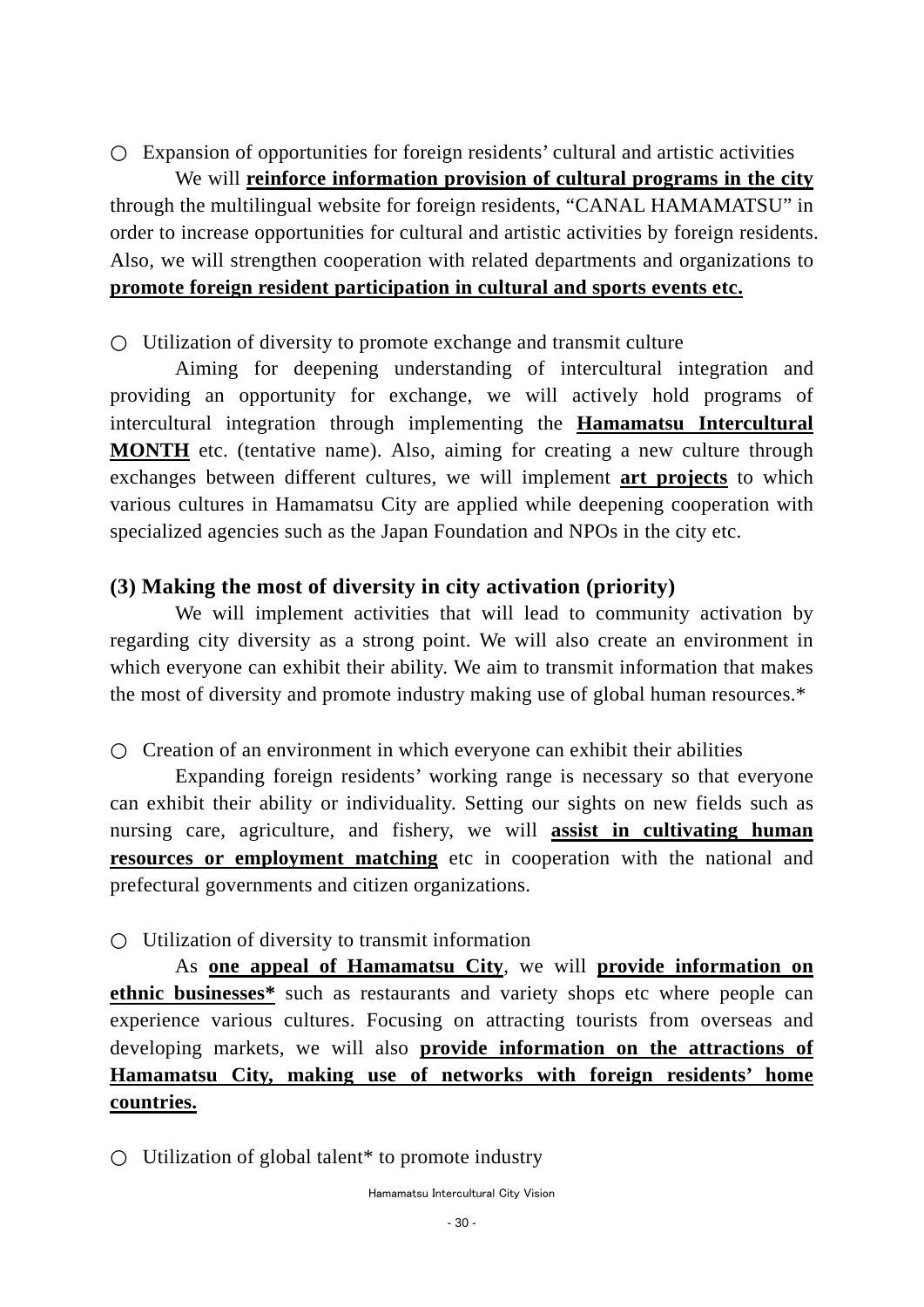**We will introduce examples of companies that hire foreign residents and introduce foreign residents who take active roles in Japanese society as role models.** In order to develop business making use of cultural diversity, we will release **information on new business support in many languages**. In addition, we will create opportunities for exchanges with business persons and foreign business owners in the city. Further, in the midst of deepening partnerships with universities and other prefectures, we plan to make the most of international students as local talents.

### **(4) Promotion of intercity cooperation**

In order to realize an intercultural society, the city cannot act alone, but must implement activities in cooperation with both domestic and international cities. Therefore, we will participate in the Council of Municipalities with Large Migrant Populations established in fiscal year 2001 and cooperate with new intercultural cities inside and outside Japan.

Resolving issues through Council of Municipalities with a Large Migrant Population etc.

We will continue to participate in the **Council of Municipalities with a Large Migrant Population** to make suggestions to the national and prefectural government and related agencies and implement activities in cooperation with such organizations. As one of the pioneering cities to have endeavored in intercultural integration, we will deepen cooperation with the Council of Local Authorities for International Relations, etc. and **promote cooperation between cities within Japan.**

Sharing of understanding and knowhow through partnership with cities both home and abroad

Paying particular attention to new activities of the "Intercultural City Program" in Europe, we will further **cooperation with intercultural cities around the world.** We will transmit **knowledge and results obtained through cooperation with cities both inside and outside Japan.**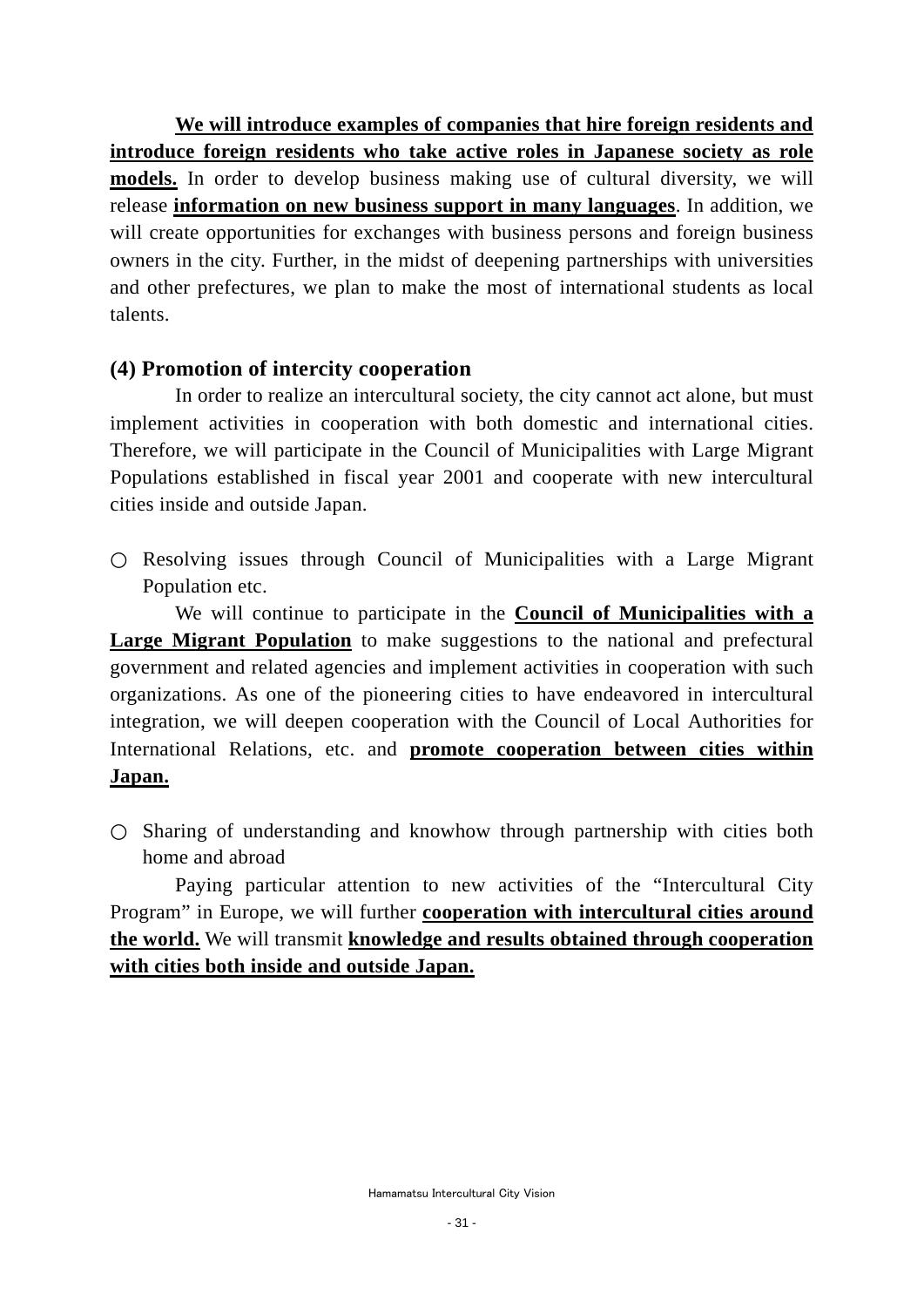## **3. City Where Everyone Can Live in Comfort (Comfort)**

The livelihood of foreign residents is still not stable, there are still challenges remaining which should be resolved. Creating a community where one can live in peace of mind is necessary. This must be done by steadily implementing various support projects. Also, in order for intercultural integration, together with becoming proficient in Japanese, as it is the language of everyday life, it is necessary to abide by basic rules of the community. Based on respect for rights and fulfillment of obligation, it is necessary to proceed with more specific support in order to promote coexistence in the region.

## **In this field, we aim to make our city a place where anyone can enjoy a safe, secure and comfortable life, regardless of nationality.**

To do so, we will create disaster prevention measures, improve regional disaster preventive ability, and develop various information provision systems as "disaster prevention measures." Also, as a part of "communication support," we will support Japanese language study for community living, provide multilingual information, and allocate and cultivate interpreters and consultants. Furthermore, within "community support," we will provide support for solving problems in the community, sharing information, promote understanding of community rules and other obligations. As measures for "social security for comfortable living," we will provide necessary support in the fields of medical/health and welfare, employment and housing.

As for these activities, which include disaster prevention, foreign residents themselves are also expected to play an important role as a member of the community. We will move forward with these initiatives while paying attention to human resource cultivation and strengthening cooperation.



Related Plans: Hamamatsu City Regional Disaster Prevention Plan Hamamatsu City Basic Act for Housing Hamamatsu City Next Generation Cultivation Assistance (Later Stage) Action Plan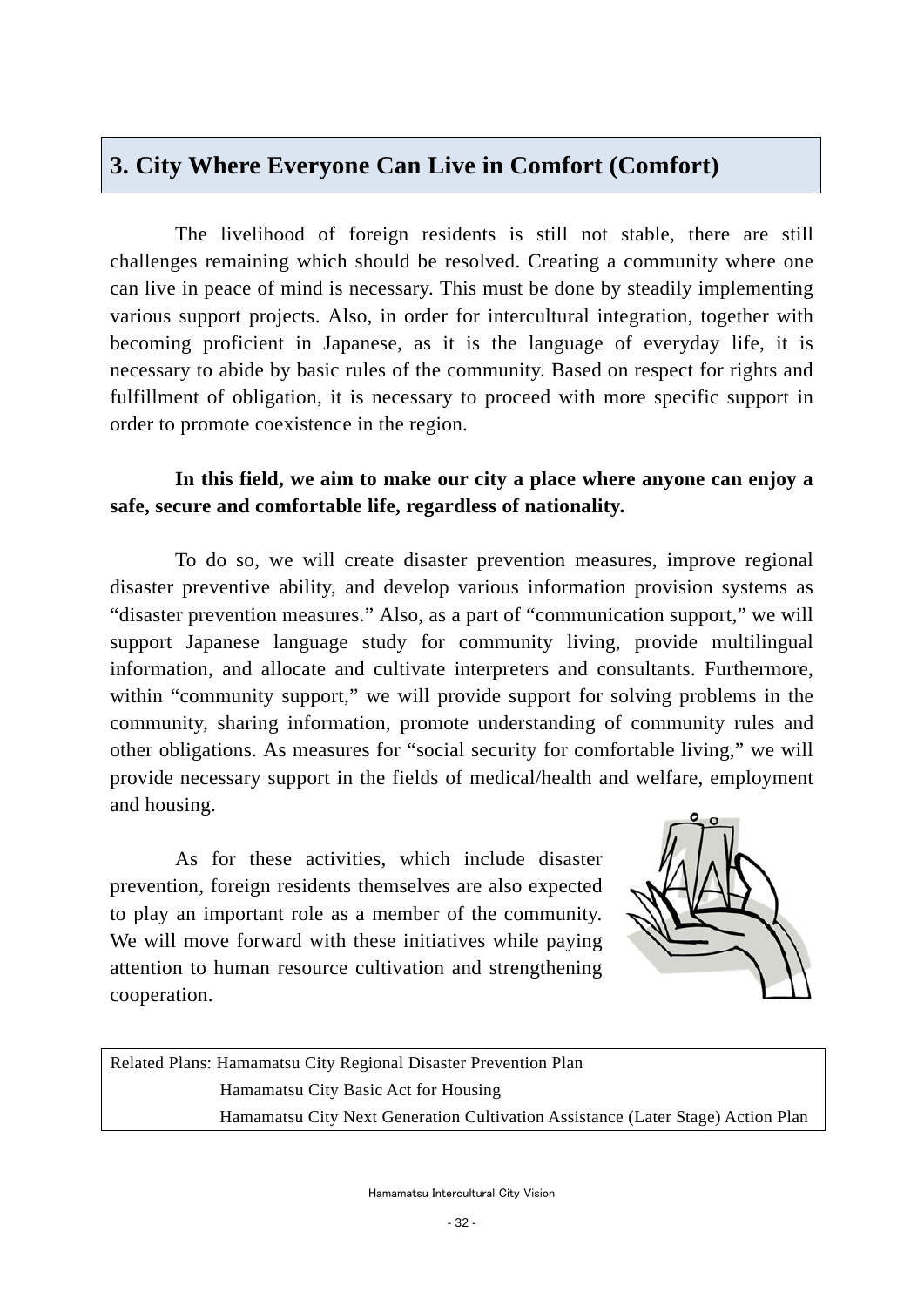#### **(1) Disaster prevention measures (priority)**

In response to the tremendous damage to life and property caused by the Great East Japan Earthquake, disaster prevention has become one of the major challenges in Hamamatsu City. Hamamatsu City continues to move forward with a wide range of approaches designed to ensure the safety of all residents, regardless of nationalities, by protecting them from disaster.

Creation of systems for disaster prevention

When disaster strikes, in order to implement care and information provision for speakers of languages other than Japanese who are living in or visiting Hamamatsu, a **Disaster Multilingual Support Center** is established based on cooperation between the Hamamatsu Foundation for International Communications and Exchanges and other organizations. We will continue to **identify and cultivate human resources capable of providing support in time of disaster**, utilizing the city's existing volunteer banks and other resources.

Improvement of disaster prevention capabilities of communities

As one of the projects undertaken by the Intercultural Center, the center **supports the holding of disaster prevention classes and training** for foreign residents. The center also **strengthens cooperation with the foreign resident community** and promotes disaster awareness in the community.

Maintenance of various information providing systems

The **Hamamatsu Disaster Prevention Email (***Bousai Hotto Me-ru)*  **transmits information in multiple languages** and provides information swiftly to foreign residents in times of disaster. Also, the city will establish a system of information provision through the use of **social networking services\***. Furthermore, the city works to **strengthen cooperation with ethnic media\*** with a focus on increasing the effectiveness of communication.

#### **(2) Communication support**

Being able to communicate with others is essential for residents from diverse cultural backgrounds living in the community. Hamamatsu City implements Japanese language study support for foreign residents based on the understanding that Japanese is required for their everyday life in the community. For foreign residents who have newly arrived in Japan, the city dispatches consultants and interpreters, as well we provides a wide range of necessary lifestyle information in multiple languages.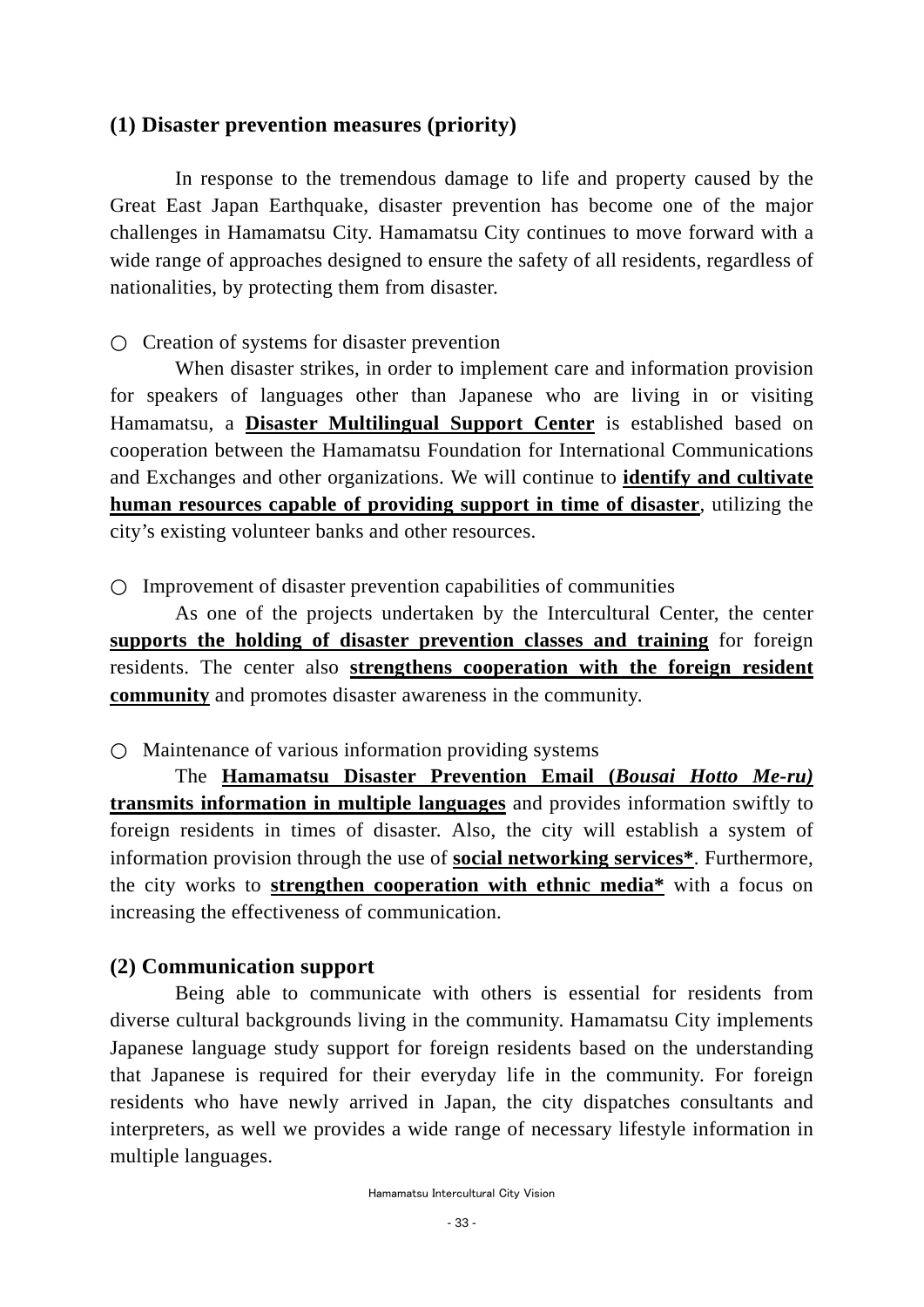Japanese language study support for living in the community

**The Hamamatsu Foreign Resident Study Support Center supports foreign residents wishing to learn Japanese by offering classes in Japanese language and culture, and programs designed to cultivate volunteers for support activities.** The city also promotes and strengthens networks connecting a wide range of organizations in the city that provide support for foreign residents, including NPOs, to **further fulfill its commitment to supporting foreign residents' Japanese language studies.**

Information in multiple languages and usage of "Simple Japanese"

Hamamatsu City makes information available in multiple languages through **the distribution of the Information Bulletin Hamamatsu Newsletter** and **management of "CANAL HAMAMATSU"**, the official website for foreign residents. Also, together with promoting the multilingualization of the various pamphlets and documents that it distributes, the city promotes the usage of "simple Japanese" which is easy to understand for all residents, including foreign residents.

Training and placement of interpreters and consultants

Hamamatsu City **provides interpreters at city hall.** The city also **dispatches consultants in multiple languages at the Intercultural Center, and holds social work training\* for intercultural integration targeting interpreters and consultants etc. in the city.**

## **(3) Community support**

Integration challenges clearly exist in the local community. To solve such issues in the community, it is necessary to share information and provide thorough support. In order to create a safe and secure community, it is also essential for us to have mutual understanding of local rules. Hamamatsu City provides the support required to promote intercultural integration.

Information sharing and support aimed at resolving issues in communities

Hamamatsu City dispatches coordinators from the Intercultural Center to resolve issues in the community the **Community Co-existence Model Project.** The City also holds **neighborhood association co-existence meetings** to provide opportunities for individuals involved in neighborhood association activities to share examples for intercultural integration and work toward the resolution of issues.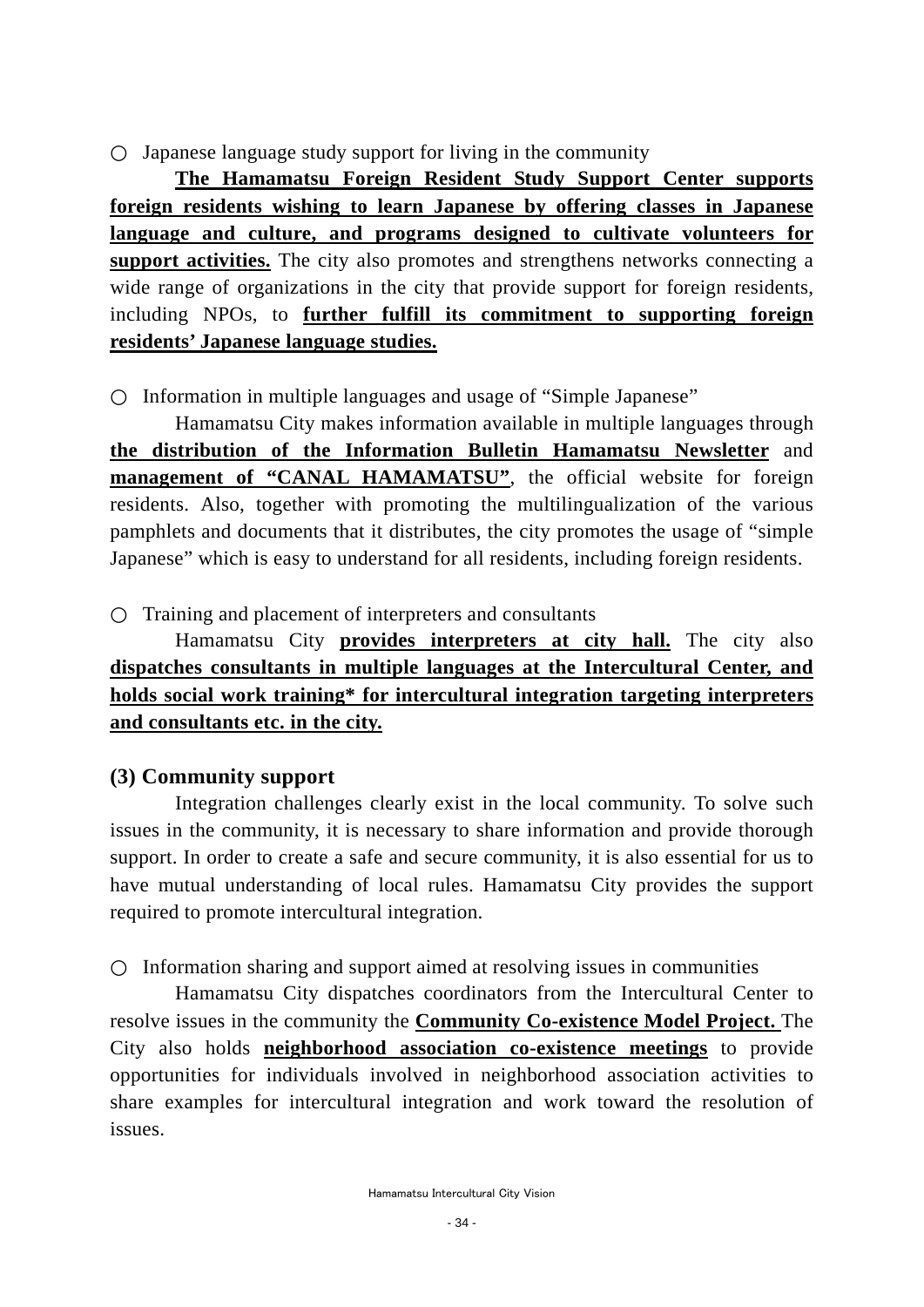Promotion of understanding local rules and other obligations

The city also promotes distribution of various **documents in multiple languages** explaining rules that are necessary for living in the community such as garbage disposal rules etc. The city also provides information about rules **at foreign resident community meetings** such as at foreign resident schools or foreign resident gatherings etc. Furthermore, the city also provides information about and promotes understanding of social security and tax obligations in cooperation with related organizations.

#### **(4) Social security for comfortable living**

A safe and secure living environment is a basic requirement for any integrated society. In order to realize a regional society where everyone can live comfortably, Hamamatsu City provides a wide range of necessary support in healthcare, welfare, employment, and housing.

#### Health and welfare services

Hamamatsu City provides **mental health consultations\*** for foreign residents. The city also promotes the enrollment of foreign residents in social insurance and healthcare insurance as well as providing **subsidies to hold health screening events** which target uninsured individuals. Furthermore, the city aims to **provide child rearing support** for parents such as Japanese classes, which support child rearing and lead to the creation of networks among foreign residents who are raising children. With the progression of foreign resident settlement, and as the foreign resident community ages, in order for these residents to live a comfortable life in a familiar environment, Hamamatsu City plans to use simple Japanese and multilingualization in the promotion of the usage of various health and welfare services, including nursing care insurance systems.

Employment, residence, etc.

Hamamatsu City provides information on laws and regulations regarding employment and labor conditions for companies hiring foreign residents in cooperation with **the Public Employment Security Office and Labor Standards Inspection Office** for the purpose of providing an environment that helps to ensure stable and fair employment for foreign residents. In addition, the city **publicizes information such as a wide range of support systems related to residence** designed to ensure the safety and comfort of foreign members of the community. The city also provides information regarding crime prevention and traffic safety in the region in cooperation with the police, neighborhood associations, and foreign resident communities.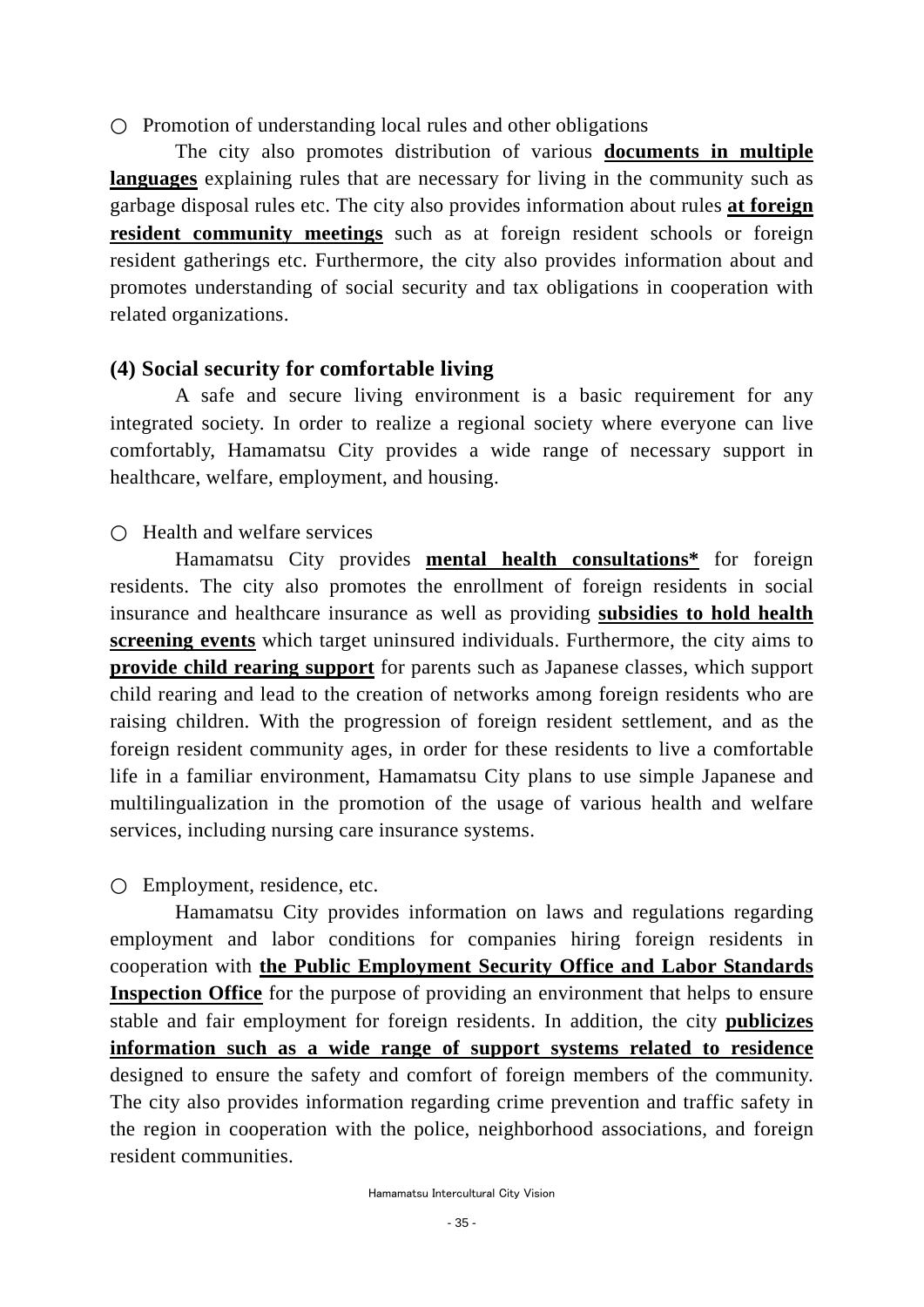## **4.List of Initiatives and Performance Indicators**

| 1. A City built jointly by everyone, hand in hand (collaboration) |                                                                                                                                                          |                                                                                                           |           |                 |      |      |           |                          |  |
|-------------------------------------------------------------------|----------------------------------------------------------------------------------------------------------------------------------------------------------|-----------------------------------------------------------------------------------------------------------|-----------|-----------------|------|------|-----------|--------------------------|--|
| <b>Initiatives</b>                                                |                                                                                                                                                          |                                                                                                           |           |                 |      |      |           |                          |  |
| No.                                                               | (Project name)                                                                                                                                           | (Division in charge)                                                                                      | 2013      | 2014            | 2015 | 2016 | 2017      | Related<br>indication(s) |  |
|                                                                   | (1) Promotion of Initiatives by Various Stakeholders in the City                                                                                         |                                                                                                           |           |                 |      |      |           |                          |  |
| $\mathbf{1}$                                                      | Hold the Hamamatsu City Intercultural Integration<br>Promotion Council.                                                                                  | <b>International Affairs</b><br>Division                                                                  |           |                 |      |      |           |                          |  |
| $\mathbf{2}$                                                      | Strengthen networks centered around the Multicultural<br>Center and Foreign Resident Study Support Center.                                               | <b>International Affairs</b><br>Division                                                                  |           |                 |      |      |           |                          |  |
| 3                                                                 | Strengthen cooperation with universities and companies in<br>the city.                                                                                   | <b>International Affairs</b><br>Division                                                                  |           |                 |      |      |           |                          |  |
|                                                                   | (2) Education for mutual understanding                                                                                                                   |                                                                                                           |           |                 |      |      |           |                          |  |
| $\overline{4}$                                                    | Dispatch instructors of education for<br>international<br>understanding.                                                                                 | <b>International Affairs</b><br>Division                                                                  |           |                 |      |      |           | $\overline{4}$           |  |
| 5                                                                 | Promote the registration of volunteers to introduce cultures.                                                                                            | <b>International Affairs</b><br>Division                                                                  |           |                 |      |      |           |                          |  |
| 6                                                                 | Create education and awareness materials, and hold lectures<br>and study sessions on universal design.                                                   | International Affairs Division,<br>Universal Design and Gender<br><b>Equality Affairs Division</b>        |           |                 |      |      |           |                          |  |
| $\tau$                                                            | Create education and awareness materials, and hold lectures<br>and study sessions on human rights.                                                       | International Affairs Division.<br>Welfare General Affairs Division<br>(Human Rights Education<br>Center) |           |                 |      |      |           |                          |  |
|                                                                   | (3) Creation of exchange opportunities                                                                                                                   |                                                                                                           |           |                 |      |      |           |                          |  |
| $\,$ 8 $\,$                                                       | Hold exchange events centered based at the Multicultural International<br>Center and Foreign Resident Study Support Center.                              | Affairs<br>Division                                                                                       |           |                 |      |      |           |                          |  |
| 9                                                                 | Promote exchange events in cooperation with Hamamatsu<br>Foundation for International Communications and Exchanges<br>(HICE) and other citizens' groups. | International<br>Affairs<br>Division                                                                      |           |                 |      |      |           |                          |  |
| 10                                                                | Support exchange promotions by groups in the community.                                                                                                  | International<br>Affairs<br>Division                                                                      |           |                 |      |      |           |                          |  |
| 11                                                                | Support intercultural projects at collaboration centers and<br>other institutions.                                                                       | International<br>Affairs<br>Division                                                                      |           |                 |      |      |           |                          |  |
|                                                                   | (4) Promotion of Foreign Residents' Participation in Community Building                                                                                  |                                                                                                           |           |                 |      |      |           |                          |  |
| 12                                                                | Provide assistance such as translating neighborhood<br>association related material.                                                                     | <b>International Affairs Division</b><br>Civic Partnership & Regional<br><b>Policy Division</b>           |           |                 |      |      |           |                          |  |
| 13                                                                | Implement Community Co-existence Model Projects.                                                                                                         | <b>International Affairs Division</b><br>Civic Partnership & Regional<br>Policy Division                  |           |                 |      |      |           | 5                        |  |
| 14                                                                | Support the activities of groups led by foreign residents.                                                                                               | <b>International Affairs</b><br>Division                                                                  |           |                 |      |      |           | -                        |  |
| 15                                                                | cooperation between<br>foreign<br>Promote<br>community<br>organizations and other citizens' groups.                                                      | <b>International Affairs</b><br>Division                                                                  |           |                 |      |      |           |                          |  |
|                                                                   |                                                                                                                                                          |                                                                                                           | El C<br>ш | review, prepare |      |      | Implement |                          |  |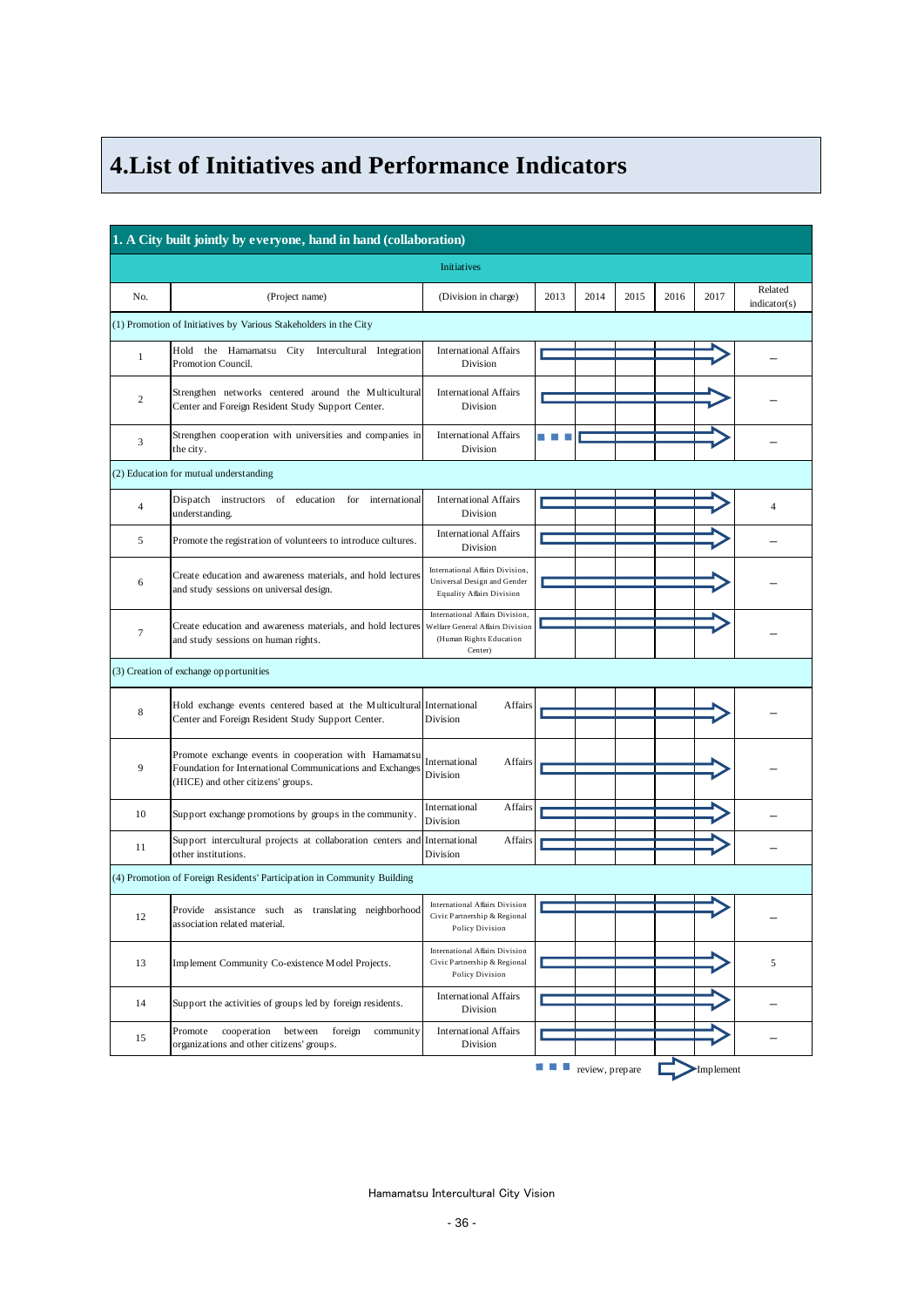| 2. A City developed by making the most of its diversity (Creation) |                                                                                                                          |                                                                                        |        |                 |      |      |           |                          |  |
|--------------------------------------------------------------------|--------------------------------------------------------------------------------------------------------------------------|----------------------------------------------------------------------------------------|--------|-----------------|------|------|-----------|--------------------------|--|
| <b>Initiatives</b>                                                 |                                                                                                                          |                                                                                        |        |                 |      |      |           |                          |  |
| No.                                                                | (Project name)                                                                                                           | (Division in charge)                                                                   | 2013   | 2014            | 2015 | 2016 | 2017      | Related<br>indication(s) |  |
|                                                                    | (1) Cultivation of Future Generations                                                                                    |                                                                                        |        |                 |      |      |           |                          |  |
| 16                                                                 | Dispatch<br>instructors<br>international<br>to<br>teach<br>understanding.                                                | <b>International Affairs Division</b><br><b>Educationn Development</b><br>Division     |        |                 |      |      |           | $\overline{4}$           |  |
| 17                                                                 | Implement projects to empower the ability to use living<br>English.                                                      | Educationn<br><b>Development Division</b>                                              |        |                 |      |      |           |                          |  |
| 18                                                                 | Implement education support projects for foreign<br>resident children.                                                   | Educationn<br>Development Division                                                     |        |                 |      |      |           |                          |  |
| 19                                                                 | Implement the project "Zero School Refusal in Foreign<br>Resident Children"                                              | <b>International Affairs Division</b><br><b>Educationn Development</b><br>Division     |        |                 |      |      |           |                          |  |
| 20                                                                 | Provide assistance to foreign schools.                                                                                   | <b>International Affairs</b><br>Division                                               |        |                 |      |      |           |                          |  |
| 21                                                                 | Support activities run by, and implement re-learning<br>classes for foreign resident youth.                              | <b>International Affairs</b><br>Division                                               |        |                 |      |      |           |                          |  |
|                                                                    | (2) Creation of Culture by Making the Most of Diversity                                                                  |                                                                                        |        |                 |      |      |           |                          |  |
| 22                                                                 | Provide ample information about cultural events in the<br>city.                                                          | <b>International Affairs Division</b><br><b>Culture Policy Division</b>                |        |                 |      |      |           |                          |  |
| 23                                                                 | Promote foreign participation in cultural events.                                                                        | <b>International Affairs Division</b><br><b>Culture Policy Division</b>                |        |                 |      |      |           |                          |  |
| 24                                                                 | Implement Hamamatsu Intercultural Month (tentative<br>title)                                                             | <b>International Affairs Division</b><br><b>Culture Policy Division</b>                |        |                 |      |      |           |                          |  |
| 25                                                                 | Implement art projects making the most of diverse<br>cultures.                                                           | <b>International Affairs Division</b><br><b>Culture Policy Division</b>                |        |                 |      |      |           |                          |  |
|                                                                    | (3) Making the Most of Diversity in City Activation                                                                      |                                                                                        |        |                 |      |      |           |                          |  |
| 26                                                                 | Support human resource development and employment<br>matching.                                                           | <b>International Affairs Division</b><br><b>Industrial General Affairs</b><br>Division |        |                 |      |      |           |                          |  |
| 27                                                                 | Transmit information regarding ethnic businesses.                                                                        | <b>International Affairs Division</b><br><b>Tourism Promotion Division</b>             |        |                 |      |      |           |                          |  |
| 28                                                                 | Foreign residents transmit information overseas.                                                                         | <b>International Affairs Division</b><br><b>Tourism Promotion Division</b>             |        |                 |      |      |           |                          |  |
| 29                                                                 | Introduce<br>cases<br>of companies<br>hiring<br>foreign<br>employment and foreigners working in Japan as role<br>models. | <b>International Affairs</b><br>Division                                               |        |                 |      |      |           |                          |  |
| 30                                                                 | Promote awareness and exchange of entrepreneurial<br>assistance in multiple languages.                                   | <b>International Affairs Division</b><br><b>Industrial General Affairs</b><br>Division |        |                 |      |      |           |                          |  |
|                                                                    | (4) Promotion of Intercity Cooperation                                                                                   |                                                                                        |        |                 |      |      |           |                          |  |
| 31                                                                 | Participate in the Council of Municipalities with Large<br><b>Migrant Populations</b>                                    | <b>International Affairs</b><br>Division                                               |        |                 |      |      |           |                          |  |
| 32                                                                 | Promote cooperation between Japanese cities with<br>intercultural initiatives.                                           | <b>International Affairs</b><br>Division                                               |        |                 |      |      |           |                          |  |
| 33                                                                 | Promote cooperation and share knowledge with<br>intercultural cities around the world.                                   | <b>International Affairs</b><br>Division                                               |        |                 |      |      |           |                          |  |
|                                                                    |                                                                                                                          |                                                                                        | e e la | review, prepare |      |      | implement |                          |  |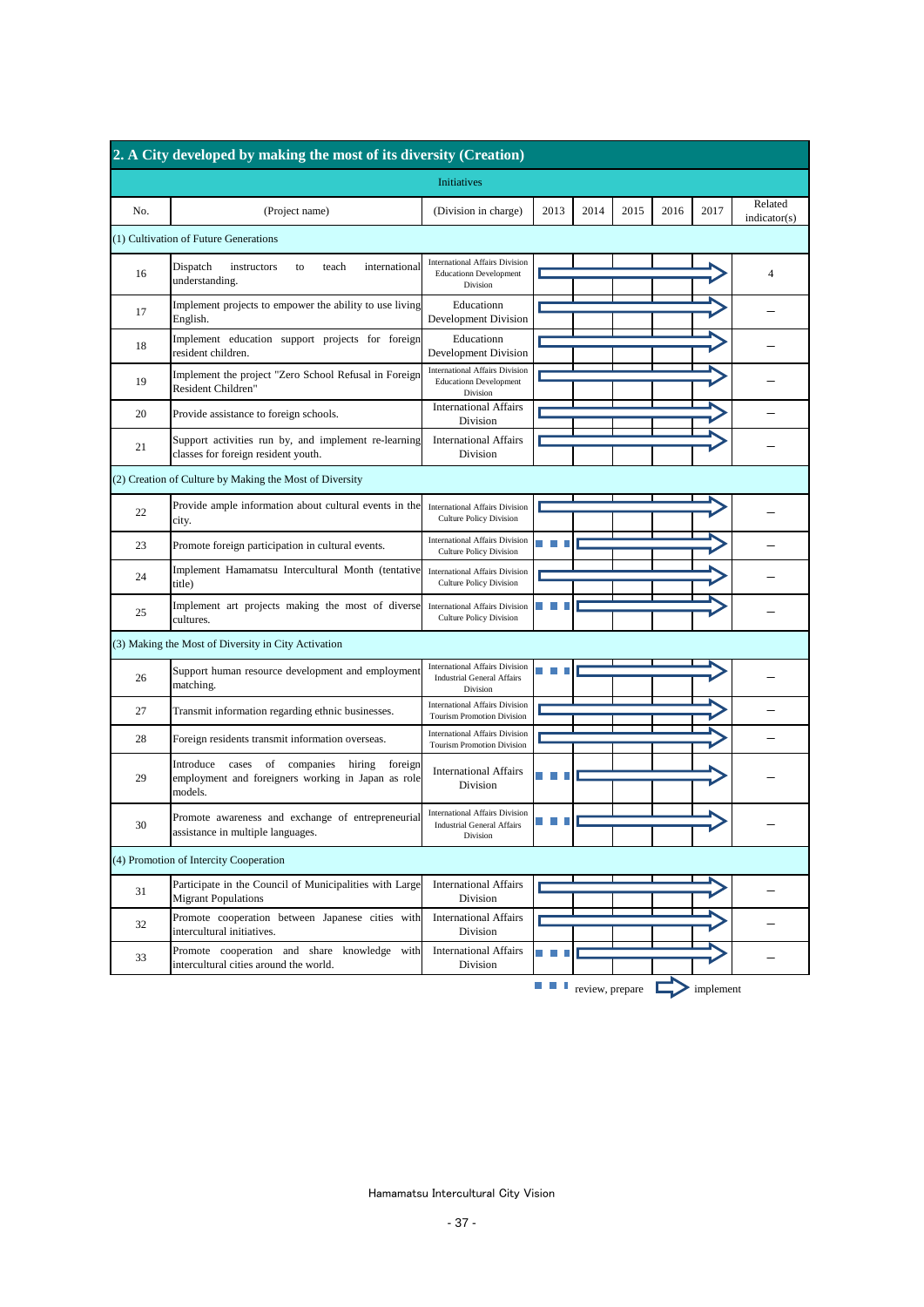|                                  | 3. A City where everyone can live comfortably (Comfort)                                                               |                                                                                                 |                   |      |      |      |      |                          |  |
|----------------------------------|-----------------------------------------------------------------------------------------------------------------------|-------------------------------------------------------------------------------------------------|-------------------|------|------|------|------|--------------------------|--|
|                                  |                                                                                                                       | <b>Initiatives</b>                                                                              |                   |      |      |      |      |                          |  |
| No.                              | (Project name)                                                                                                        | (Division in charge)                                                                            | 2013              | 2014 | 2015 | 2016 | 2017 | Related<br>indication(s) |  |
| (1) Disaster Prevention Measures |                                                                                                                       |                                                                                                 |                   |      |      |      |      |                          |  |
| 34                               | Maintain a multilingual disaster support center                                                                       | <b>International Affairs Division</b><br>Crisis Management Division                             |                   |      |      |      |      |                          |  |
| 35                               | Scout and educate personnel to assist during disasters.                                                               | International Affairs Division<br>Crisis Management Division                                    |                   |      |      |      |      |                          |  |
| 36                               | Assist in holding disaster prevention drills and lectures.                                                            | <b>International Affairs Division</b><br>Crisis Management Division                             |                   |      |      |      |      |                          |  |
| 37                               | Strengthen cooperation with the foreign community.                                                                    | <b>International Affairs Division</b><br>Crisis Management Division                             |                   |      |      |      |      |                          |  |
| 38                               | Provide information through the Disaster Prevention Email<br>service and social network services.                     | <b>International Affairs Division</b><br>Crisis Management Division                             |                   |      |      |      |      | 8                        |  |
|                                  | (2) Communication Support                                                                                             |                                                                                                 |                   |      |      |      |      |                          |  |
| 39                               | Hold Japanese language and volunteer training courses based<br>at the Hamamatsu Foreign Resident Study Support Center | <b>International Affairs</b><br>Division                                                        |                   |      |      |      |      |                          |  |
| 40                               | Promote support activities for Japanese language learning in<br>all cities through a network of volunteers.           | <b>International Affairs</b><br>Division                                                        |                   |      |      |      |      |                          |  |
| 41                               | Issue Multilingual version the City's newsletter and operate<br>Canal Hamamatsu, a website for foreign residents.     | <b>International Affairs Division</b><br>Public Opinion and Relations<br>Division               |                   |      |      |      |      | 9                        |  |
| 42                               | Placement of staff interpreters. Placement of multiple<br>language consultants at Hamamatsu Multicultural Center.     | <b>Personnel Division</b><br><b>International Affairs Division</b>                              |                   |      |      |      |      |                          |  |
| (3) Community Support            |                                                                                                                       |                                                                                                 |                   |      |      |      |      |                          |  |
| 43                               | Community Co-existence Model Projects.<br>Imp lement<br>(repeat)                                                      | <b>International Affairs Division</b><br>Civic Partnership & Regional<br>Policy Division        |                   |      |      |      |      | 5                        |  |
| 44                               | Hold neighborhood association meetings.                                                                               | <b>International Affairs Division</b><br>Civic Partnership & Regional<br><b>Policy Division</b> |                   |      |      |      |      |                          |  |
| 45                               | Provide materials explaining local rules in multiple languages<br>and hold orientation sessions.                      | <b>International Affairs Division</b><br>Resource and Waste Management<br>Division              |                   |      |      |      |      |                          |  |
|                                  | (4) Social Security for Comfortable Living                                                                            |                                                                                                 |                   |      |      |      |      |                          |  |
| 46                               | Mental health consultations for foreigners.                                                                           | Mental Health Welfare<br>Center                                                                 |                   |      |      |      |      |                          |  |
| 47                               | Provide subsidies for health screenings for foreigners.                                                               | Health and Medical<br><b>Affairs Division</b>                                                   |                   |      |      |      |      |                          |  |
| 48                               | Empowerment of parenting support such as Japanese<br>language classes to help child rearing.                          | <b>International Affairs Division</b><br>Child Rearing Support Division                         | <b>CONTRACTOR</b> |      |      |      |      |                          |  |
| 49                               | Cooperation with the Public Employment Security Office<br>and Labor Standards Inspection Office                       | <b>International Affairs Division</b><br><b>Industrial General Affairs</b><br>Division          |                   |      |      |      |      |                          |  |
| 50                               | Provide awareness of programs related to housing.                                                                     | International Affairs Division<br><b>Housing Division</b>                                       |                   |      |      |      |      |                          |  |

#### Hamamatsu Intercultural City Vision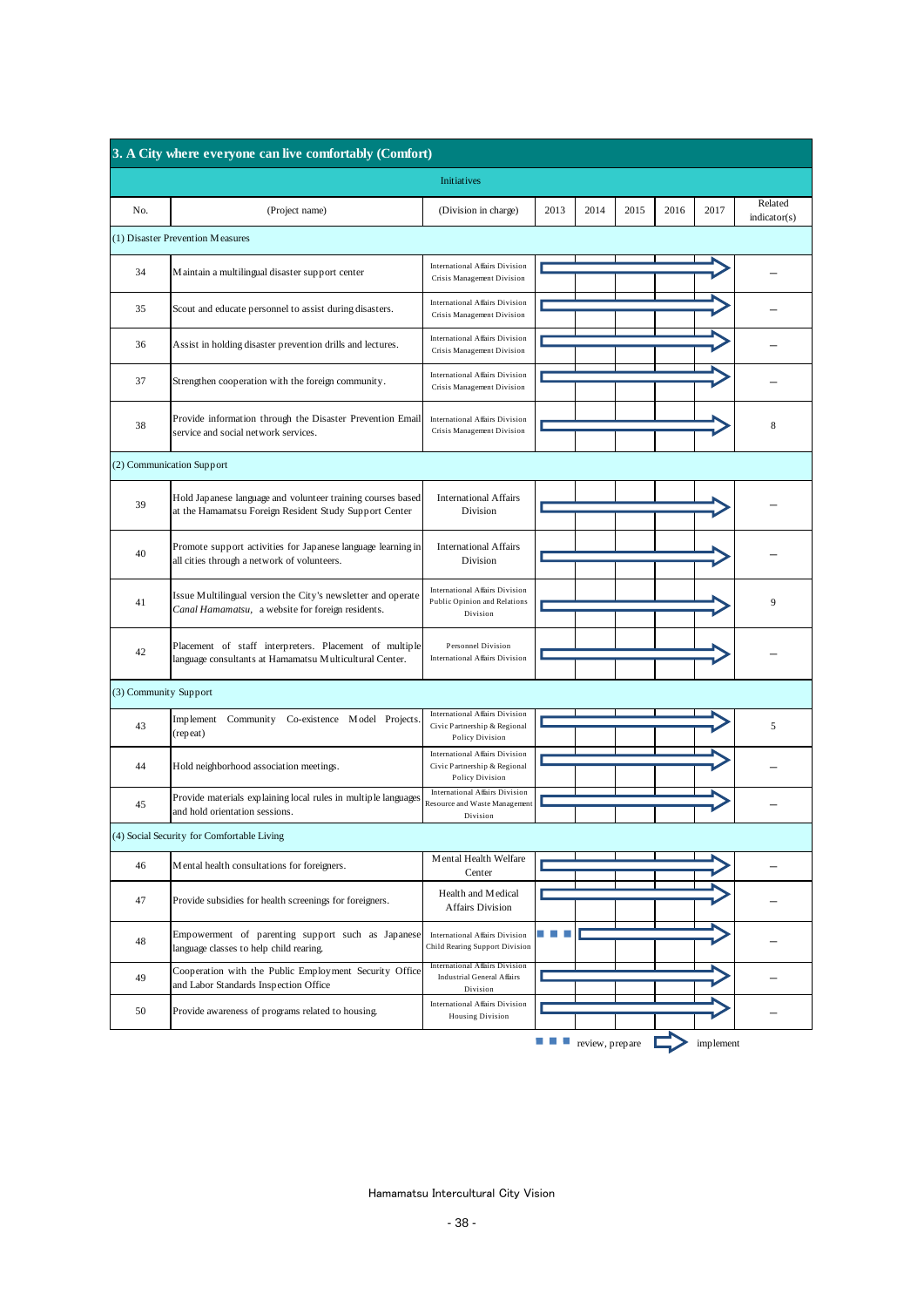|                | <b>Performance Indicators</b>                                                                                                                                                             |                                                   |        |        |        |        |        |                          |
|----------------|-------------------------------------------------------------------------------------------------------------------------------------------------------------------------------------------|---------------------------------------------------|--------|--------|--------|--------|--------|--------------------------|
|                | performance indicators                                                                                                                                                                    | current status                                    | 2013   | 2014   | 2015   | 2016   | 2017   | related<br>initiative(s) |
| $\mathbf{1}$   | Total who answered "satisfied" or "fairly satisfied" to a<br>citizen's survey question about building a society with<br>foreign residents to deepen mutual understanding and<br>exchanges | 11.2%<br>FY 2012 survey                           | 11.6%  | 12.0%  | 12.4%  | 12.8%  | 13.2%  |                          |
| 2              | Total who answered "close friendship" or "close enough to<br>say hello" when asked about their relationship with<br>Japanese neighbors                                                    | 88.1%<br>FY 2010 survey                           |        | 90%    |        |        | 92%    |                          |
| 3              | Total who answered "close friendship" or "close enough to<br>say hello" when asked about their relationship with foreign<br>neighbors                                                     | 30%<br>FY 2010 survey                             |        | 35     |        |        | 40     |                          |
| $\overline{4}$ | Attendees to events concerning education for international<br>understanding                                                                                                               | 2.007<br>(Total number of people<br>in $FY2011$ ) | 2,200  | 2.400  | 2.600  | 2.800  | 3.000  | 4.16                     |
| 5              | Number of implementations assisted in Community Co-<br>existence Model Projects.                                                                                                          | 13<br>(FY 2011)                                   | 20     | 25     | 30     | 35     | 40     | 13, 43                   |
| 6              | Total who answered "fluent" or "fairly fluent" to a survey<br>question about fluency in conversational Japanese.                                                                          | 56.3%<br>FY 2010 survey                           |        | 60.6   |        |        | 65.0   |                          |
| $\overline{7}$ | Total who answered "no measures taken" to a survey<br>question about disaster prevention                                                                                                  | 57.9%<br>FY 2010 survey                           |        | 30.0   |        |        | 25.0   |                          |
| 8              | Registered Hamamatsu Disaster Prevention Email service<br>users in foreign languages                                                                                                      | 170<br>(as of Sept. 2012)                         | 240    | 310    | 380    | 450    | 520    | 38                       |
| 9              | Visits to Canal Hamamatsu, a website for foreign residents                                                                                                                                | 29,973<br>(FY 2011)                               | 33,000 | 36,000 | 39,000 | 42,000 | 45,000 | 41                       |